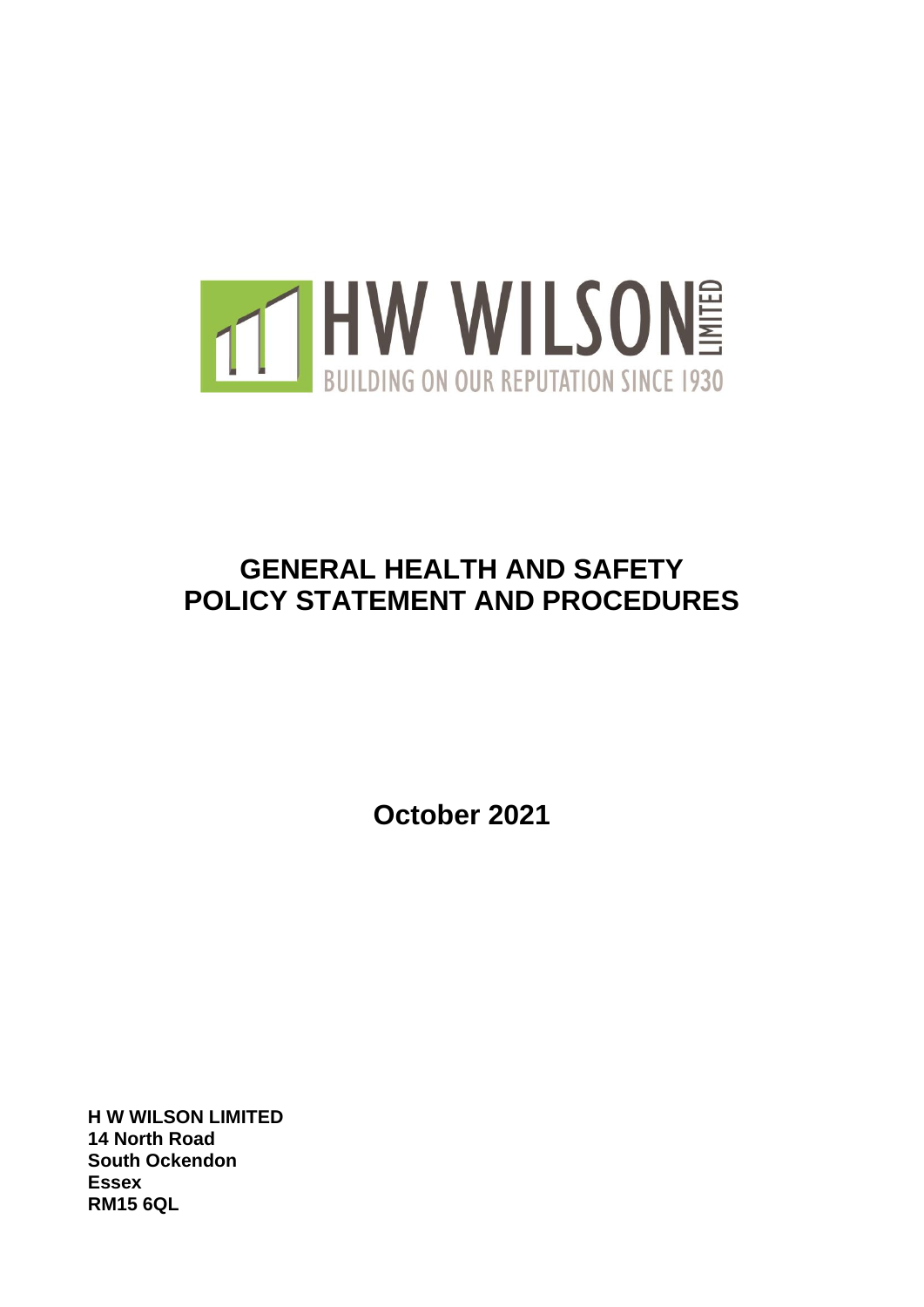

# **LEGISLATION REGISTER**

- The Health and Safety at Work Act 1974
- The Management of Health and Safety at Work Regulations 1999 (as amended)
- The Construction (Design and Management) Regulations 2015
- The Control of Asbestos Regulations 2012
- The Health and Safety (Consultation with Employees) Regulations 1996
- Health and Safety (Information for Employees) Regulations 2009
- The Control of Substances Hazardous to Health Regulations 2002 (as amended)
- The Electricity at Work Regulations 1989
- The Regulatory Reform (Fire Safety) Order 2005
- The Health and Safety (First Aid) Regulations 1981 (as amended)
- The RIDDOR Reporting of Injuries, Diseases and Dangerous Occurrences Regulations 2013
- The Work at Height Regulations 2005
- The Lifting Operations and Lifting Equipment Regulations 1998
- The Manual Handling Operations Regulations 1992
- The Control of Noise at Work Regulations 2005
- The Provision and Use of Work Equipment Regulations 1998 (as amended)
- The Health and Safety (Safety Signs and Signals) Regulations 1996
- The Personal Protective Equipment at Work Regulations 1992 (as amended)
- The Health and Safety (Display Screen Equipment) Regulations 1992 (as amended)
- The Environmental Protection Act 1990
- The Hazardous Waste (England and Wales) Regulations 2005
- The Workplace (Health, Safety and Welfare) Regulations 1992 (as amended)
- The Control of Vibration at Work Regulations 2005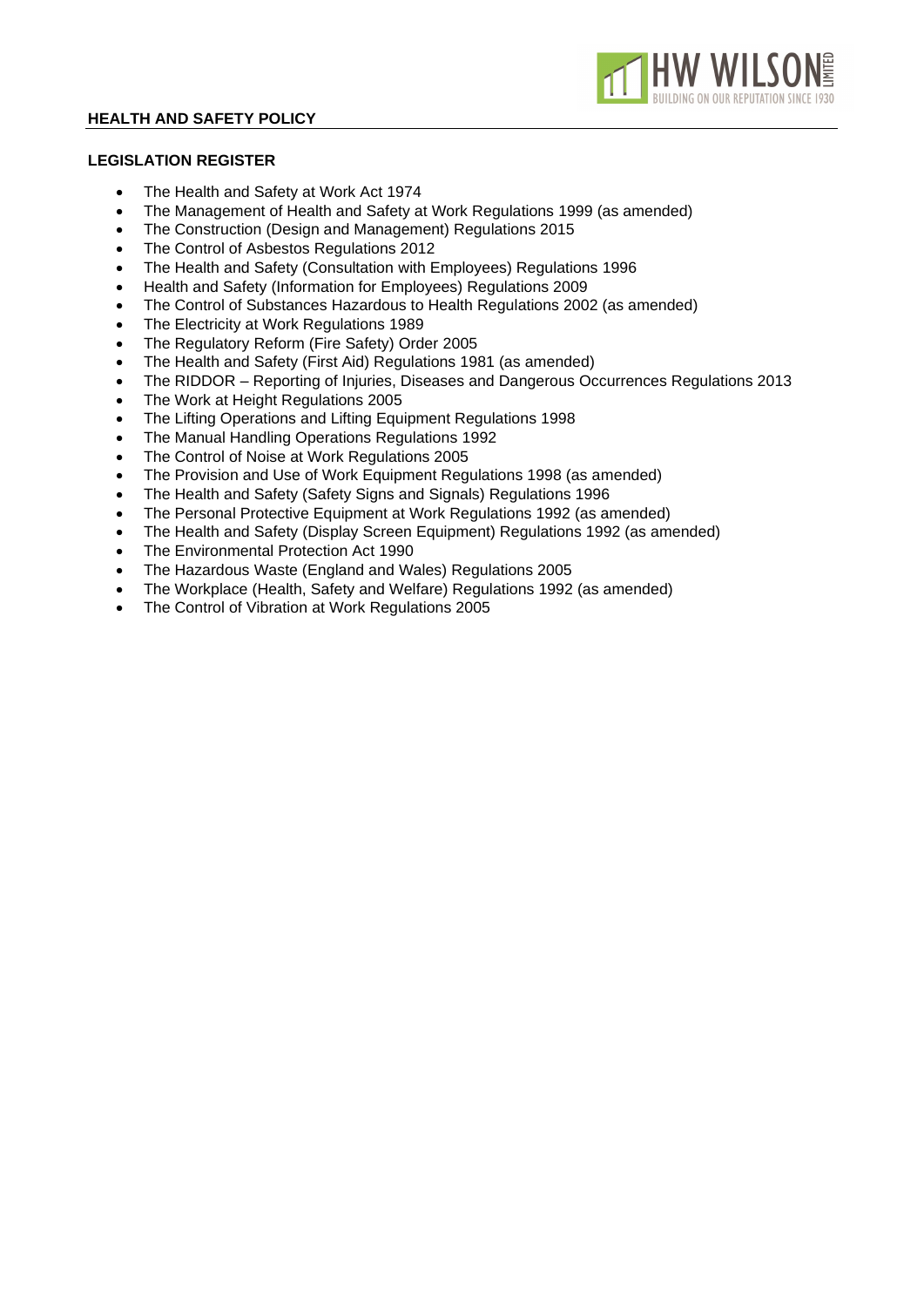# **CONTENTS**

- 1. Health and Safety Policy Statement
- 2. Safety Organisation Responsibilities and Duties
	- 2.1 Management Structure<br>2.2 The Directors
	- 2.2 The Directors<br>2.3 Contract Mana
	- 2.3 Contract Managers<br>2.4 Health and Safety N
	- Health and Safety Manager (Competent Person)

N WII S

- 2.5 Site Supervisors
- 2.6 Sub-Contractors and Self-Employed Persons
- 2.7 Site Employees
- 2.8 Office Based Staff
- 3. Consultation, Monitoring and Reviewing Health and Safety Policy
- 4. General Office and Workshop Premises Health and Safety
- 5. Site Welfare Facilities
- 6. Accident Reporting and First Aid
- 7. Fire Safety and Emergency Procedures
- 8. Risk Assessment
	- 8.1 Procedures
	- 8.2 Employing Young People
	- 8.3 The Equality Act (2010) and Equal Opportunities
- 9. Information and Training
- 10. Display Screen Equipment<br>11. Control of Substances Haz
- Control of Substances Hazardous to Health
- 12. Personal Protective Equipment at Work
- 13. Manual Handling Operations
- 14. The Construction (Design & Management) Regulations 2015
- 15. Procedures Relating to Asbestos Containing Materials
- 16. Electrical Installations/Plant on Site/Electrical Safety
- 17. Safe Electrical Isolation
- 18. Safe use of Machinery
- 19. Use of Forklifts
- 20. Joinery Works
- 21. Abrasive Wheels
- 22. Excavations<br>23. Work at Heig
- Work at Heights
- 24. Scaffolding
- 25. Work from Access Towers and Podiums
- 26. Use of Mobile Elevated Work Platforms
- 27. Preventing Hand Arm Vibration Syndrome
- 28. Dust Control/ Risks from Silica
- 29. Noise Reduction and Control Measures
- 30. Work in Occupied Premises
- 31. Work in Schools
- 32. Work in Hospitals
- 33. Health Surveillance
- 34. Permit to Work Procedures
- 35. Driving at Work
- 36. Lone Working
- 37. Works During the Coronavirus: Covid-19 Pandemic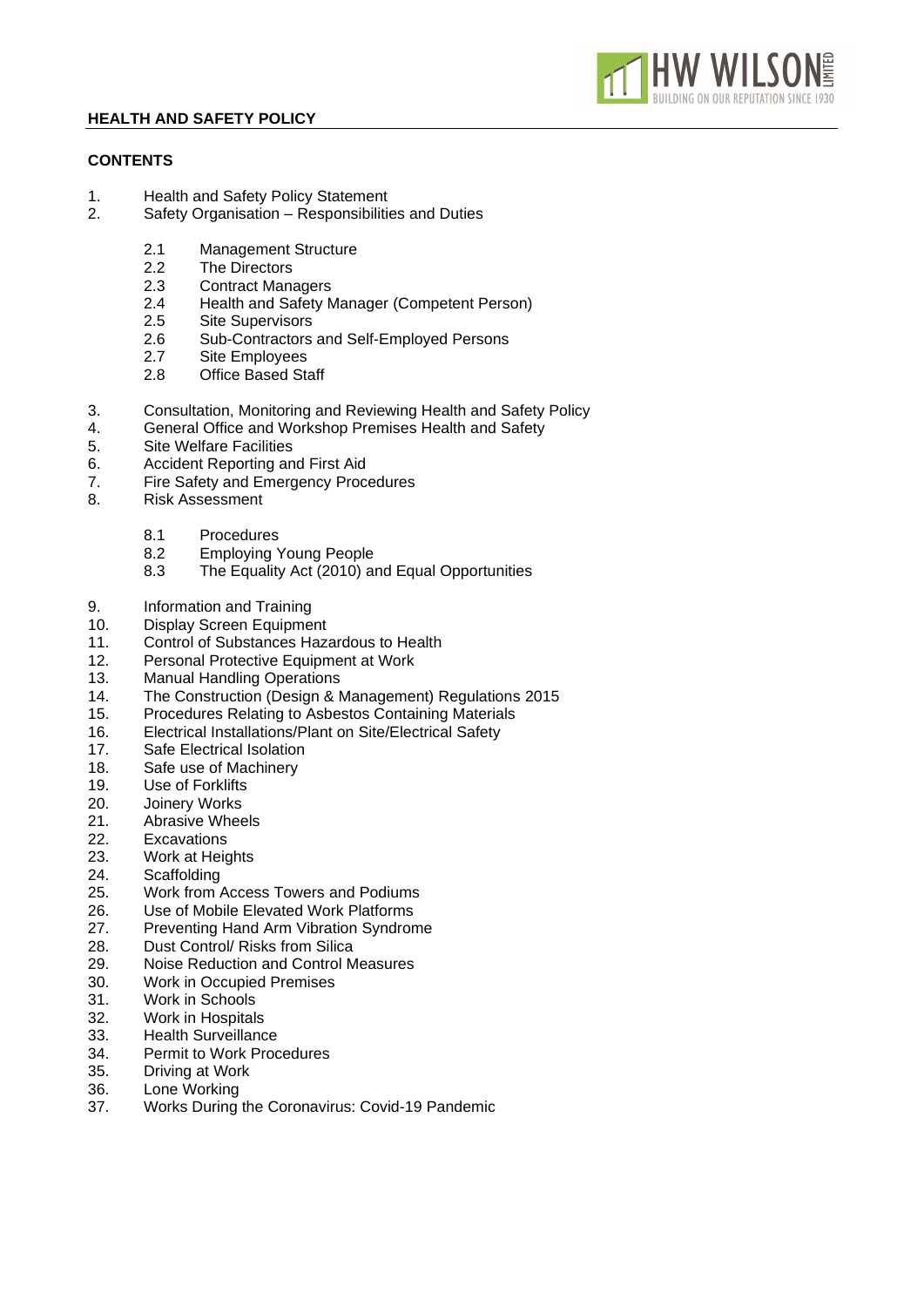

## **1. HEALTH AND SAFETY POLICY STATEMENT**

It is the policy of H W Wilson Limited that all activities undertaken comply with the Health and Safety at Work etc. Act 1974, the Regulations made under it and all other fire and environmental legislation.

It is the aim of the Company to prevent, insofar as is reasonably practicable, any work related accident.

The Directors declare their objective to achieve and maintain a safe and healthy work environment for all employees, visitors and contractors working at premises and at site managed locations and all others who may be affected by its operations.

Directors and senior staff have the responsibility for ensuring that health and safety matters are considered when planning any work to be undertaken. H W Wilson Limited recognise their responsibility to provide employees and contractors with suitable and adequate training, information and instruction to enable them to understand and fulfil their duties in a competent and diligent manner.

The co-operation of employees is vital to the success of the Health and Safety policy and views on Health and Safety development are welcomed. The company encourage all employees to discuss Health and Safety matters with senior management.

All subcontractors have a duty to co-operate with site management and follow the agreed safe working procedures and site rules specific to each project.

Peter Wiffen has been appointed as having overall and final responsibility for health, safety and welfare. Any problems encountered in the implementation of this Policy must be reported to H W Wilson Limited (through the consultation procedures detailed in Section 3 of this Policy).

Competent persons are employed within the company to assist in the management of Health and Safety. External advisers are engaged to provide assistance and advice on specific matters to enable the company to fulfil its duties.

The Policy will be reviewed regularly to take account of new or forthcoming legislation and any changes in the company structure or work activities.

All employees are required to read the Policy upon recruitment and will be made aware of revisions to the Policy.

For and on behalf of H W Wilson Limited

Peter Wiffen Managing Director

Signed: <u>March 2021</u><br>Date: 1 October 2021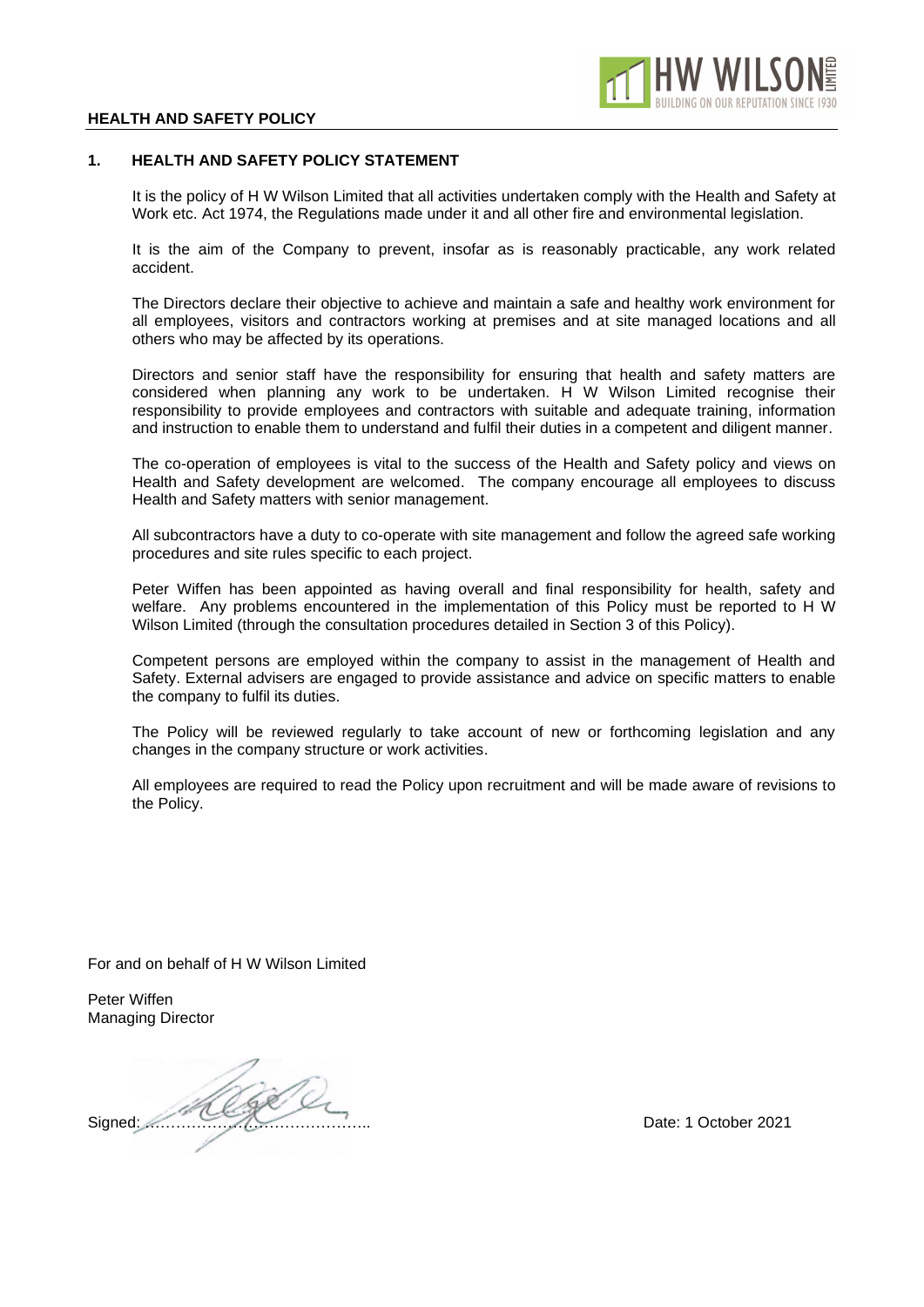

# **2. SAFETY ORGANISATION – RESPONSIBILITIES AND DUTIES**

# **2.1 MANAGEMENT STRUCTURE**

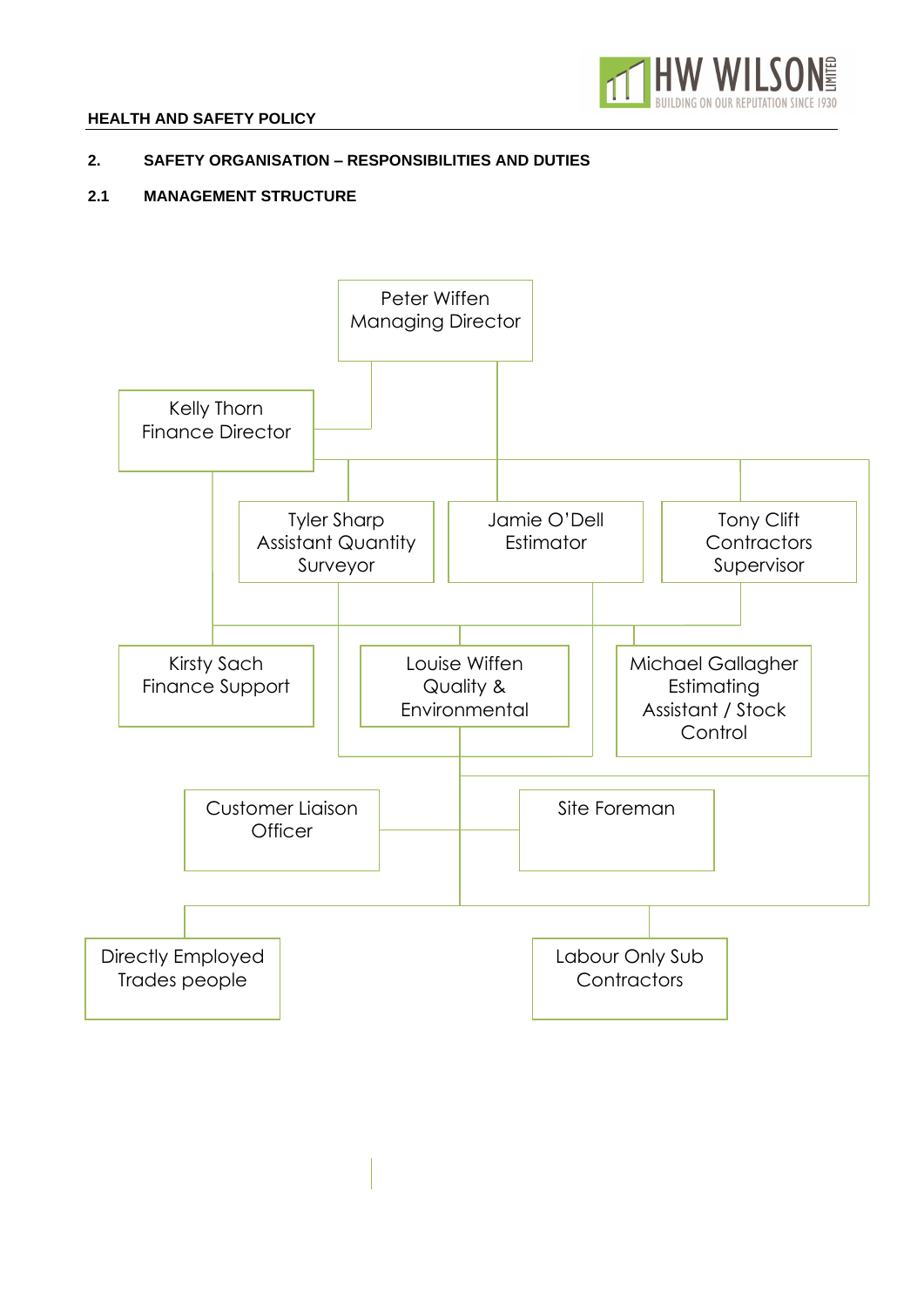

## **2. SAFETY ORGANISATION – RESPONSIBILITIES AND DUTIES (Continued)**

#### **2.2 The Directors**

Arrange for the preparation, updating and review of the company Health and safety policy and ensure that it is brought to the notice of all employees.

Ensure that employees and contractors are aware of the requirements placed upon them by the company policy and the specific arrangements at the office, workshop and site managed locations.

Make arrangements for the provision of information and organise appropriate training for specific employees relevant to the duties they perform for the company.

Ensure that competent persons are nominated to assist in preparing risk assessments relevant to the work operations being carried out.

Bring the results of risk assessments to the attention of those affected; ensure that these are clearly understood by persons who have to implement or abide by such procedures.

Maintain a system of consultation with employees on health and safety matters, through the Health and Safety Manager and ensure that Health and Safety matters are included on the agenda of all project meetings.

Institute procedures for reporting and investigating the causes of injury, damage and loss; promote analysis of investigations to improve safety performance.

Ensure that sufficient competent persons are nominated to implement emergency procedures at the office and site managed locations and that adequate welfare/ first aid provision is provided.

Evaluate what Health and Safety support resources (external consultants' advice etc.) are necessary for any specific project and agree the roles of the various members of the site management team.

Following the findings of risk assessments, ensure that method statements are in place, to address all high risk site activities.

Ensure that a site fire plan is produced with sufficient persons appointed to co-ordinate site emergency procedures and display notices detailing evacuation procedures where all affected can see them.

Stop any dangerous activity observed when visiting sites drawing to site management and relevant contractor's attention any contravention of statutory requirements.

Make arrangements to ensure that contractors provide all necessary documentation, risk assessments and method statements relating to their works.

Ensure that when a project has more than one contractor relevant information required for inclusion with the project Health and Safety File is promptly provided to the Principal Designer.

Monitor the effective reporting of all accidents in accordance with the policy procedures.

Arrange for funds and facilities to be available to meet the requirements of the policy.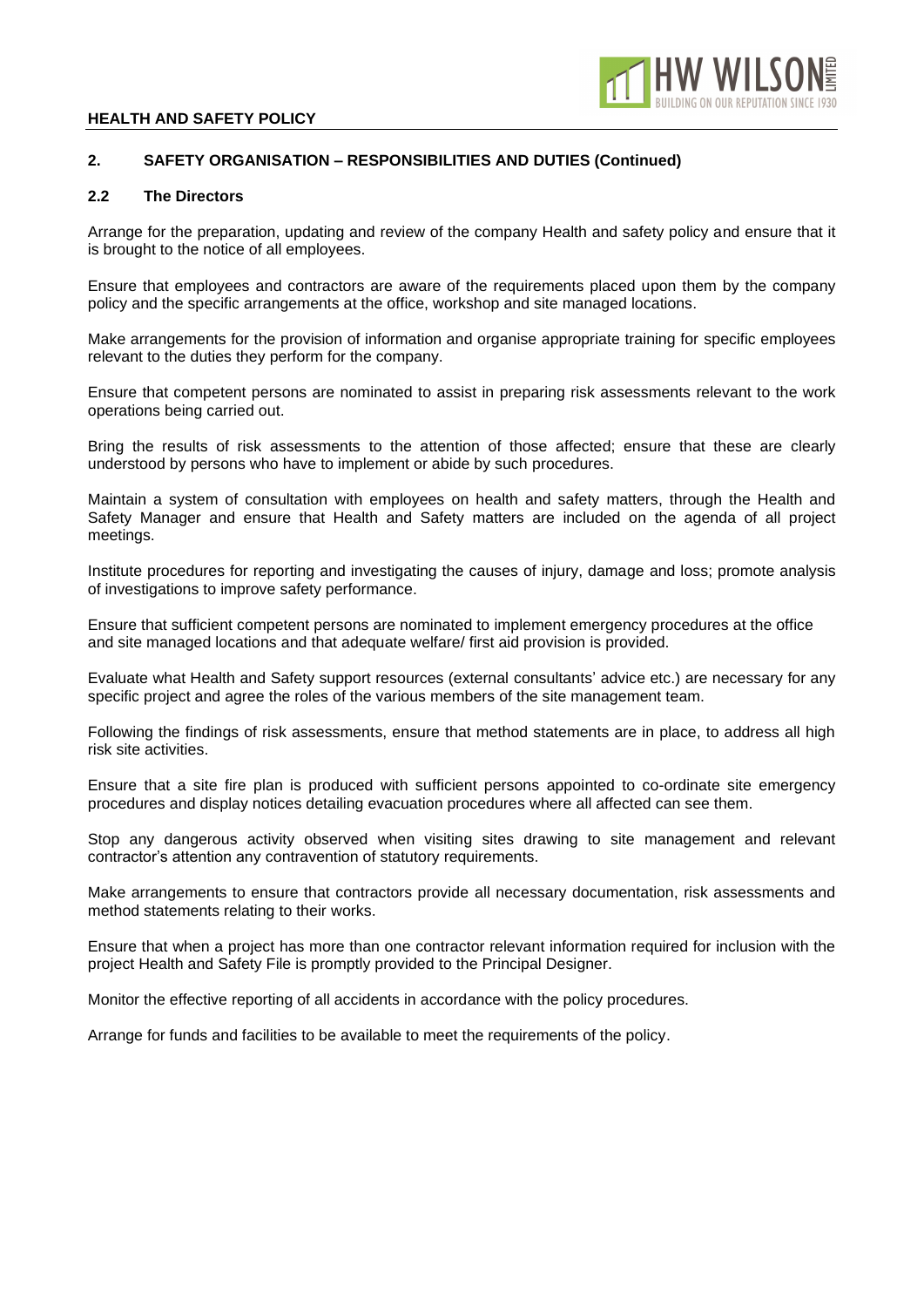

## **2. SAFETY ORGANISATION – RESPONSIBILITIES AND DUTIES (Continued)**

#### **2.3 Contracts Managers**

Understand the company's Health and Safety Policy and procedures and the responsibilities assigned to them under the Policy.

Assist in planning and organising sites so that all operations are co-ordinated with a view to reducing risks to persons working on site, or otherwise affected by the works, to the lowest level possible.

Encourage co-operation and be a point of contact between the Directors, Site Foreman and employees in promoting and developing the health, safety and welfare of employees.

Arrange with contractors and self employed to bring to their attention relevant sections of the Health and Safety Plan to indicate clear responsibility for Health, Safety and Welfare to avoid confusion on site.

Liaise with Site Supervisors regarding the continued development of the initial Health and Safety Plan as the specific project progresses.

Ensure that a site fire plan is implemented with sufficient persons appointed to co-ordinate site emergency procedures; display notices detailing evacuation procedures where all affected can see them.

Ensure that appropriate fire fighting equipment for site operations is provided and that combustible materials are stored safely and away from heat sources.

Be proactive where inter-relationship problems may exist between contractors ensuring co-operation and safe co-ordination of site activities.

Ensure contractors working on sites display responsible attitudes and provide required documentation, method statements, COSHH assessments, risk assessments etc. relevant to their works prior to their commencement.

Ensure that safety induction talks are being organised regarding site rules and emergency arrangements and be able to report on the perceived effectiveness of such measures.

Stop any dangerous activity observed when visiting sites drawing to site management and relevant contractor's attention any contravention of statutory requirements.

Co-operate with any appointed external Health and Safety Consultants or Client's representatives regarding site safety inspections and reports.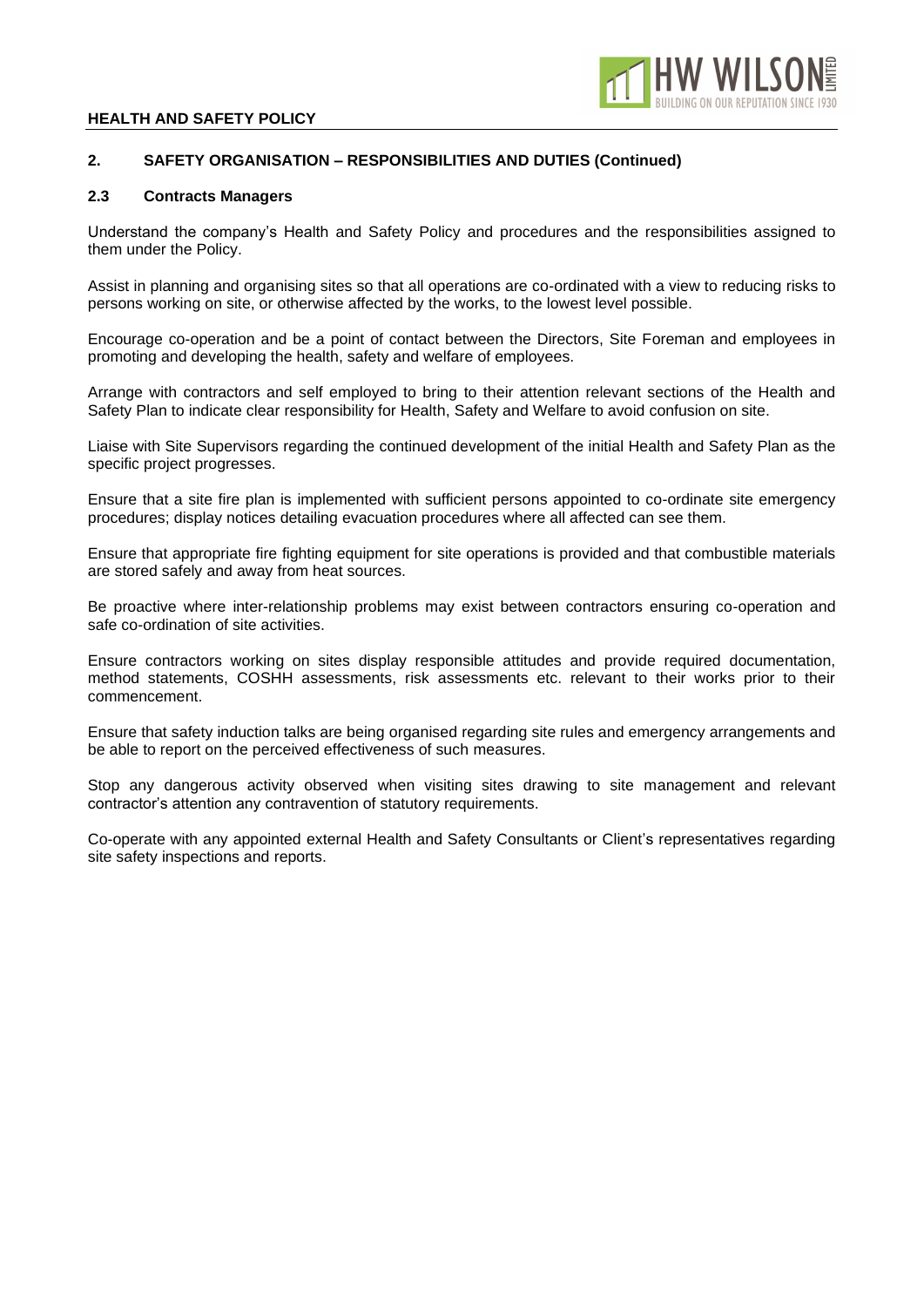

## **2. SAFETY ORGANISATION – RESPONSIBILITIES AND DUTIES (Continued)**

#### **2.4 Health and Safety Manager (Competent Person) Responsibilities and Duties**

Be aware of changes in legislative requirements, recommended codes of practice, new safety literature and liaise with the Company Health and Safety Adviser in this respect.

Advise on the production, review and need to update the Health and Safety Policy and other documentation regarding working practices, emergency procedures, etc.

Produce and review risk assessments relating to work activities. Implement and advise on safe working practices.

Encourage co-operation and be a point of contact between Directors, Site Foreman and employees in promoting and developing the health, safety and welfare of employees.

Liaise with the Company's safety advisers regarding the safety training policy and assist in the implementation of safety training programmes.

Regularly visit sites or arrange for monitoring to be carried out and advise, assist and action all matters arising from site Foreman or Client's representatives.

Advise on assessment and confirmation of competence of trade contractors.

When a project has more than one contractor assist the contracts manager to develop the pre construction phase Health and Safety Plan into a document that explains the management arrangements for health safety and welfare at the project in accordance with the Construction (Design and Management) Regulations 2015

Liaise with Site management regarding the continued development of the Health and Safety Plan as the specific project progresses.

Prepare a site fire plan with sufficient persons appointed to co-ordinate site emergency procedures; display notices detailing evacuation procedures where all affected can see them.

Ensure that when a project has more than one contractor the relevant information required for inclusion within the project Health and Safety File is promptly provided to the Principal Designer or Principal Contractor.

Take responsibility for fire safety procedures and emergency evacuation arrangements at the offices and workshop.

Monitor the effective reporting of all accidents in accordance with the policy procedures.

Assist in carrying out investigation into any accident involving injury, damage or loss.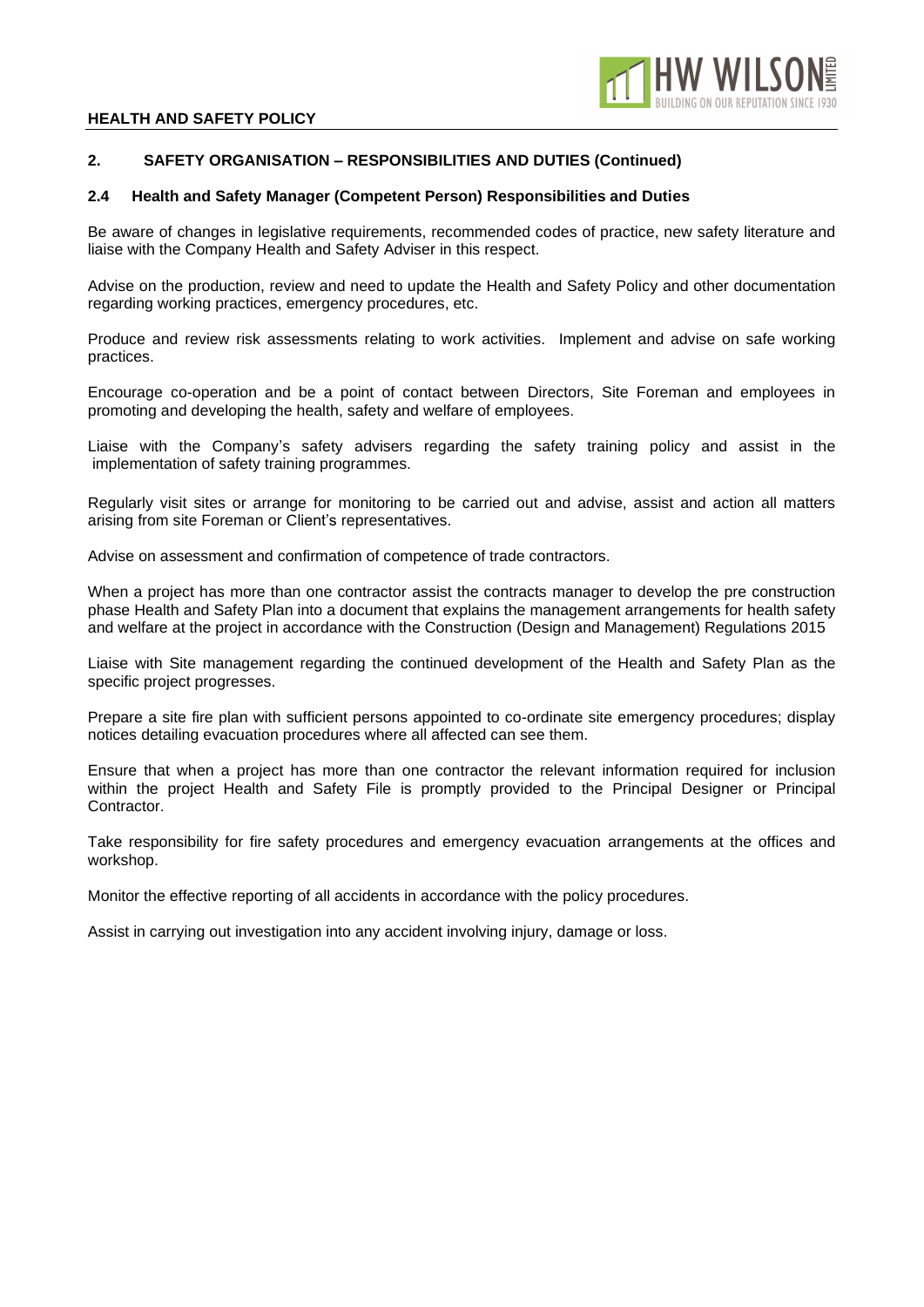

## **2. SAFETY ORGANISATION – RESPONSIBILITIES AND DUTIES (Continued)**

## **2.5 Site Supervisors**

Make specific arrangements at the site to ensure that works comply with current Health and Safety legislation to reduce risks to employees, contractors or others affected by site activities to the lowest level reasonably practicable.

Ensure, when a project has more than one contractor that the Health and Safety Plan is kept up to date, modified and altered as required by changing circumstances on site. Bring to the attention of contractors relevant sections of the Health and Safety Plan.

Organise security arrangements in order to make sure only authorised people are allowed onto the site.

Implement the site fire plan; check that fire fighting equipment is provided and that combustible materials are stored safely and away from heat sources.

Establish that site welfare facilities are kept in a clean/hygienic condition and that first aid arrangements are adequate given the size and nature of the specific site and that boxes/points are fully stocked.

Ensure that protective clothing and equipment to guard against hazards on site is issued by those responsible and worn as required.

Report any defect in structures, vehicles, plant and equipment and prohibit the use of any such item as necessary. This shall be the case for all equipment whether hired or purchased or otherwise brought to site.

Ensure that portable electrical appliances, leads and plugs are free from visible damage and that routine PAT tests are arranged at required intervals.

Monitor working practices to establish if work is being carried out in accordance with site rules method statements, COSHH assessments etc.

Ensure that new employees, particularly apprentices and young people, are shown the correct method of working and all safety precautions.

Stop any dangerous activity, horseplay etc and report those offending in accordance with site procedures.

Consult with other employees and contractors and ensure that any Health and Safety matters raised are fully investigated in order to improve safety performance at the site.

Report any accidents as outlined in the accident reporting section of this policy.

Co-operate with any external Health and Safety Consultants appointed for the specific project. Bring to the attention of contractors any safety deficiencies or recommendations of site safety inspections and reports.

Provide relevant information to contractors relating to site rules and procedures detailed in the site Health and Safety plan and ensure that all site workers receive induction training.

Set a personal example by following all site rules, wearing protective clothing and by carrying out your own work in a safe manner.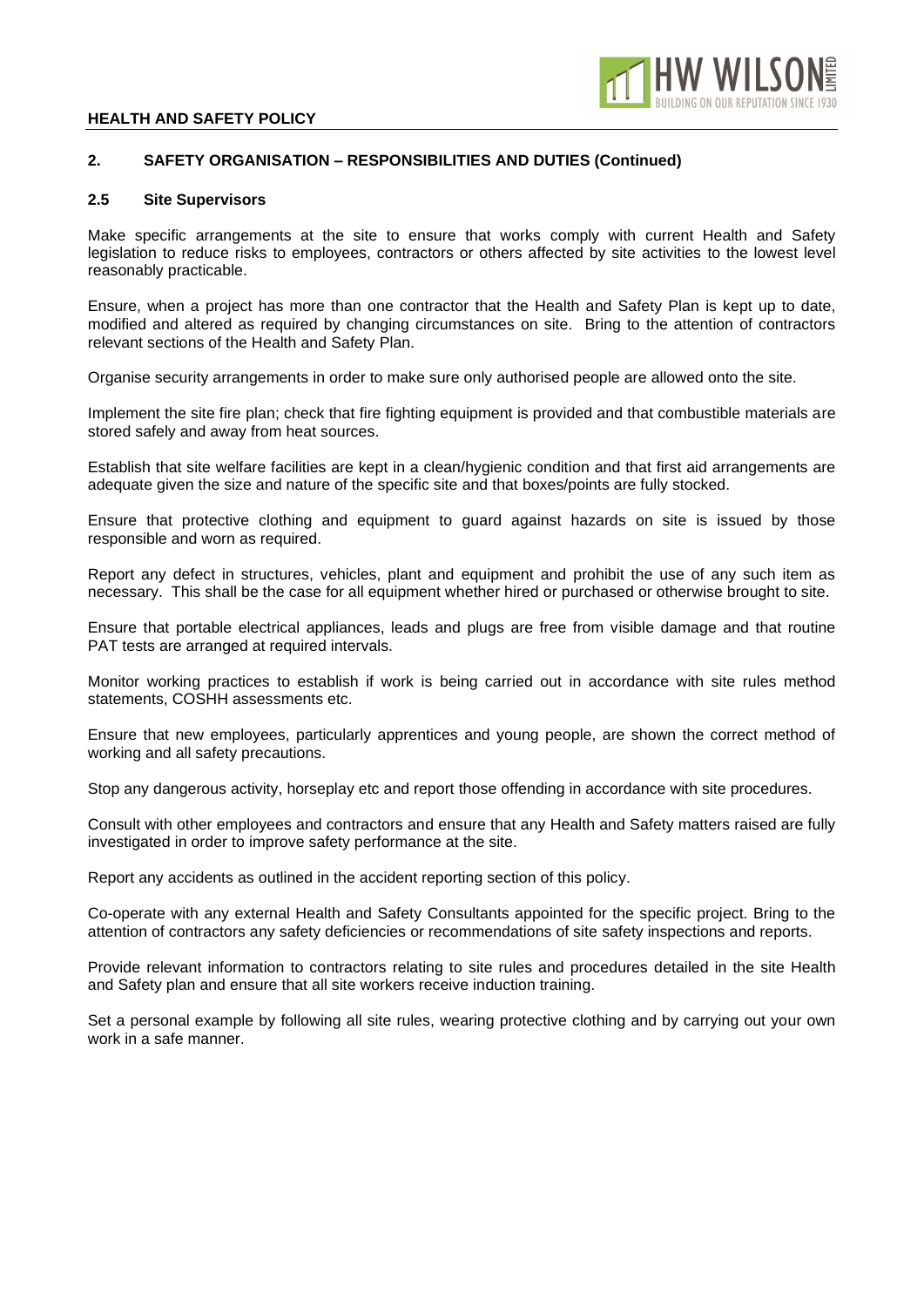

## **2. SAFETY ORGANISATION – RESPONSIBILITIES AND DUTIES (Continued)**

#### **2.6 Sub-Contractors and Self Employed Persons**

Follow the arrangements detailed in this Policy; observe site rules issued by H W Wilson Limited and any specific requirements in the Health and Safety Plan.

Provide information relating to Health and Safety procedures when requested in accordance with the Company's selection procedures for contractors and the self employed.

Prepare and issue risk assessments and method statements as requested and co-ordinate site activity with the site supervisor and other contractors at the project.

Work strictly in accordance with agreed method statements.

Provide information relating to hazardous substances for use on site. Assess the risks associated with such substances relating to the manner in which the substance is to be used and stored at the site.

Co-operate with site management to provide information regarding daily work operations to avoid inter relationship problems with other programmed works.

Provide safety training for operations under their control and ensure that all their employees attend site induction talks.

Ensure that plant and equipment brought on site is used only on work for which it was designed, is of sound construction and in safe working order. All necessary testing and thorough examination must be carried out at the appropriate intervals.

Make sure that employees refrain from misuse of plant and equipment, welfare facilities or anything provided in the interest of Health and Safety; avoid dangerous acts or horseplay.

Provide appropriate personal protective equipment/clothing which must be used/worn in accordance with the site rules (e.g. hard hats, eye protection, ear defenders etc).

Report to the site supervisor all accidents sustained by contractors, whether the accident results in injury, damage or a near miss (e.g. materials falling from scaffold to ground without causing damage of injury, but clearly could have done so).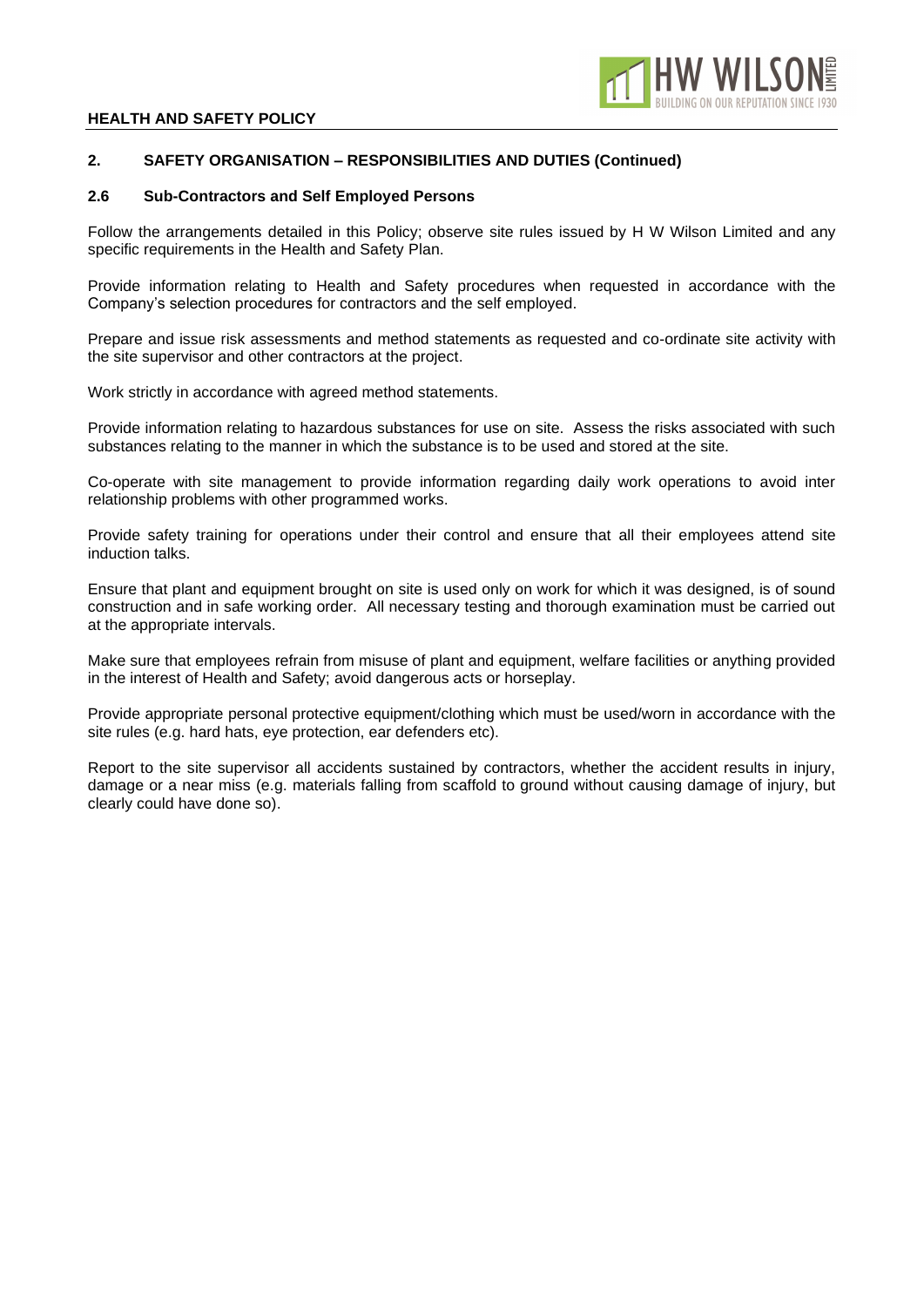

## **2. SAFETY ORGANISATION – RESPONSIBILITIES AND DUTIES (Continued)**

#### **2.7 Site Employees**

Co-operate with site management in order to carry out the arrangements detailed in the Health and Safety policy and the specific rules for the site.

Consult with the site supervisor with regard to any site procedures that may be unclear or could be improved.

Report any unsafe working methods or dangerous conditions observed to site management

Notify site management of any defects in plant or equipment immediately; do not attempt to use or repair equipment which may be hazardous to your health or for which you are not trained.

Report all accidents, injuries (however minor) or "near miss" incidents that may result in no injury or damage, but could have done so e.g. materials falling from scaffold to open ground.

Do not recklessly interfere with anything provided in the interests of health and safety or abuse welfare facilities.

Wear appropriate footwear at all times and use, where necessary, all protective clothing and safety equipment provided e.g. safety helmets, goggles, face masks etc.

Assist in keeping the site tidy, free from waste and materials blocking circulation and fire escape routes and fire risks.

Do not play dangerous or practical jokes or engage in "horseplay" on site.

Work strictly in accordance with method statements and agreed safety procedures for the site.

Warn fellow employees, particularly trainees or those new to the site, of known site hazards and remind them of agreed systems of work.

Take note of the safety notices and information displayed at the site.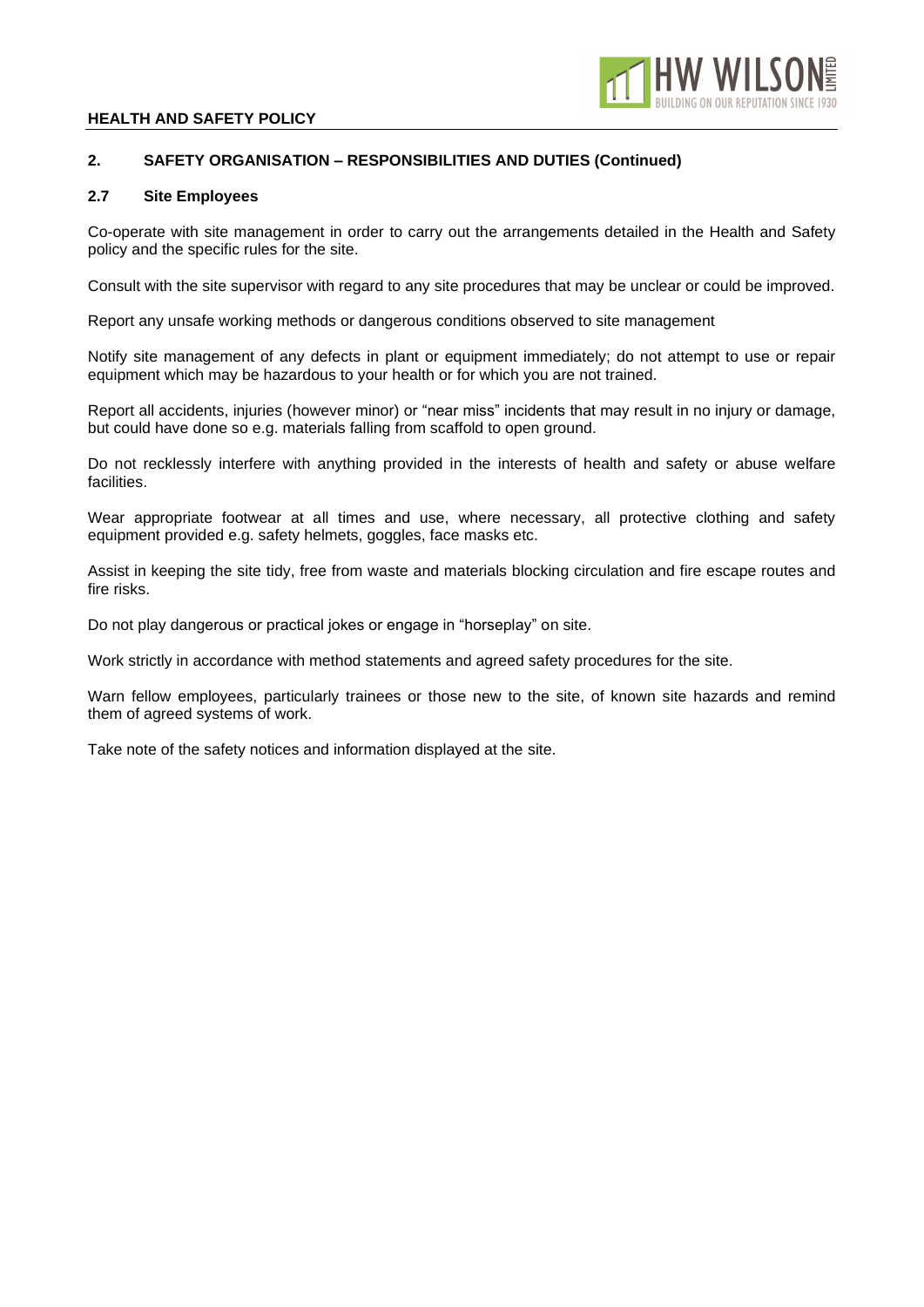

## **2. SAFETY ORGANISATION – RESPONSIBILITIES AND DUTIES (Continued)**

## **2.8 Office Based Staff**

Co-operate with the procedures detailed in the Health and Safety policy as displayed at the offices at all times.

Report all unsafe conditions or working methods at the office and suggest ways of eliminating hazards.

Notify H W Wilson Limited of any defects in office equipment immediately; on no account attempt to use or repair equipment which may be hazardous to your health or for which you are not trained.

Make no attempt to move office equipment, furniture or materials where these are heavy enough to present risk of injury.

Ensure that you are aware of emergency evacuation procedures and first aid arrangements.

Report all accidents or injuries (however minor) to Peter Wiffen

Assist in keeping the office tidy, free from obstructions and fire risks.

Assist in informing visitors or those new to the company of safety procedures for the office.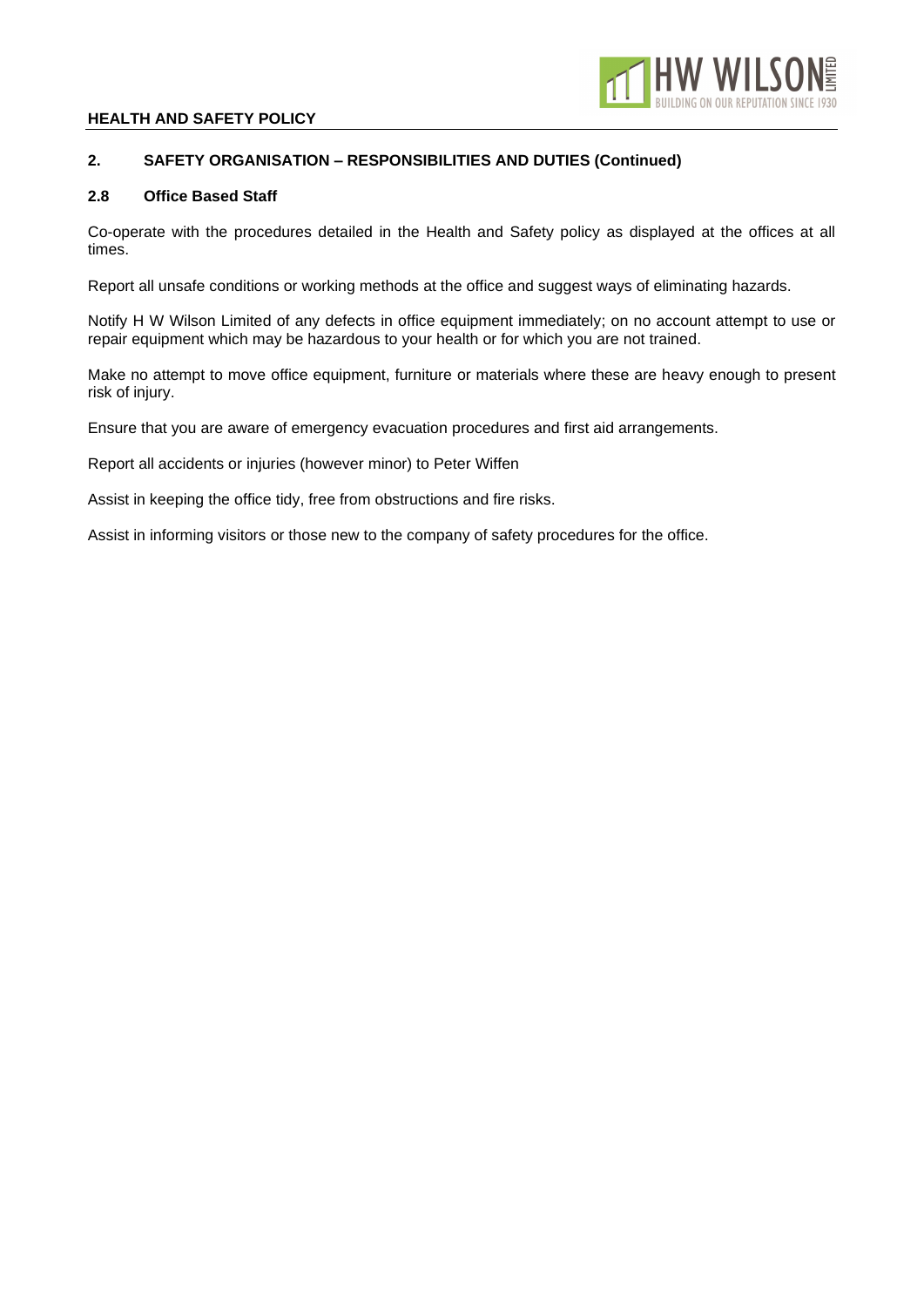

## **3. CONSULTATION, MONITORING AND REVIEWING HEALTH AND SAFETY**

H W Wilson Limited encourage all employees to discuss any health and safety matter with the Directors and those responsible for management of site locations.

All employees will be expected to bring to the notice of the Directors areas where safety in the workplace may be improved. All reports of defects in safety performance will be fully investigated and suggestions for improvements welcomed.

Consultation between management and employees is provided by the daily contact between Directors, management and employees.

The company's safety consultant will keep the directors informed with regard to the need to review and update the Health and Safety policy and procedural documents as required by changes to legislation or alterations to the organisation of the company.

It will be arranged for external safety consultants to visit site locations as requested to report on Health and Safety standards at sites and detail recommendations to improve safety performance.

The safety consultant will assist site management in developing the site Health and Safety plan and advise with regard to site procedures and contractors documentation for inclusion in the site plan and Health and Safety file.

Site management staff must check that all work under their control is being carried out in accordance with this policy and the safety procedures established for the project.

Appropriate safety documentation (HS(G)150 Health and Safety in Construction, HSE guidance notes, etc) are available at site management offices.

The Directors will liaise with the safety consultant regarding the frequency of the review of the Health and Safety Policy to establish any possible areas of improvement in procedures, training etc. and, where necessary, for additional information to be issued to employees.

Health and safety shall be included as an item on the agenda of all site meetings. Any deficiencies in health and safety performance are to be reported and suggested improvements in working procedures discussed.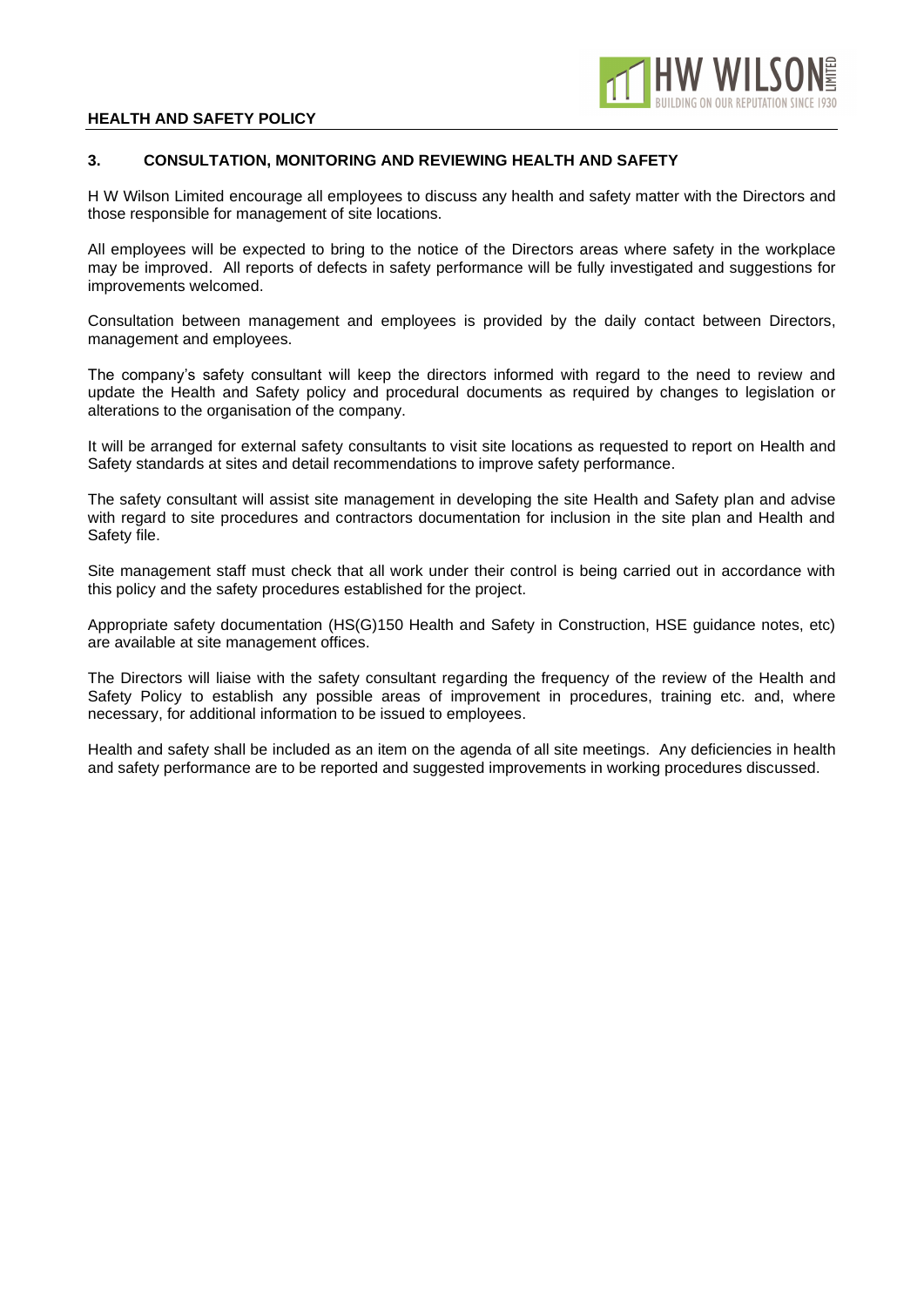

## **4. GENERAL OFFICE AND WORKSHOP PREMISES HEALTH AND SAFETY**

## **Environmental Conditions**

The lighting in offices, the workshop and access ways will be adequate for the purpose.

Except in exceptional circumstances a reasonable temperature will be maintained at the premises.

Generally, adequate supplies of fresh air for offices and workshop shall be obtained by opening windows, main doors etc. In certain areas where additional heat or fumes are likely to be present, local ventilation will be provided when necessary.

#### **Safe Means of Access/Egress**

Safe means of access shall be provided and maintained in good order.

Trailing electric cables from equipment shall be kept to a minimum and positioned so that they do not present tripping hazards.

All fire routes and corridors must remain free from obstruction (stored equipment, joinery items, boxes, materials etc) at all times.

#### **Washing and Toilet Facilities**

Conveniently accessible, suitable and sufficient washing facilities shall be provided for all staff.

#### **Electrical Hazards/Equipment**

All electrical installations shall be installed by a person who is competent to carry out the work. After the installation, electrical equipment shall be checked for defects at regular intervals and records kept.

All plugs and cables shall be regularly examined for loose connections. All loose connections, faults etc discovered shall be rectified immediately, if they can be dealt with by a member of staff, or as soon as possible if a qualified electrician is required.

## **Machinery Hazards**

All parts of machines which could be a source of danger to anyone on the premises shall be adequately guarded.

Adequate room shall be provided around all working sides of machines so that operation can be safely carried out without the operator being obstructed.

## **Stability of Equipment**

All machines, equipment, racking, shelves, worktops etc shall be adequately secured in position.

#### **Housekeeping and Premises**

Staff are required to keep their work area tidy and to place all rubbish in the receptacles provided.

All rubbish shall be cleared, daily, to the refuse storage area/skip for removal by an authorised contractor.

A no smoking policy is in operation at the premises.

All storage within the office is within reach of most employees without the need for any access equipment. In the event that a member of staff cannot reach items stored at high level, assistance should be sought from colleagues and appropriate ladders/foot stools should be used. Many office chairs have castors and are a serious hazard if used for standing on.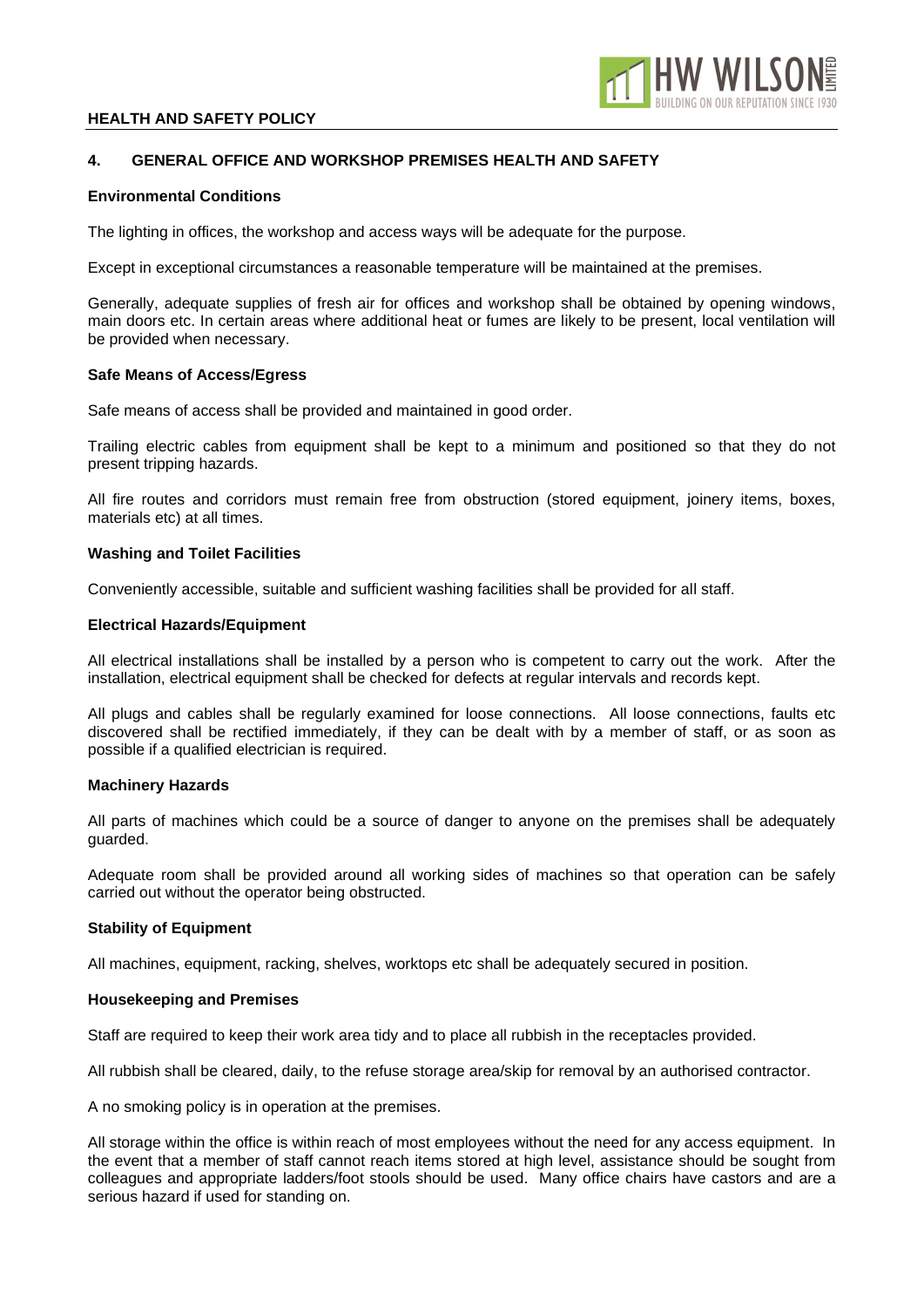## **5. SITE WELFARE FACILITIES**

## **5.1 General Guidelines**

H W Wilson Limited are aware of their duties under Schedule 2 of the Construction (Design & Management) Regulations and will ensure suitable and sufficient welfare facilities are in place on all projects.

The Company will assess the welfare arrangements for projects in accordance with statutory legislation and specific contract requirements prior to the commencement of a project.

Welfare arrangements should be detailed in the project Health and Safety Plan and procedures for correct use and maintenance must be communicated to all parties using those facilities.

The site supervisor will ensure that facilities are adequate and are properly maintained.

The status of the Company on the specific site will determine whether the Company's site management are in control of welfare and first aid arrangements.

## **5.2 Summary of Minimum Welfare Requirements**

Suitable and sufficient sanitary conveniences must be provided for the number of site personnel. Toilet facilities must be kept in a clean and hygienic condition.

Washing facilities should be provided in the immediate vicinity with hot and cold water, soap and means of drying hands.

Shelter for protection in bad weather and facilities for keeping personal clothing must be available with a means for drying provided.

Accommodation for taking meals is required along with facilities for boiling water. A means for heating food must be provided unless hot food is readily available elsewhere.

Drinking water must be available and be marked as such with a supply of drinking vessels.

When assessing welfare provisions separate arrangements should be made for males and females.

No smoking in the workplace must be enforced and additional site fire risks must be considered.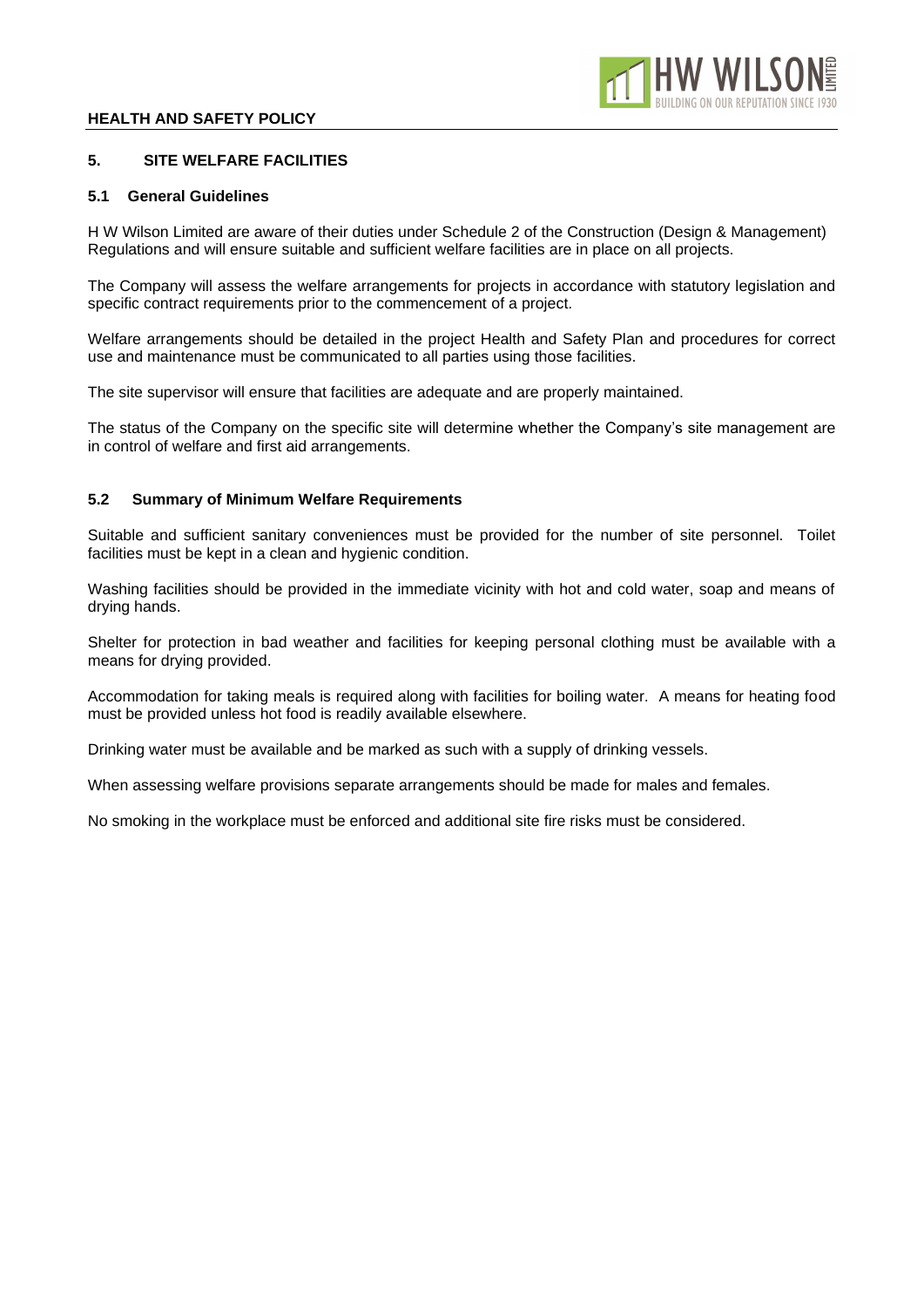## **6. ACCIDENT REPORTING AND FIRST AID**

## **6.1 Accident Reporting (General)**

All accidents, incidents or injuries however minor, occurring during the course of employment shall be reported to Peter Wiffen via the office, with details recorded in the accident book. This applies to injuries received by sub-contractors, public, visitors etc. as well as company employees.

## **6.2 Duties in Relation to Accidents**

The office must be notified immediately of any serious incidents. It will be ensured that in the event of a fatal or specified injury or a dangerous occurrence, or a notifiable disease, then the local offices of the Health and Safety Executive is notified immediately by the quickest practicable means. This is in accordance with the Reporting of Injuries, Disease and Dangerous Occurrences Regulations 2013 (RIDDOR), and is obligatory. Detailed definitions of these situations can be found in those Regulations.

Advice will be obtained from the company safety consultant if any assistance is needed in this respect.

Confirmation of the above notification must be submitted in writing within 15 days on an appropriate form or by some other approved means.

If any injury results in any person being absent from work for more than 7 days (not counting the day in which the accident happened), then notification must also be made (see below). If any injury results in any person being absent from work for more than 3 days a record must still be kept, this can be recorded in the company Accident Book. All accidents must be recorded.

It will be ensured that work in the vicinity of a notifiable accident is suspended pending an investigation while also making the area safe.

## **6.3 Details of Notification to HSE:**

Using the form F2508 on the RIDDOR website, http://www.hse.gov.uk/riddor/report.htm and completing on line.

By telephone to The Incident Centre on 0345 300 9923 for any fatal or specified injuries (open 8.30am to 5pm Monday- Friday.)

## **6.4 Accident Record Book**

The information to be recorded shall be:

Date and time of the accident or dangerous occurrence.

The following particulars of that person:

- Full name
- **Occupation**
- Nature of injury
- **Employer**

The following additional information:

- Place where the accident or dangerous occurrence happened.
- A brief description of the circumstances in which the accident or dangerous occurrence happened.
- The date on which the event was first reported to the relevant enforcing authority.
- The method by which the event was reported.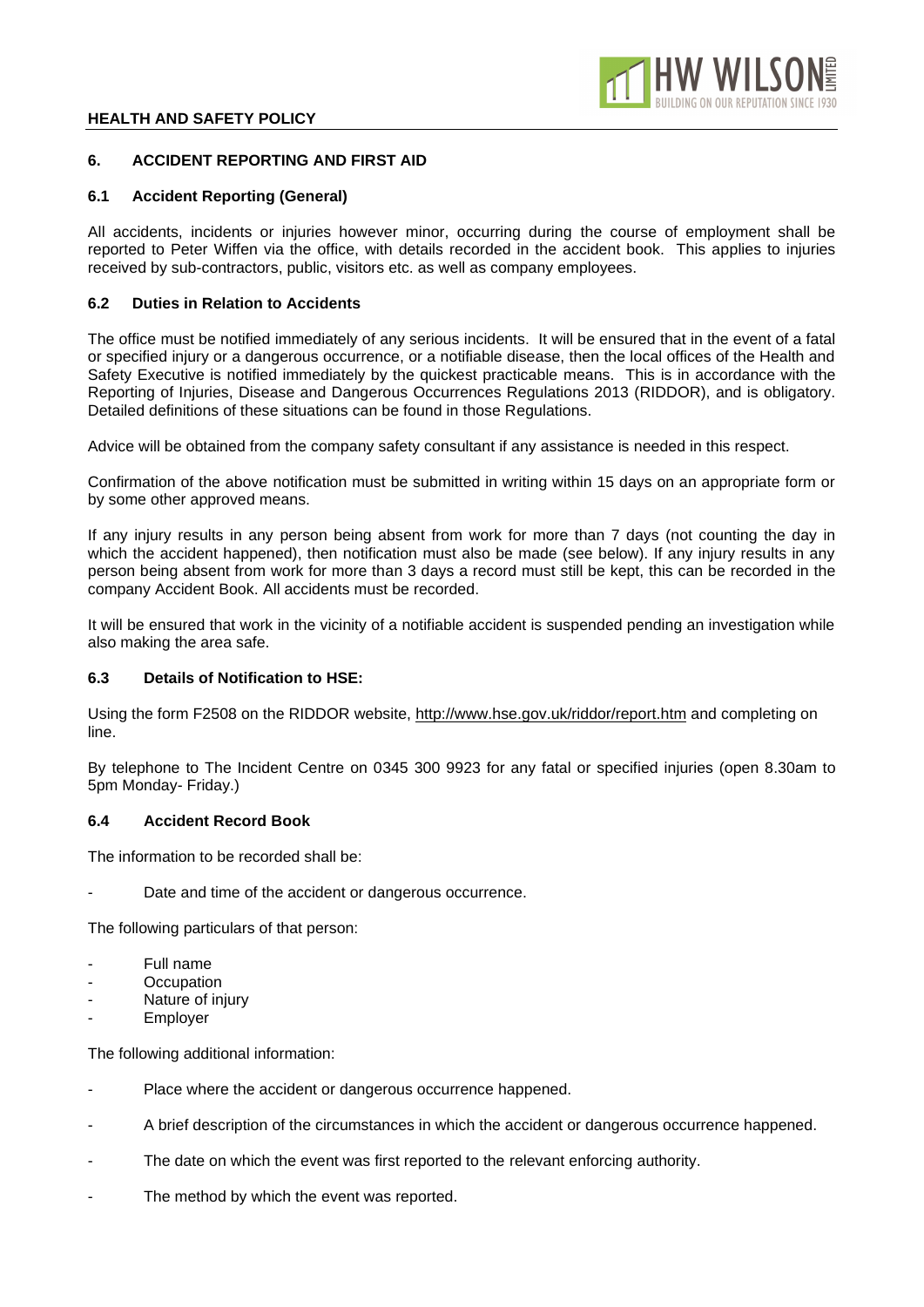## **6. ACCIDENT REPORTING AND FIRST AID (Continued)**

## **6.5 Post Accident Procedures/Investigation**

Peter Wiffen will liaise with the Company's safety consultant regarding the allocation of duties for investigation of any accident.

It will be ensured that a full investigation of any accident involving injury, damage or loss will be undertaken and subsequent recommendations implemented.

#### **6.6 First Aid**

A project specific assessment must be undertaken to consider the number of employees, the nature of the work and associated hazards, the location and distribution of the site, and the nearest hospital and emergency facilities.

First aid boxes are under the supervision of the site appointed persons. These will be checked and refilled as necessary.

Full details of welfare and first aid provision for the specific site along with the location of nearest Accident and Emergency Hospital are detailed within the site Health and Safety Plan.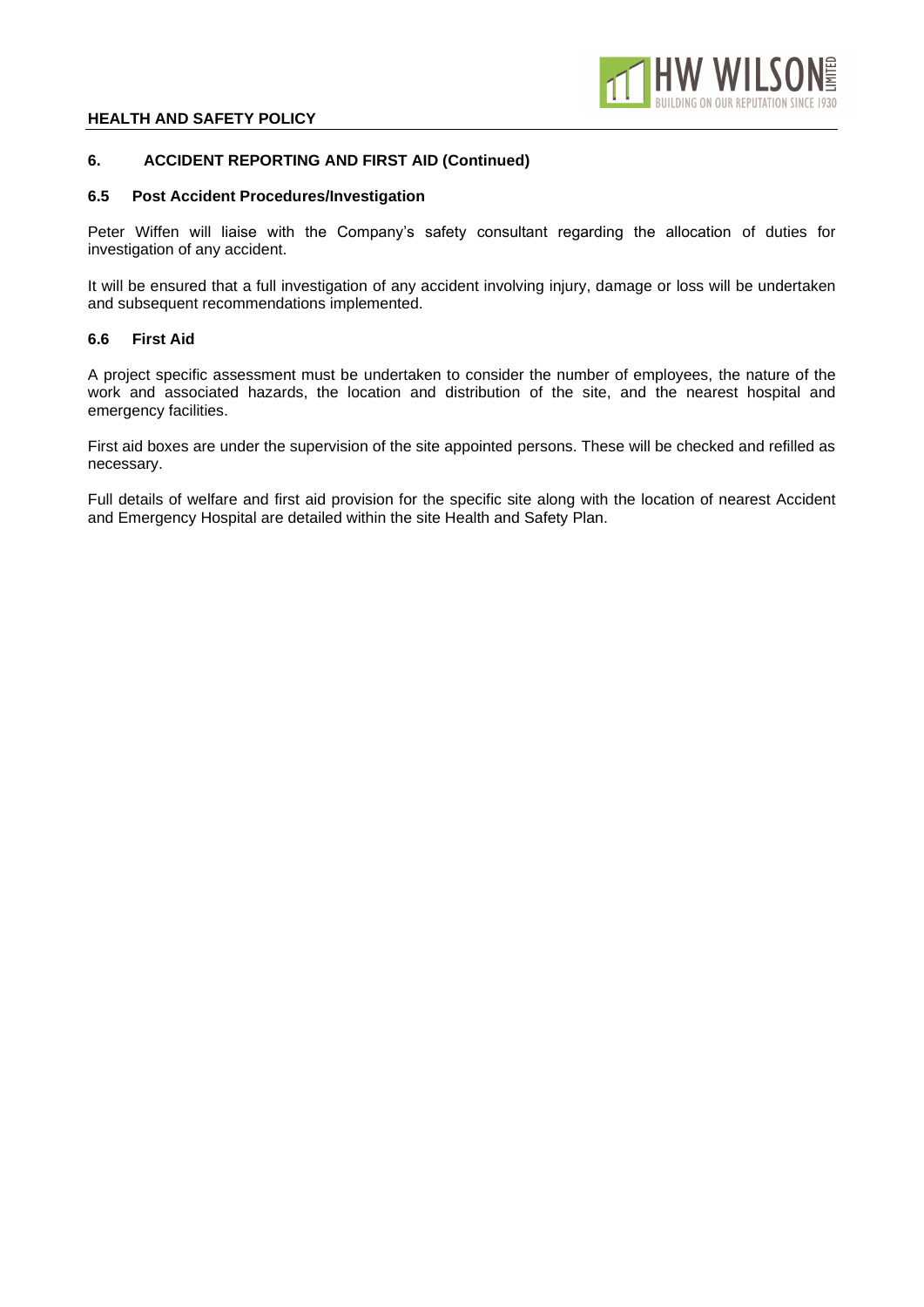

# **7. FIRE SAFETY AND EMERGENCY PROCEDURES**

## **7.1 Offices**

H W Wilson Limited is fully committed to the protection of all its employees from the risk of fire or other serious events requiring emergency evacuation. The following procedures shall be undertaken:

- Evacuation procedures explained when employees first join the Company and practice drills are held every six months. Fire Marshals are appointed to oversee procedures.
- Fire notices and signage are placed at strategic points around the premises; in case of emergency follow the advice indicated on the fire notices.
- Fire extinguishers are placed at doorways and at other high risk areas. Extinguishers must not be removed from their permanent locations except for use in the event of a fire.
- Escape routes must be kept clear at all times.
- Fire extinguishers are maintained every 12 months by a specialist contractor.
- For the safety of employees all work areas are designated no smoking.
- The nominated chief fire marshal is Peter Wiffen.

A fire risk assessment has been undertaken at the company offices and a fire safety training attended by staff.

## **7.2 Site locations**

The site fire plan must be produced with sufficient persons being appointed to co-ordinate site emergency procedures. The status of H W Wilson Limited at the specific site will determine whether the company are fully in control of fire prevention and emergency arrangements.

Full details of project specific fire prevention, protection and emergency evacuation procedures will be detailed within the site Health and Safety Plan and be displayed on site.

H W Wilson sites are designated no smoking areas. Project specific arrangements for smoke breaks are contained within the site Health and Safety Plan.

All works on site must comply with the Joint Code of Practice "Fire Prevention on Construction Sites" and take all necessary precautions to prevent personal injury, death and damage to the works or other property from fire.

Where working in existing premises site management would need to satisfy themselves as to the worthiness of current escape routes from any areas of working.

Adequate fire fighting facilities must be available, prominently signed and located to control assessed fire risks for the specific project.

Working areas must be kept clean and tidy to prevent the build up of flammable materials with waste removed at regular intervals.

Highly flammable liquids and LPG are to be stored correctly and quantities stored kept to the minimum necessary for use.

A hot work permit system will be operated when necessary, the appropriate precautions taken and maintained.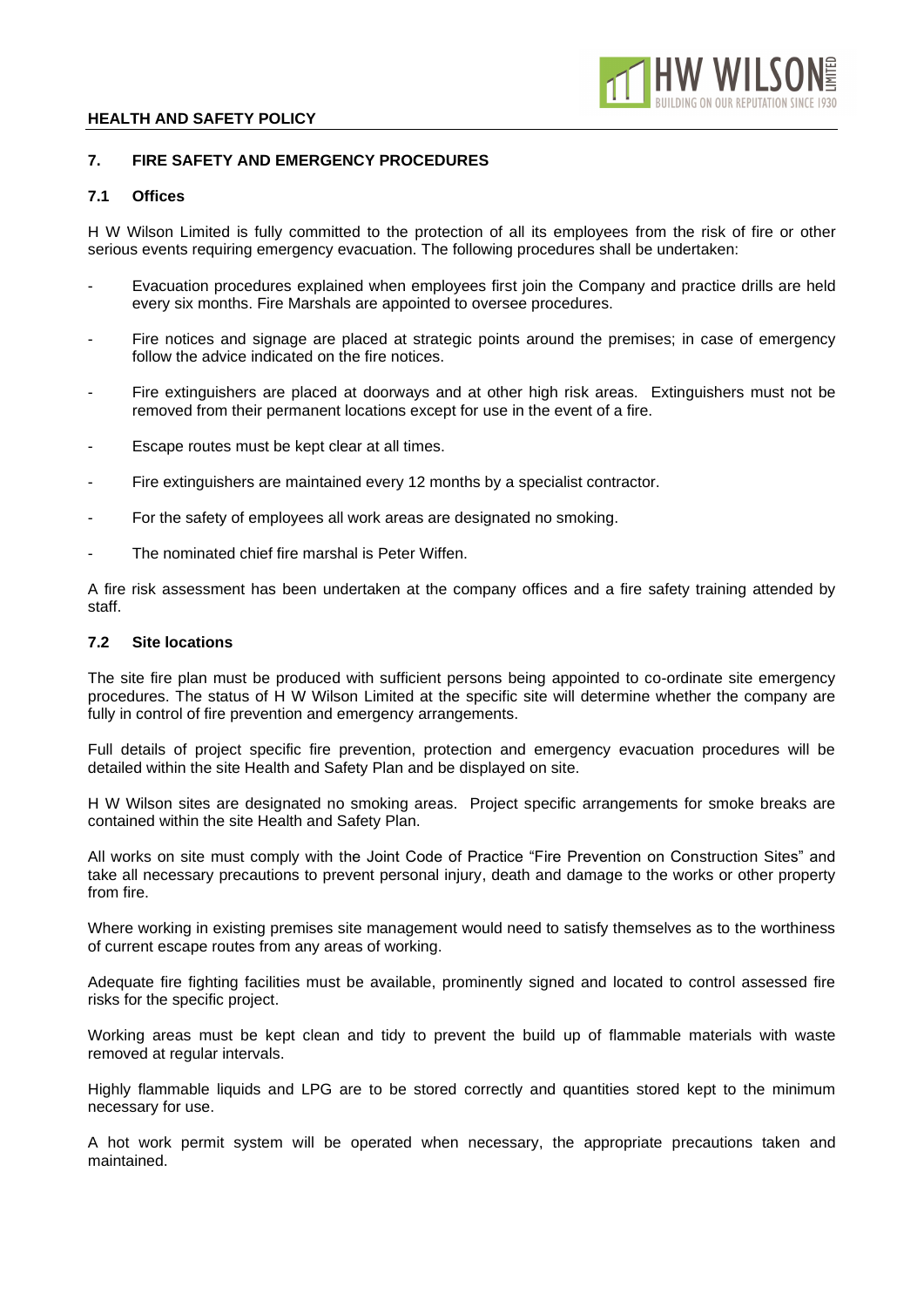

## **8. RISK ASSESSMENT**

## **8.1 Procedures**

The Management of Health and Safety at Work Regulations 1999 (MHSWR) requires employers to carry out risk assessments of work activities.

Definitions:

- Hazard: Something with the potential to cause harm
- Risk: The likelihood of the harm from a particular hazard actually occurring
- Competent Person: A person with sufficient knowledge, experience and training

The extent of risk during an assessment will take account of the severity of possible consequences and the number of persons likely to be exposed to the hazard.

Actions to be taken are summarised as follows:

- Assess the risks to the health and safety of employees and any others who could be affected by specific work activities. This also includes contractors and temporary staff where they may be affected by such work.
- Specify the relevant procedures to eliminate or minimise any such risk.
- Where the risk is considered to be significant, then this must be recorded in writing, and where relevant, groups of employees identified as being especially at risk.
- Risk assessments should be reviewed and altered if they are no longer valid or where circumstances have changed significantly.
- Appoint competent persons to assist in complying with these requirements.
- Establish emergency procedures to be followed in the event of serious and imminent danger and have sufficient competent persons to implement evacuation procedures.
- Co-operate fully with other employers where work areas are shared, by exchanging information on the risks associated with each others' activities/the control measures in force and subsequently pass such information to employees in those areas.
- Inform employees about any risks that have been identified and provide information on the preventative steps that are being taken to protect them.
- Provide health surveillance where there is an identifiable disease or adverse health condition related to the work concerned, provided that they are able to be detected and there is a reasonable likelihood that they may occur under working conditions.

Provide relevant training, which must be repeated periodically and take account of change in respect of:

- Duties and tasks allocated to them.
- Induction on first being employed.
- Where transferred to new work or given increased responsibility.
- When changes in work equipment or methods are introduced.

Employees also have duties as follows:

- Use anything provided by the employer in accordance with the instructions/training given. This includes plant and machinery, dangerous substances, safety equipment etc.
- Inform management of any dangerous work situation or matter considered to be a problem with health and safety protection arrangements.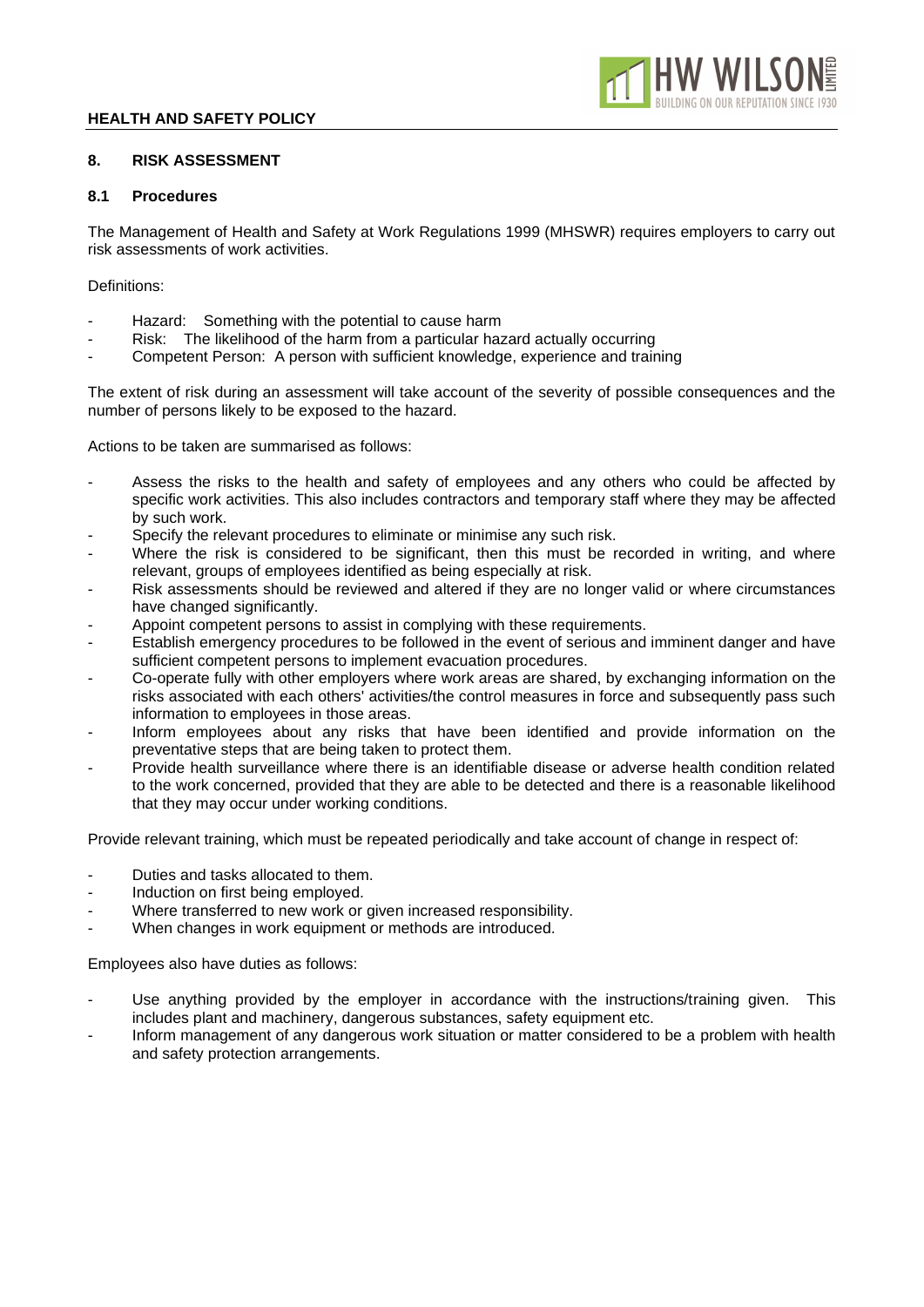## **8. RISK ASSESSMENT (Continued)**

## **8.1 Procedures (Continued)**

The requirements of this legislation place a duty on H W Wilson Limited to provide appropriate arrangements for health and safety which will enable effective planning, organisation, control, monitoring and review of the preventive and protective measures required to eliminate or minimise the risk for any particular work activity.

Where activities are already subject to assessment under other legislation, there is no requirement to repeat the exercise e.g. Control of Substances Hazardous to Health Regulations 2002, Display Screen Equipment Regulations 1992.

## **8.2 Employing Young People**

Under the (MHSWR) certain additional obligations are required of employers in relation to the employment of young persons (those under 18).

Young persons will only be employed where circumstances allow for adequate supervision and only after an assessment has been made taking into account their inexperience and possible immaturity, lack of awareness of potential risks and unfamiliarity with the workplace..

## **8.3 The Equality Act (2010) and Equal Opportunities**

An assessment will be made prior to the employment of any person with disability as falling under the scope of the Equality Act of facilities and access arrangements with particular attention to emergency evacuation measures.

H W Wilson Limited is an equal opportunities Employer with a multi racial workforce; persons are employed on the basis of merit and skill. Please refer to the separate company Equal Opportunities Policy.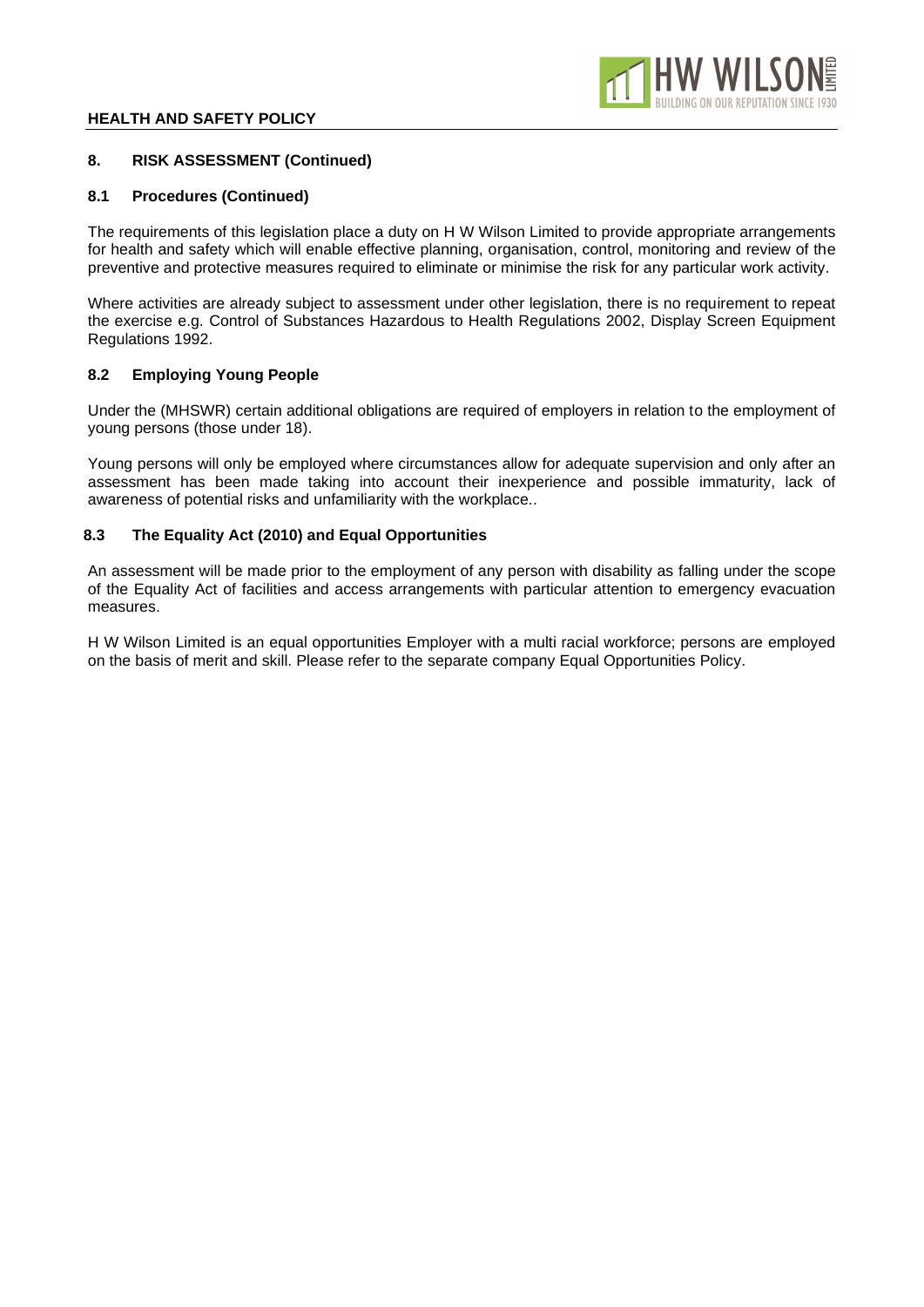

## **9. INFORMATION AND TRAINING**

#### **9.1 Training**

H W Wilson Limited recognises that safety training is essential in order that individuals are able to competently undertake the duties assigned to them.

Staff will be given general training and instruction when they are exposed to new or increased risks due to:-

- A change in the system of work
- New responsibilities
- Requirements of a specific new workplace
- New or changed work equipment or technology

The company recognises that fundamental to the success of its Safety Policy is that management should have received training necessary to control effectively the areas for which they are responsible.

An ongoing training programme is under development by the safety adviser to review current procedures and implement forthcoming training and instruction for Directors, site supervisors and operatives.

Trade contractor's site management are required to ensure that relevant training is given to new employees or those new to the contract relevant to the tasks to be undertaken.

No person will be employed on work involving any reasonably foreseeable significant risk unless he has received adequate instructions to help him understand the hazards involved and the precautions to be taken.

Specific safety topics are selected for "tool box talks" or CITB/HSE video seminars, where measures to control risk are discussed and brought to the attention of employees e.g. asbestos awareness, work at heights etc.

It shall be the responsibility of the site supervisor to organise safety induction talks, which, where practicable will be held on the operatives first day on site.

Site induction training for the specific project will be carried out by the site supervisor or in his absence others instructed by him.

#### **9.2 Information**

Information specific to the individual project will be made available and displayed in prominent locations in the form of site rules, health and safety notices, emergency procedures etc.

Relevant health and safety books, leaflets and HSE publications are held at the company office and are available to sites.

Information on HS(G)150 Health and Safety in Construction and other relevant documentation are retained on sites.

Members of staff who require specific information should consult with Peter Wiffen via site management.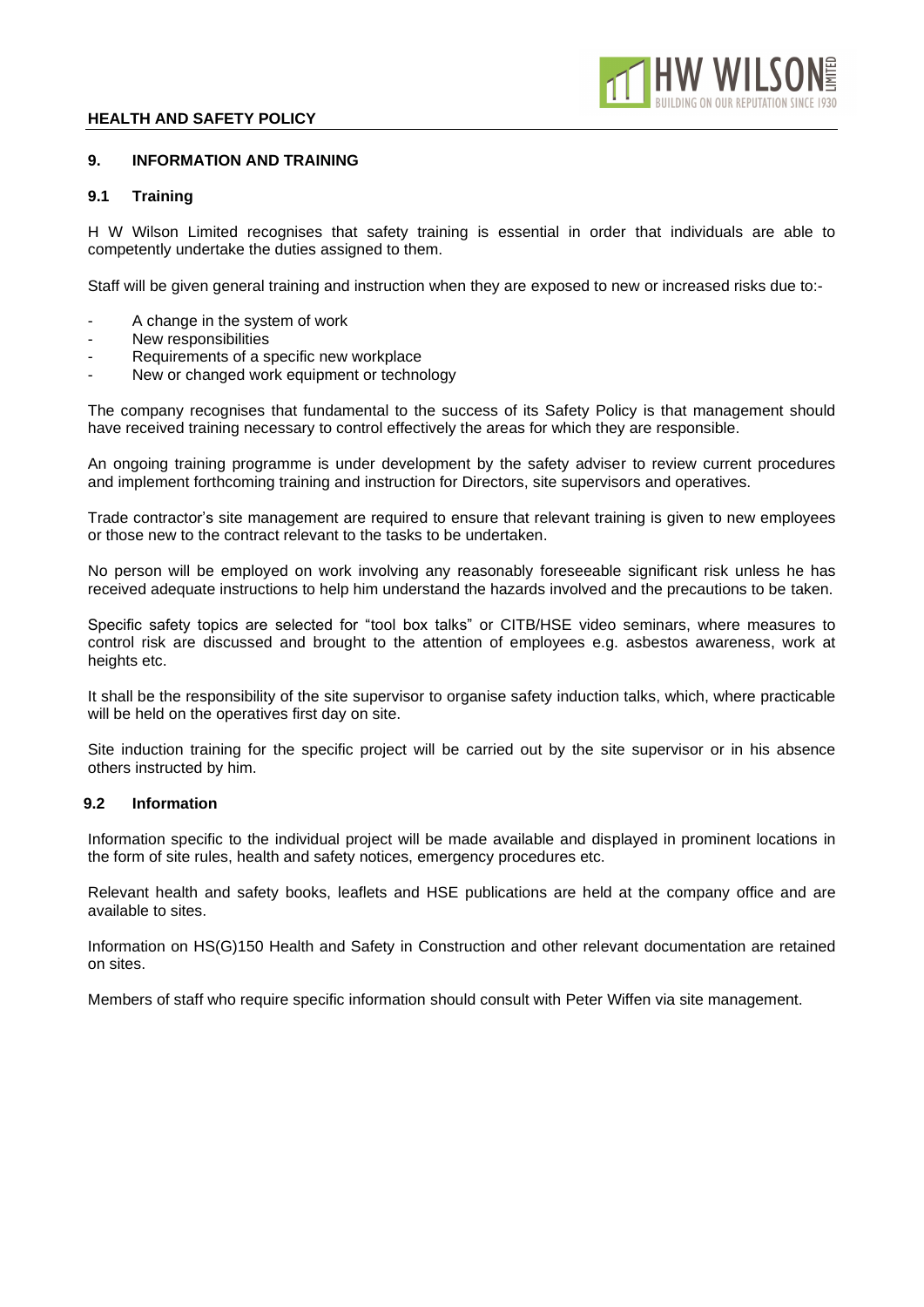

## **10. DISPLAY SCREEN EQUIPMENT**

#### **10.1 Application of the Regulations to "Users"**

The Regulations apply to work stations where there is a "user", that is an employee who habitually uses display screen equipment as a significant part of formal work.

All office staff, whether regular or occasional users, have been made aware of the safety requirements for DSE use as detailed below.

#### **10.2 Hazards associated with this equipment include:-**

- Work related upper limb disorders e.g. temporary fatigue or pains in the hands, arms shoulders, soft tissue disorders e.g. carpal tunnel syndrome.
- Prolonged static posture or awkward positioning.
- Temporary visual fatigue due to glare or reflections, poor legibility of screen or documents, inadequate lighting, poor screen image etc.
- Fatigue or stress.
- Environmental factors e.g. humidity, heating, ventilation, static electricity.

#### **10.3 Arrangements in connection with the use of this equipment:-**

Assess the risks to health and safety of operators who use display screens for continuous periods of an hour or more.

Make arrangements for workstations to comply with the relevant standards.

Organise work activities so that, where possible, short breaks away from the display screen are a regular feature.

Make arrangements for eyesight tests at the request of any "user" and ensure that suitable basic spectacles are provided, where these are required for the display screen work concerned.

Arrange for relevant health and safety training of operators, and provide adequate information regarding these aspects.

## **10.4 Practical Control Measures to be Considered:-**

Adjust chair display screen and other workstation equipment to find the most comfortable position.

Arrange for sufficient space to take whatever documents as are necessary. Use a document holder if necessary.

Maintain sufficient space below the desk to allow free movement of legs, use a footrest if necessary.

Adjust keyboard position and try to avoiding bending hands up at the wrist, use a soft touch and avoid over stretching the fingers.

Organise work to include regular breaks from screen work.

Avoid reflective glare due to windows or bright lights.

Ensure screens are clean and brightness/contrast are adjusted to suit lighting conditions. Screens should not flicker.

If any display screen user becomes aware that discomfort is experienced in hands, wrists, back, eyes etc they should consult with Peter Wiffen.

## **10.5 Training**

Training will be provided for those persons defined as users or operators, and will cover the health and safety aspects associated with the equipment, including recognition of risks, and their causes, adjustment of seating and equipment positions, cleaning and maintenance, use of breaks, consultation arrangements and eye test arrangements.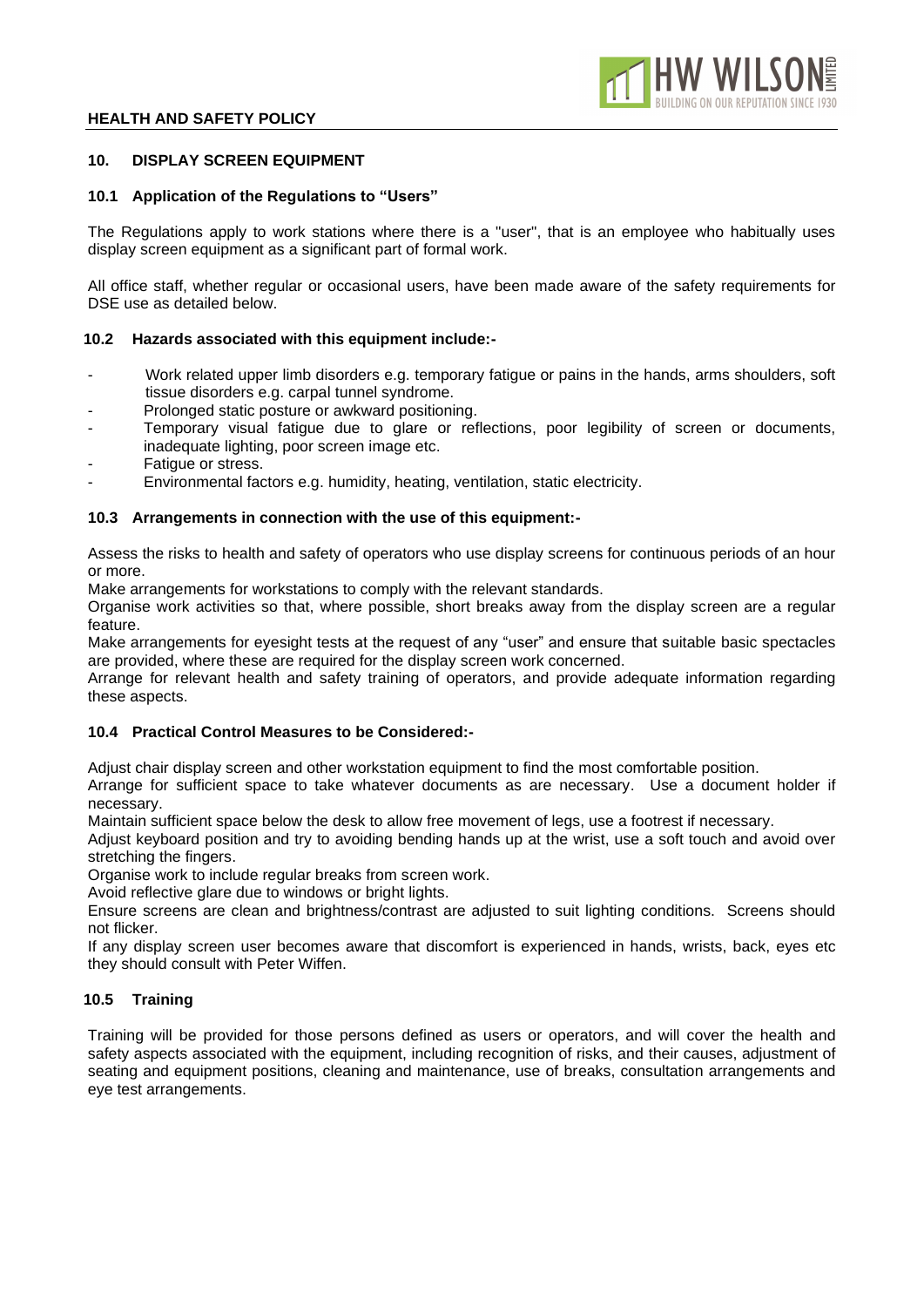

## **11. CONTROL OF SUBSTANCES HAZARDOUS TO HEALTH**

#### **11.1 General**

- The Control of Substances Hazardous to Health Regulations 2002 (as amended) imposes a duty on the employer to:
- Identify all substances in use, or likely to be encountered which could be hazardous to the health of employees (and others); and
- Assess the risk to their employees (and others) from the substance, taking into account the manner in which it is being used and the quantities involved.
- All potentially hazardous substances to be used must be identified and assessed for the risk to personnel.
- A less harmful substitute should be sought for any hazardous substance. Only if there is no less hazardous substitute available should the substance be used.

## **11.2 Construction site locations**

All contractors must provide to H W Wilson Limited site management project specific assessments for work involving hazardous substances. These assessments must be submitted prior to work with the materials at the site.

Hazard data sheets and COSHH assessments for hazardous substances used on a specific project will be retained in a separate file at the site location.

Particular attention must be paid to the storage of such materials in accordance with the manufacturer's requirements as should the handling of containers at the point of use and application.

Contractors are required to inform H W Wilson Limited of any special storage requirements for substances which are harmful, flammable, explosive etc in advance of delivery of the materials to the site.

Contractors must ensure the provision for correct method of transport and disposal of materials and their containers; their residue could fall within the definition of special waste.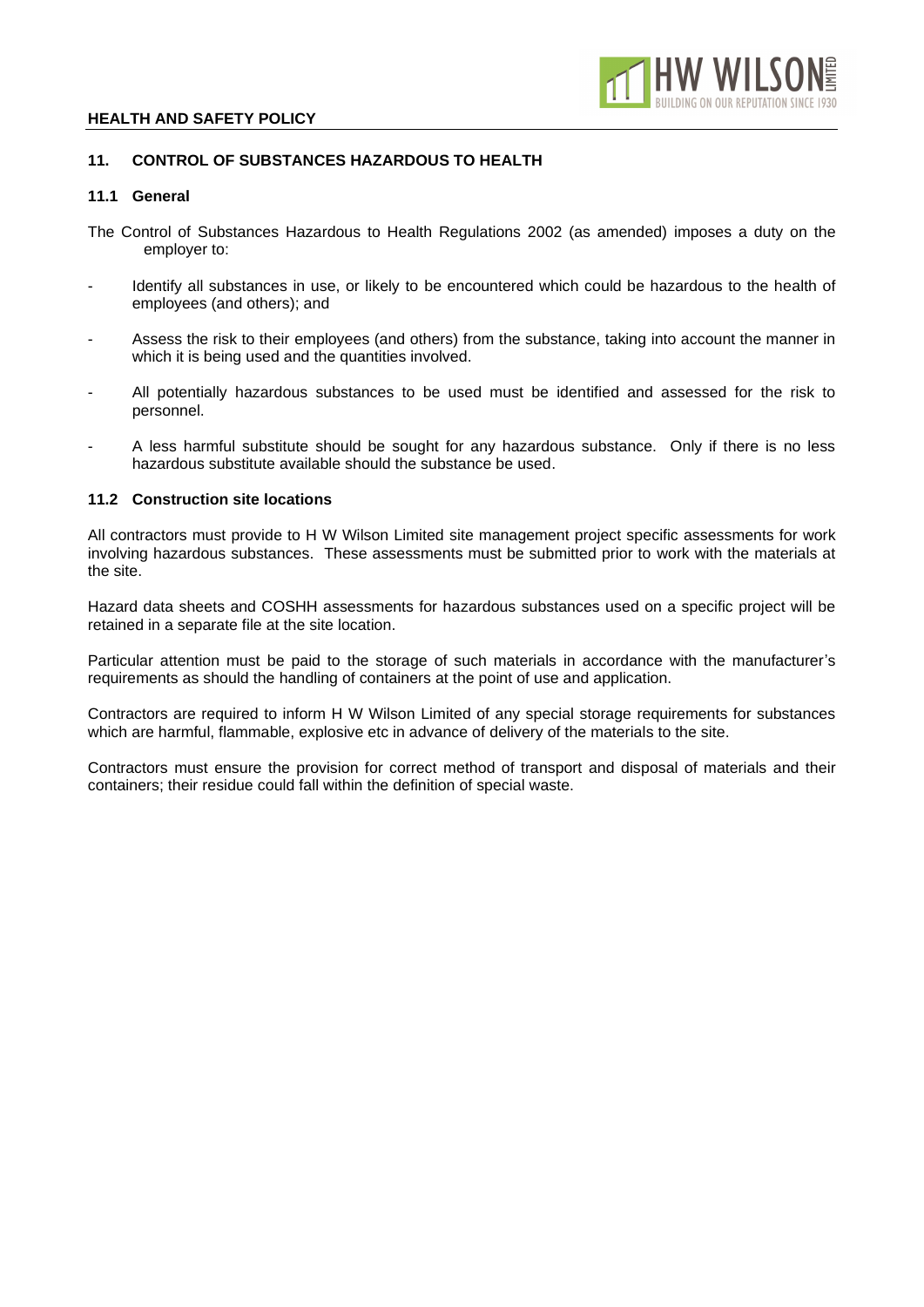

## **12.0 PERSONAL PROTECTIVE EQUIPMENT AT WORK**

## **12.1 Policy**

In accordance with the Personal Protective Equipment at Work Regulations 1992 (As Amended) it is the policy of the Company that suitable personal protective equipment (PPE) will be worn by the Company's employees and by others working at places controlled by the Company which will protect against one or more risks to his health and safety.

PPE will be issued to protect operatives against any hazards that cannot be controlled by other safety procedures.

Appropriate PPE will be provided or insisted upon for all employees, sub-contractors and visitors e.g. head protection, high visibility clothing etc.

#### **NB: PPE must always be considered a last resort, not as an alternative to a safe system of work.**

#### **12.2 Operation of Policy**

The Company has a duty to ensure so far as is reasonably practicable, that employees wear or hold equipment which protects them from any foreseeable risk to their health and safety.

All PPE must be stored safely, maintained, replaced and cleaned as necessary; an initial appraisal of PPE on issue must check for damage or defects.

Any defects in PPE must be reported to site management immediately who will arrange for replacement.

Sub-contractors must comply with all safety rules for the project including compliance with the Personal Protective Equipment At Work Regulations.

Where resistance to this policy is met the person will be removed from danger whilst appropriate contractual and disciplinary action is used to resolve the issue.

## **12.3 Assessing PPE Requirements**

Assessment will be made on each work activity and the operation of individual machines to evaluate the requirement for protective equipment.

The Company will ensure that an assessment is made to determine whether any PPE they intend to provide is suitable.

Details of PPE to be worn or used to guard against specific hazards will be included on the results of all risk assessment and method statements.

An assessment will be reviewed when there is reason to expect it is no longer valid or there is a significant change in matters to which it relates.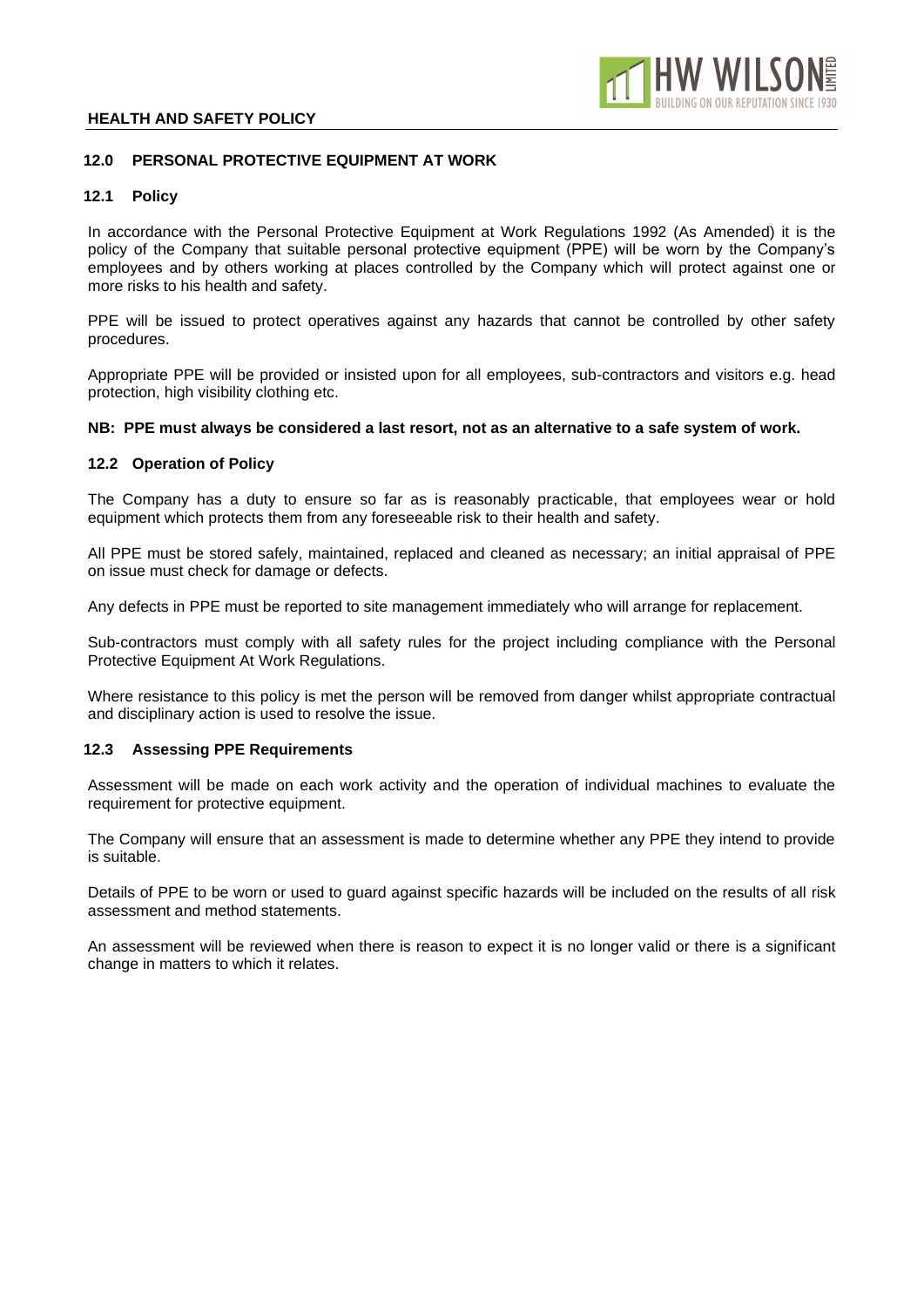

# **13. MANUAL HANDLING OPERATIONS**

# **13.1 General**

H W Wilson Limited makes every effort to avoid the need for any employee to undertake a manual handling operation which involves a risk of injury. Mechanical handling aids (trolleys/barrows etc.) are used whenever practicable.

# **13.2 Hazards**

The main hazards associated with manual handling operations include:-

- Possible injury to persons involved.
- Possible injury to others in the vicinity of items being moved.
- Damage to the fabric of the building resulting in creation of hazards to other users.

# **13.3 Control Measures**

Where a significant manual handling operation involving employees cannot be avoided the Company will make a written assessment taking into account the following factors:-

- The task
- The load.
- The environment.
- The individual's capability and take appropriate steps to reduce the risk to the lowest reasonable level.
- Provide employees involved in any such manual handling operation with precise information about the weight of the load.

The assessment will be reviewed when there is reason to suspect that it is no longer valid, or there has been a significant change in the operation.

When manual handling cannot be avoided entirely, consideration will be given to the possibility of (1) automation, or (2) mechanisation, bearing in mind that either of these alternatives may introduce fresh risks requiring precautions of their own.

Similar considerations will apply to assessing the requirements of material deliveries.

The Company will delegate responsibility for carrying out assessments to individuals considered to possess sufficient experience, knowledge and understanding of the requirements of the Regulations.

Employees are encouraged to assist the assessment process by reporting any problems which they may have encountered in manual handling operations.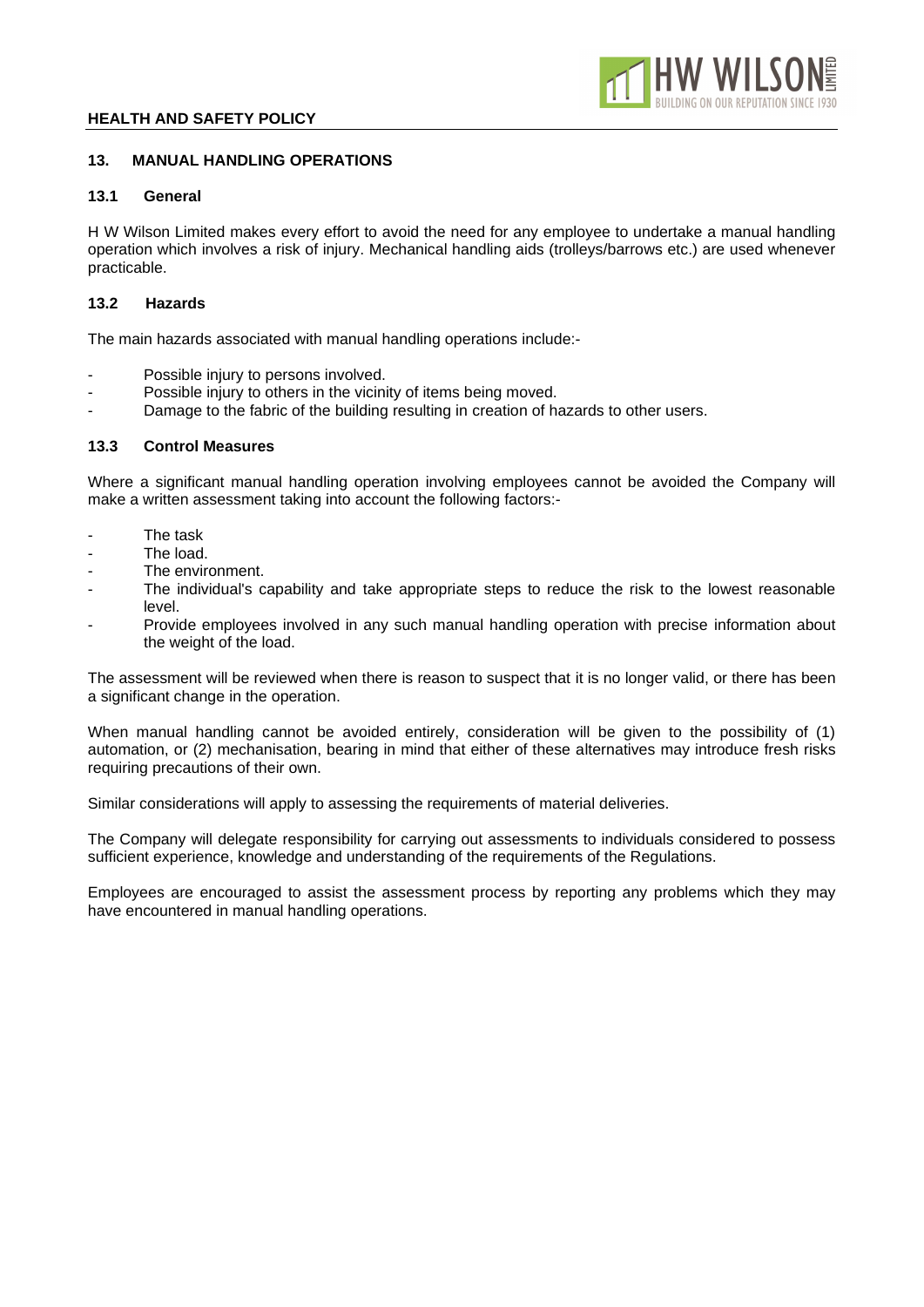

## **14. THE CONSTRUCTION (DESIGN & MANAGEMENT) REGULATIONS 2015**

## **On a project with more than one contractor a Principal Contractor must be appointed to carry out the following duties:**

## **14.1 Duties of the Principal Contractor**

Identify and eliminate or control, so far as is reasonably practicable, foreseeable risks to the health and safety of any person.

Plan, manage and monitor the construction work and coordinate matters relating to health and safety during the construction phase, to ensure that, so far as is reasonably practicable, construction work is carried out without risk to health or safety.

Ensure that anyone they appoint has the necessary skills, knowledge and experience to carry out the work in a way that secures health and safety.

Co-ordinate the work of the contractors under their control so that the risks to site workers, and others in the vicinity of the works, are managed effectively.

Ensure that contractors co-operate with each other to prevent inter-relationship problems.

Ensure that all workers have been provided with suitable health and safety induction, information and training.

Prepare (prior to commencement) the construction phase Health and Safety Plan to explain how safety is managed at the site. This must be kept up to date and developed as the project progresses.

Ensure that Employers and Self Employed workers apply the principle of prevention and follow the Construction Phase plan.

Prepare and enforce any site rules for the specific project.

Take necessary steps to keep unauthorised people off site.

Cooperate with others involved in the management of any neighbouring project.

Make sure that suitable welfare facilities are provided from the start of the construction phase.

Make arrangements for the co-ordination of the views of employees or their representatives

Provide the Principal Designer with any information in the Principal Contractor's possession relevant to health and safety for inclusion in the health and safety file (record information for the project).

## **14.2 Duties of Contractors**

Be satisfied that the client is aware of the client duties under these Regulations.

Plan, manage and monitor the way in which construction work is carried out in a way which ensures that, so far as is reasonably practicable, it is carried out without risks to health and safety.

Where there is no principal contractor, prepare a construction phase plan prior to setting up a construction site.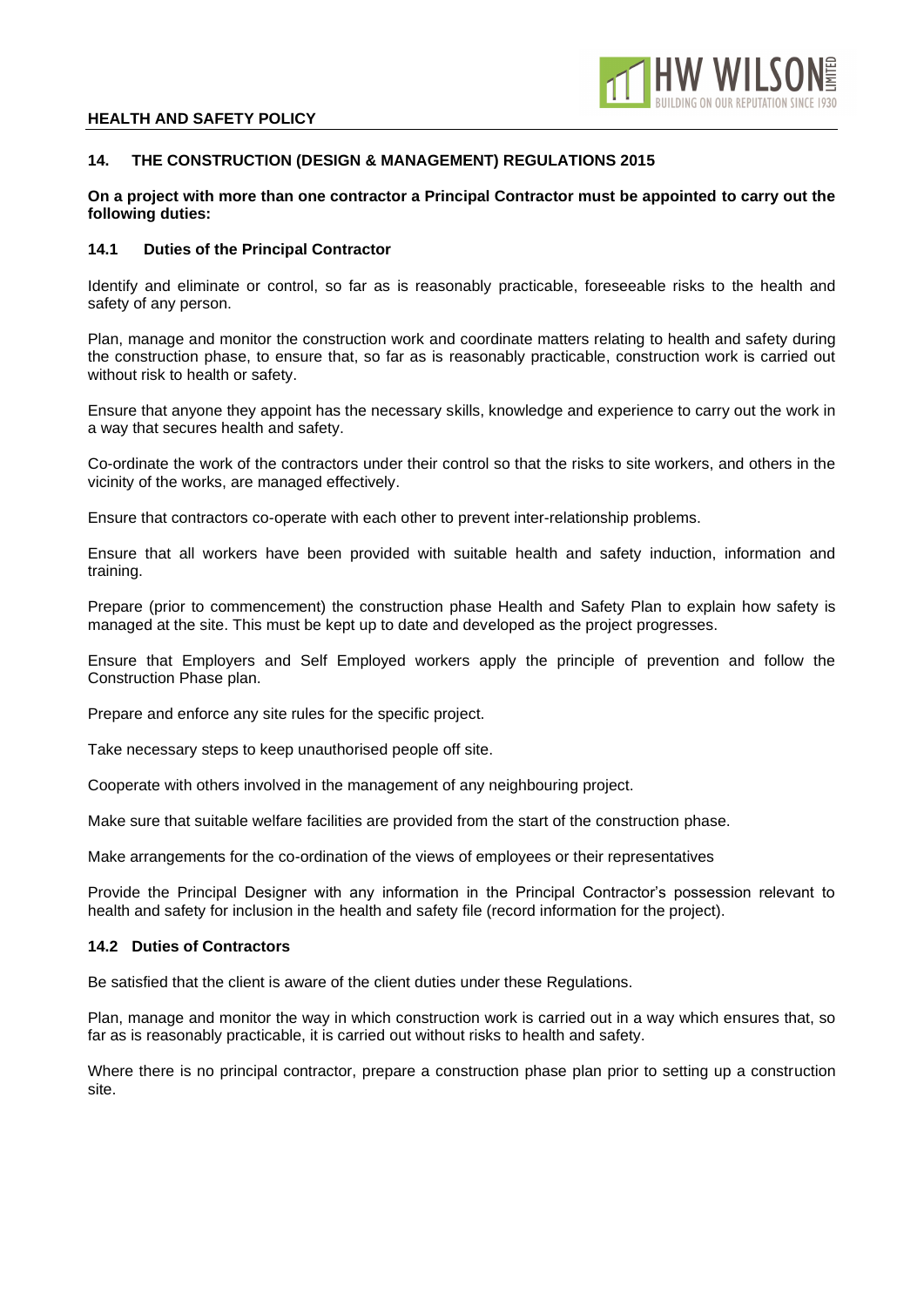

## **14. THE CONSTRUCTION (DESIGN & MANAGEMENT) REGULATIONS 2015 (Continued)**

## **14.2 Duties of Contractors (Continued)**

Provide information and instruction so that construction work can be carried out without risk to health and safety, including:

1. A suitable site induction, where not already provided by the Principal Contractor.

2. The procedures to be followed in the event of serious and imminent danger to health and safety, e.g. (emergency evacuation and fire prevention).

3. Information on risks to their health and safety identified by the risk assessments or arising out of conduct of another contractor's work.

Provide employees with any health and safety training which is required in respect of the construction work.

Do not begin work on a construction site unless reasonable steps have been taken to prevent access by unauthorised persons to that site.

Ensure that welfare facilities are adequate and comply with schedule 2 to CDM 2015.

Comply with any directions given by the Principal Designer or the Principal Contractor and any site rules.

Provide the Principal Designer or Principal Contractor with any information in the contractor's possession relevant to health and safety for inclusion in the health and safety file (record information for the project).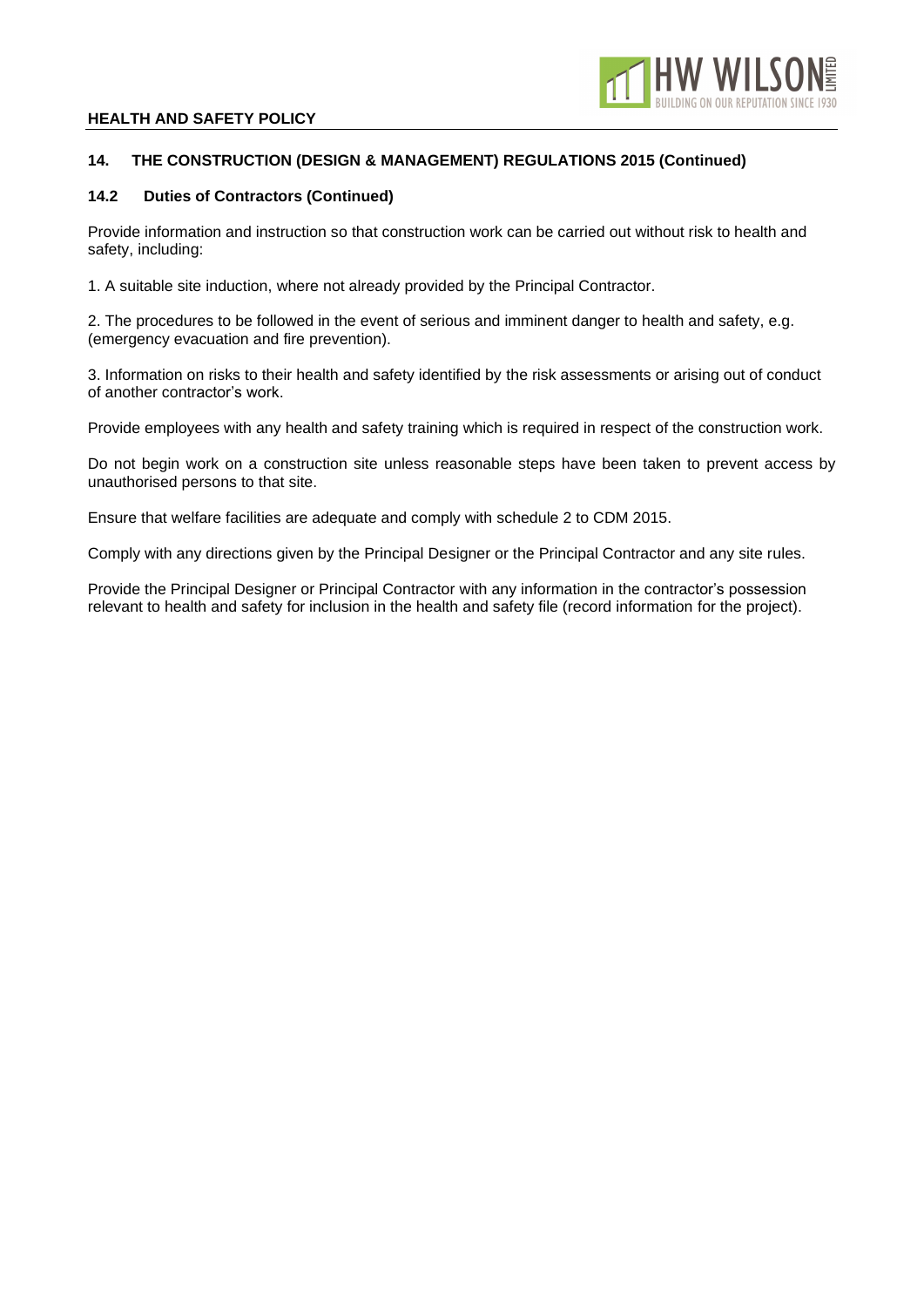

# **15.0 PROCEDURES RELATING TO ASBESTOS CONTAINING MATERIALS**

## **15.1 General**

Responsibilities and required action with regard to asbestos containing materials (ACM) are detailed within the Control of Asbestos Regulations 2012, effective from April 2012.

HSE guidance notes and other leaflets are kept at the Company office ; operatives are issued with the HSE Asbestos Alert card for guidance should any suspected asbestos based materials be uncovered during work.

H W Wilson Limited will not undertake work with asbestos insulation, asbestos coating or asbestos insulating board or with asbestos cement where exposure is likely to exceed the action level.

## **15.2 Risks from Asbestos Dust**

Disturbing asbestos can release small fibres into the air which, when breathed in, may lead to a number of diseases which include;-

- Asbestosis or fibrosis (scarring) of the lungs
- Lung cancer; and
- Mesothelioma, a cancer of the inner lining of the chest wall or abdominal cavity.

There is usually a long delay between first exposure to asbestos dust and the diagnosis of the disease.

Where maintenance, repair or refurbishment work is carried out in buildings which were built or refurbished before 2000 asbestos fibres may be disturbed during stripping out, drilling or cutting of materials, work around services etc.

## **15.3 Possible Locations of Asbestos within Buildings**

High risk of exposure to asbestos fibres are likely when working in buildings built or refurbished before 2000 particularly if it has a steel frame or boilers with thermal insulation.

ACM cannot be easily identified from appearance and must be surveyed for by qualified surveyors.

The most common uses of asbestos have been:-

- sprayed asbestos and loose packing generally used as fire breaks in ceiling voids;
- moulded or preformed lagging generally used in thermal insulation of pipes and boilers;
- sprayed asbestos generally used as fire protection in ducts, fire breaks, panels, partitions, soffit boards, ceiling panels and around structural steel work;
- insulating boards used for fire protection, thermal insulation, partitioning and ducts;
- some ceiling tiles:
- millboard, paper and paper products used for insulation of electrical equipment. asbestos paper has also been used as a fireproof facing on wood fibreboard;
- asbestos cement products, largely used as corrugated sheets as roofing and wall cladding, gutters, rainwater pipes and water tanks;
- certain textured coatings including some artex;
- bitumen roofing material;
- vinyl or thermoplastic floor tiles;

#### **15.4 Responsibilities of the Client/those in Control of Premises or Maintenance Activities**

Clients in control of commercial premises are required to:-

- Take reasonable steps and sufficient assessment to locate materials likely to contain asbestos including a visual inspection of the property or survey and report
- Assume that any material contains asbestos unless there is evidence to the contrary.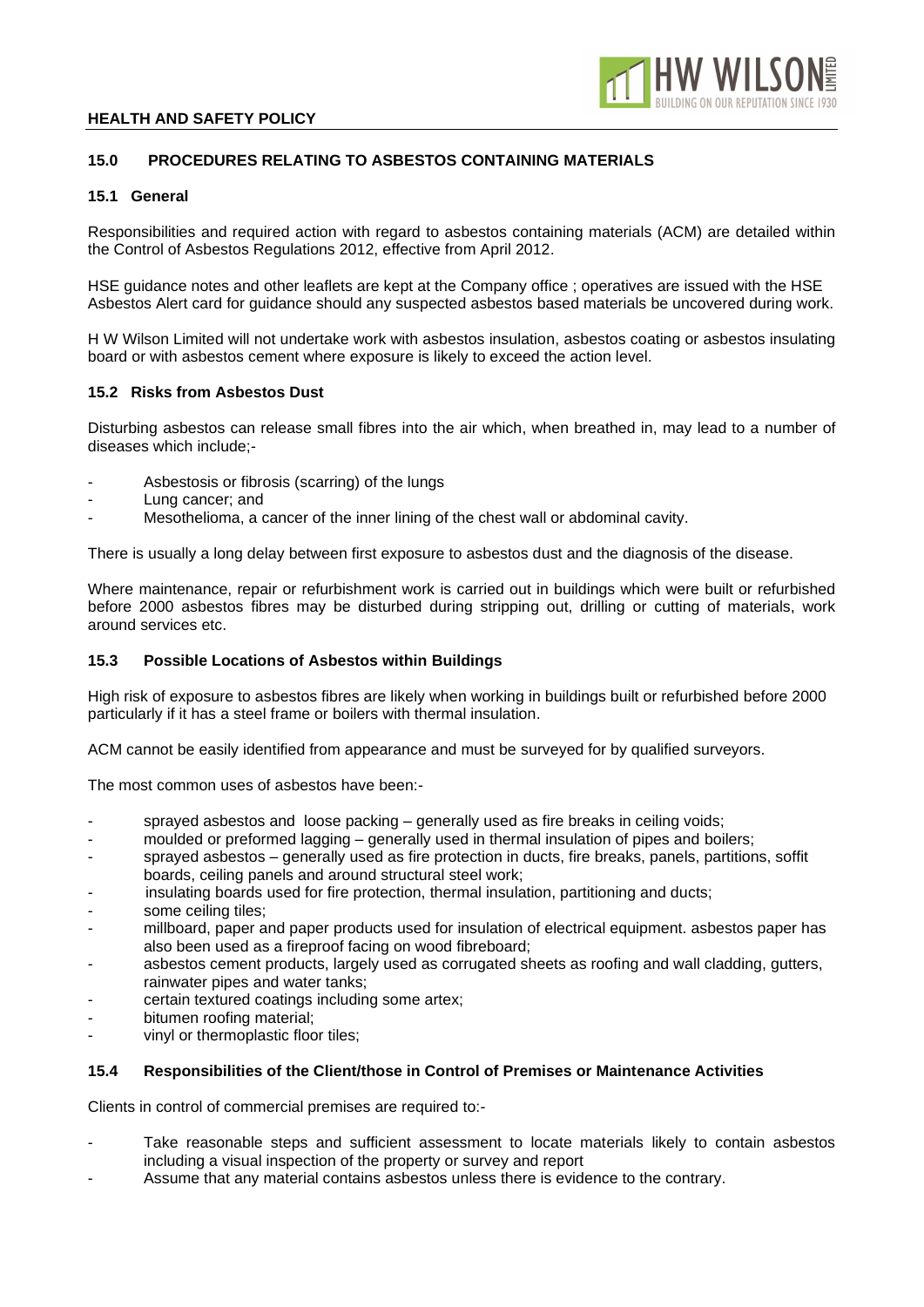

## **15.0 PROCEDURES RELATING TO ASBESTOS BASED MATERIALS (Continued)**

## **15.4 Responsibilities of the Client/those in Control of Premises or Maintenance Activities (Continued)**

- Keep an up to date record of these materials and ensure this is provide to anyone who may disturb it (i.e. a register)
- Monitor the condition of these materials.
- Assess the risk of exposure from asbestos and presumed asbestos materials.
- Prepare and implement a management plan to control these risks.

#### **15.5 Action to be Taken Prior to and During Refurbishment Works**

When acting as Principal Contractor H W Wilson Limited will seek confirmation from those in control of the premises as to the existence of asbestos at the site.

Where a survey and register for asbestos exists this will be consulted to identify any areas of work where disturbance of any ACM is possible.

Where asbestos is present and requires removal or encapsulation this will be carried out by a licensed contractor prior to work in any area where ACM may present any risk to site workers.

Should a survey not have been undertaken in accordance with the Control of Asbestos Regulations (CAR) the client would be advised of this requirement.

If suspect materials are uncovered during normal working, works will cease in that area whilst those in control of the premises are informed of the presence of such materials.

## **15.6 Employer's Duties**

Under (CAR) H W Wilson Limited recognises its duties which include:-

- Liaise with premises management to consult an asbestos register or survey to note where ACM have been identified in relation to where they will be working and the nature of the work.
- Carry out a risk assessment to decide on the likelihood of exposure and control measures required.
- Formulate a plan of work.
- Prevent exposure or reduce it to the lowest level possible by using control measures such as banning the use of power tools likely to create large quantities of dust, dampening materials, using dust extraction equipment etc.
- Dispose of any asbestos waste properly to a facility licensed to take special waste including any contaminated cloths, respirator filters etc.
- Provide information, instruction and training to those whose work may disturb asbestos.
- Provide appropriate personal protective equipment and ensure that it is used properly.

## **15.7 Employees' Actions**

- Ask the site supervisor to confirm that the premises have been checked for asbestos.
- If any suspect materials are uncovered during work, report this to the site supervisor and assume that these materials contain asbestos and do not disturb them.
- Carry out work in accordance with the plan of work or method statement with regard to ACM's.
- Use any personal protective equipment provided, check that it is clean, fits correctly and report any defects to the site supervisor.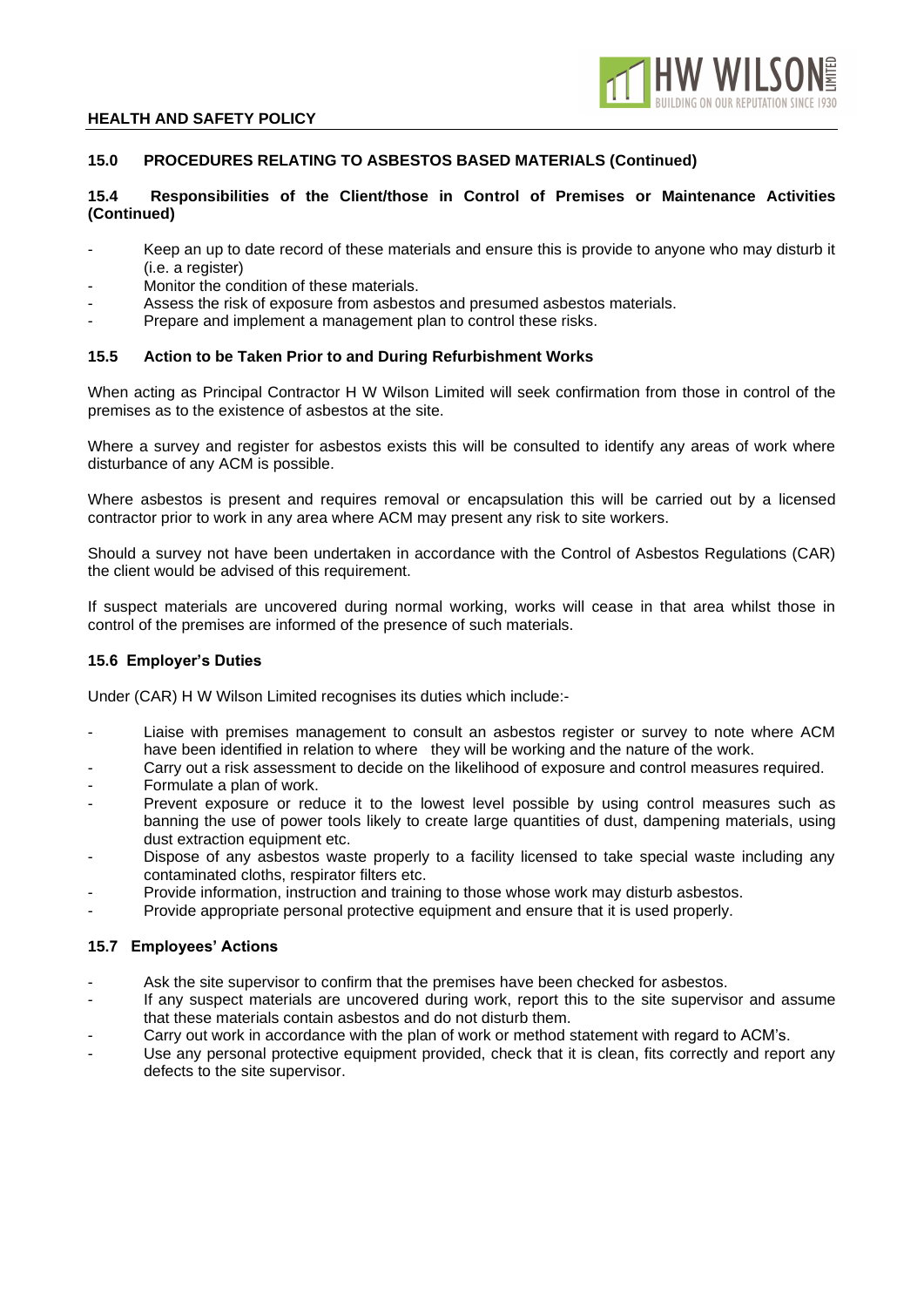

# **16. ELECTRICAL INSTALLATIONS/PLANT ON SITE/ELECTRICAL SAFETY**

## **16.1 General**

All electrical installations and maintenance work carried out by the company is undertaken by qualified electrical engineers.

Specialist competent electrical contractors are engaged for the majority of works.

## **16.1 Live Working**

Live electrical work is only to be carried out in exceptional circumstances under the authorisation of the person responsible for safety at the Electrical subcontracting firm undertaking the work. Live working would be totally under the control of the specialist electrical engineers undertaking the work operations.

A permit to work system must be used where any live working is to be carried out (see section 34 of this Policy).

All electrical systems must be established as dead before any work starts.

No assumptions about the state of any electrical system must be made without positive verification.

All circuits must therefore be assumed to be live unless it is established that they are dead.

Where live working is unavoidable control measures must include the following:-

- Access to live conductors to be controlled, appropriate signage is to be in place.
- Written information and instructions will be required for work on complex systems (control, metering and parallel circuits).
- A clear access of 1m must be maintained, gloves and matting to BS 697 and BS 921 are to be provided for 'live' working.
- Electrical test equipment will be insulated and fused to GS38 requirements and in date for calibration.
- Electricity supply authority seals will not be broken, and final connections will not be made without written authority.
- No lone working on live conductors above 125 volts will be permitted.
- Adequate PPE and first aid provision are to be available at the workplace where live work is to be done.

## **16.2 Electrical Hazards/Equipment**

All temporary or permanent electrical installations at H W Wilson Limited site offices and welfare facilities must be installed by a person who is competent to carry out the work. After the installations, electrical equipment must be checked for defects at regular intervals and records kept.

All plugs and cables at site offices must be checked regularly for loose connections or damage. All faults discovered shall be rectified immediately if they can be dealt with by a member of staff or as soon as possible if a qualified electrician is required.

The requirements of the Electricity at Work Regulations 1989 in regard to portable electrical appliance testing must be organised at site locations by the site supervisor.

## **16.3 Portable Hand Tools and Appliances**

All electrically powered portable hand tools and plant brought to site should be rated at 110V or be battery operated.

All contractors' or "hired in" electrically powered hand tools will be marked with the date of their last test and inspection.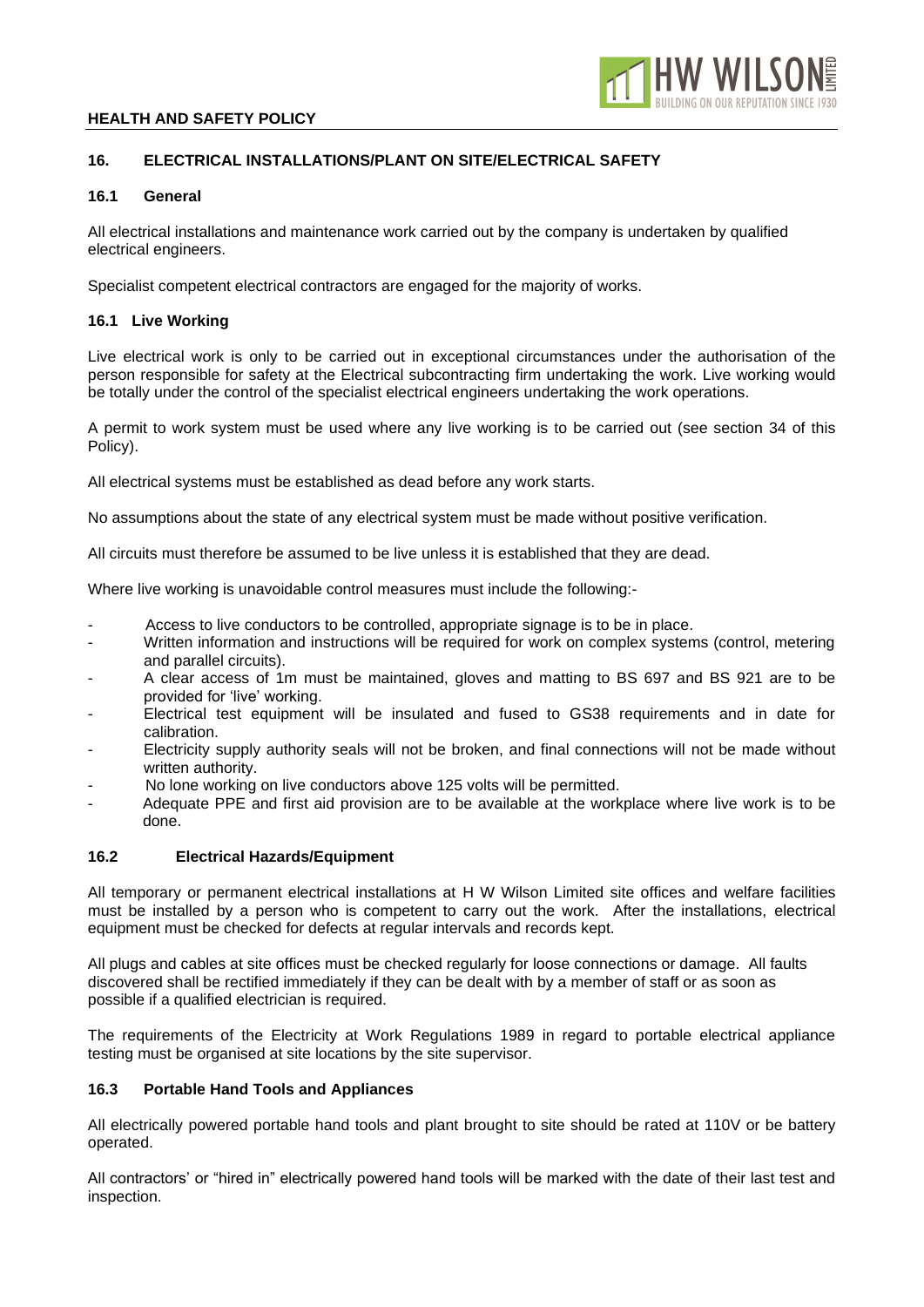

## **16. ELECTRICAL INSTALLATIONS/PLANT ON SITE/ELECTRICAL SAFETY**

## **16.3 Portable Hand Tools and Appliances (Continued)**

Site workers must inspect equipment, connections and leads for visual defects.

Equipment shall be subject to nominated detailed inspection frequencies. No out of test date equipment shall be used.

Any item of defective or suspect plant shall be tagged with a "Danger - Do not use" sign and removed from site for repair or disposal as soon as practicable.

## **16.4 Plant on Site**

All plant brought to sites must be in good order and be fitted with all necessary safety devices and guards.

Only trained and authorised or where appropriate certified operators are permitted to operate any item of plant. Copies of plant operator's certificates will be provided to the Site Supervisor for inclusion within the site safety files/construction phase plan.

Testing and all necessary examination certificates for plant must be recorded and kept on site by the site supervisor.

Appropriate daily checks for specific plant must be carried out prior to use in accordance with the manufacturers requirements.

Any defect in plant must be reported immediately for repair where such defects could affect safety on the site. Defective plant must not be used until repairs are carried out.

All plant must only be used for the operation for which it is designed and must be properly secured and immobilised at the end of each working shift or when left unattended for any significant length of time.

Contractors must assess whether any preparatory work is necessary for the installation or use of plant on site and ensure that the company are advised of any requirements, e.g. ground preparation, storage areas, flammable/hazardous chemical compounds, traffic management procedures etc.

The person responsible for electrical safety at H W Wilson Limited is Peter Wiffen.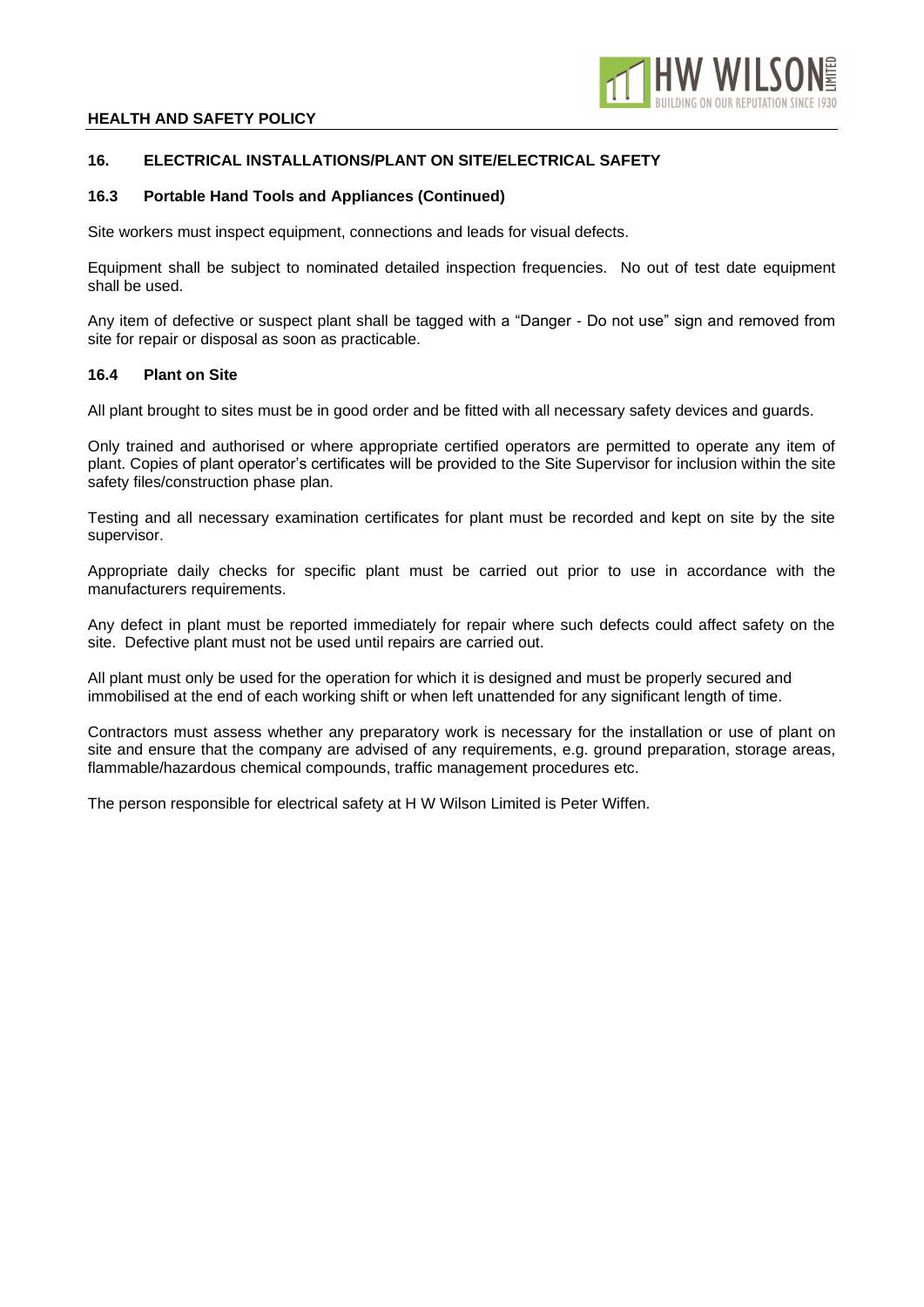

## **17. SAFE ELECTRICAL ISOLATION**

## **17.1 General**

The following regulations apply to work on electrical installations on site or other workplace:

- The Electricity at Work Regulations 1989
- Personal Protective Equipment at Work Regulations 1992
- The Provision and Use of Work Equipment Regulations 1998

Work requiring the safe isolation of low voltage circuits/equipment should be planned, tendered and negotiated in accordance with the above.

Ensure a competent person plans all work activities to enable the provision of adequate resources for the duration of the works.

Ensure only competent persons carry out safe isolation procedures.

A competent person will ensure all work activities involving safe isolation are carried out in accordance with the above.

Any anomalies identified will be rectified without delay and the safe system of work will be revised.

For work on Low Voltage equipment or circuits, it is important to ensure that the correct point of isolation is identified, an appropriate means of isolation is used, and the supply cannot be inadvertently reinstated while the work is in progress.

## **17.2 Safe Isolation Procedure**

Check it is safe and acceptable (with the occupier/user) to isolate. Correctly identify the circuit to be isolated.

If the isolator is an off-load device, remove the load. Open the means of isolation for the circuit(s) to be isolated and secure the isolating device in the open position with a lock or other suitable means. The person working on the circuit(s) will retain the key to the lock. If several persons are working on the same deenergised circuit, a multi-lock hasp will be used, with each person securing the circuit(s) with their own lock.

Prove the correct operation of a suitable voltage detection instrument (GS 38) against a known voltage source.

Using a voltage detection instrument (GS 38), check there is no dangerous voltage present on any circuit conductor to be worked on. It is important to confirm that conductors are not energised, for example, due to a wiring fault. Check terminal voltages between (a) earth and phase(s), (b) neutral and phase(s), (c) phase(s) and phase(s), and (d) earth and neutral. (When checking for voltage between an earth terminal and live (including neutral) terminals, the test probe should make contact with the earth terminal first, to reduce the risk of the remaining probe becoming live)

Prove the voltage detection instrument (GS 38) again against a known voltage source to check it was functioning correctly when the circuit(s) was tested for the presence of voltage.

Apply appropriate warning notice(s) at the point of isolation.

Prove the conductors are dead at the point of work, before they are touched.

Do not work on equipment unless:

- You have securely isolated the equipment using a personal lock
- You have checked that the right piece of equipment has been isolated
- Any stored energy has been safely released
- Equipment that could move has been secured.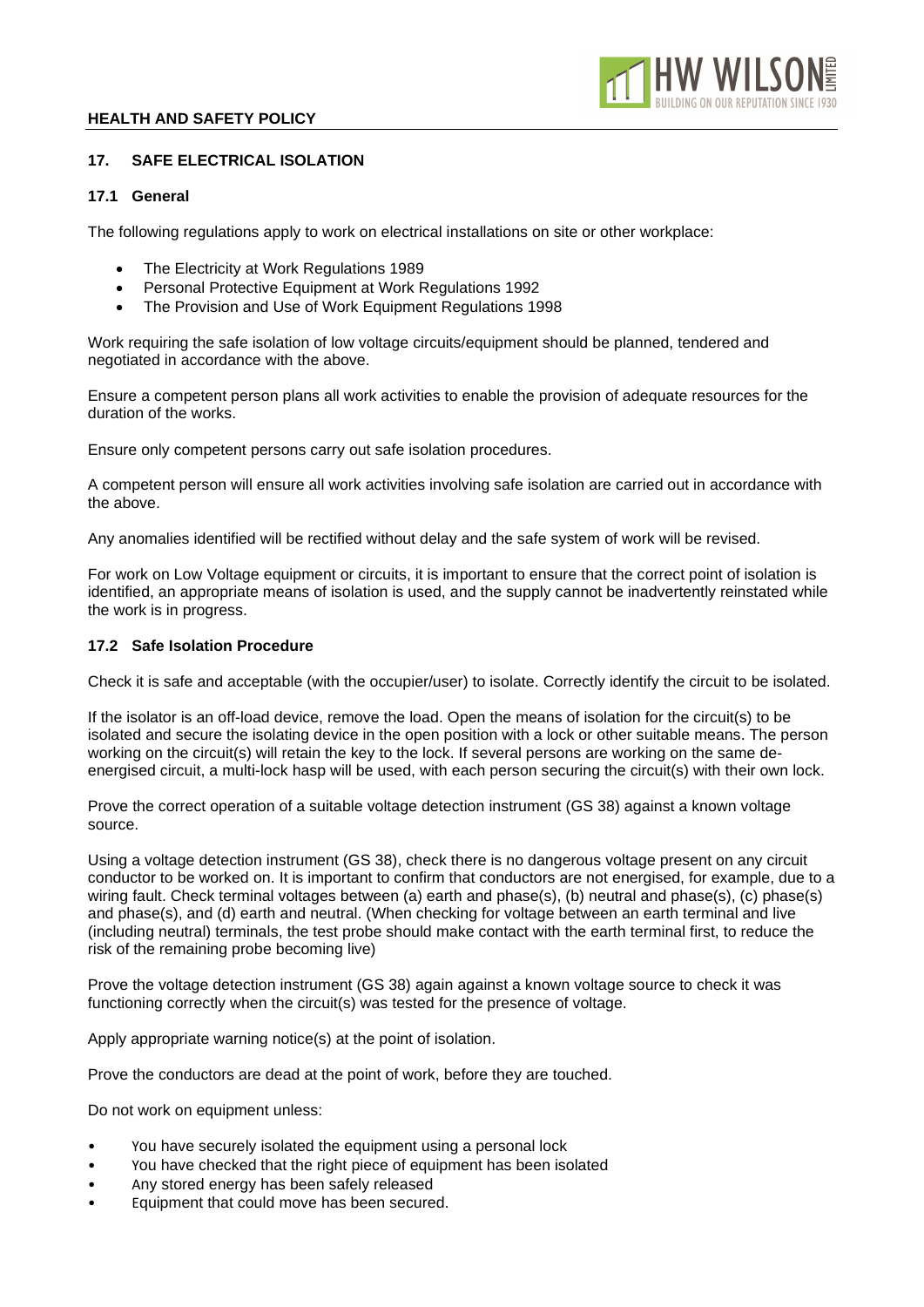

# **17. SAFE ELECTRICAL ISOLATION (Continued)**

## **17.3 Safe Re-energisation Procedure**

The steps to be taken to energise, or re-energise, the isolated circuits including: -

- Testing / inspection following work completion
- Communication with anyone who needs to know the circuit is going to be re-energised (e.g. employees, sub-contractors, etc.)
- Labels to be used (New circuit boards)
- Withdrawal of permits
- Removal of notices
- Removal of lock-out / tag outs
- Switching on / restarting connected equipment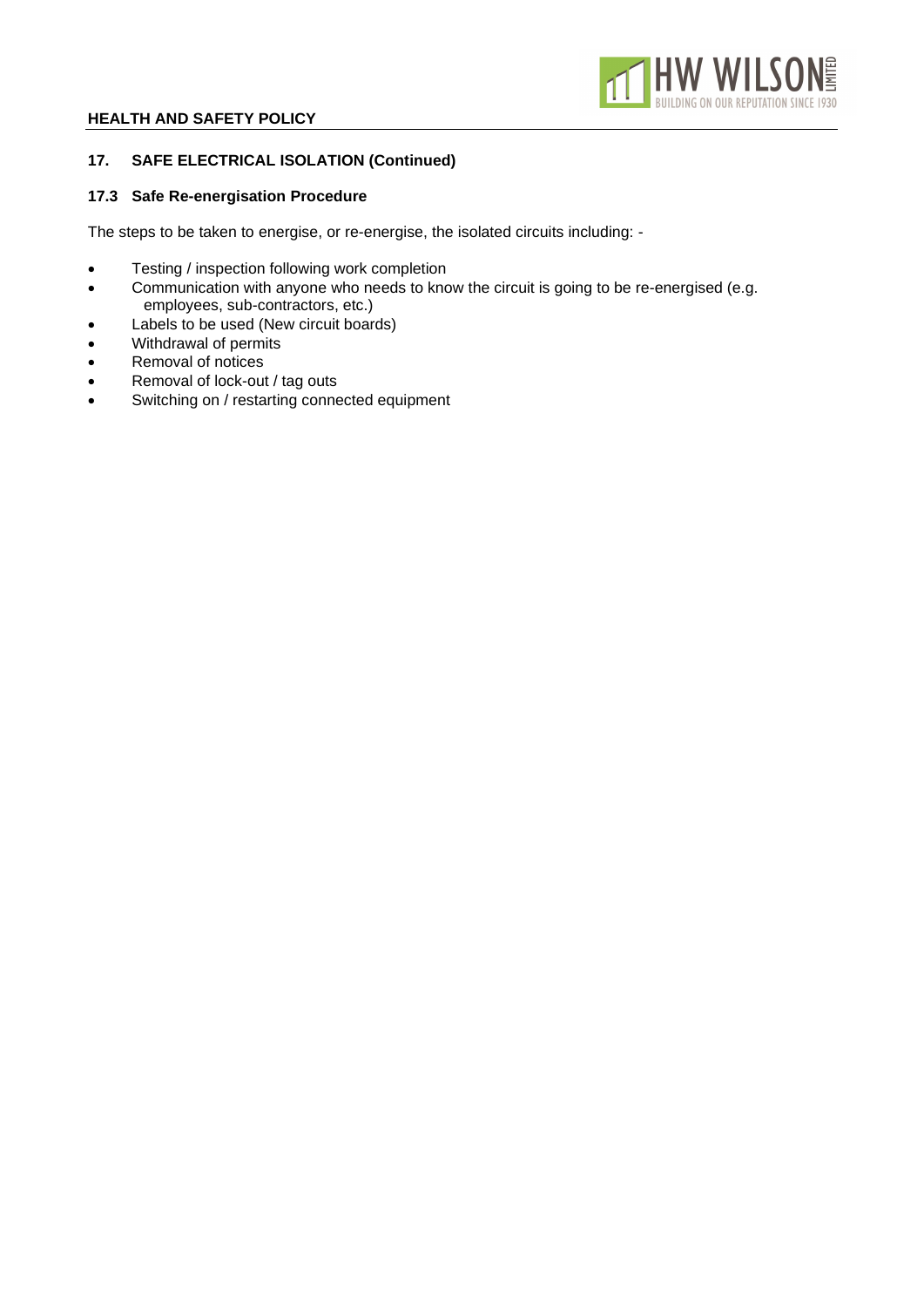

## **18.0 SAFE USE OF MACHINERY**

#### **18.1 General**

All use of work equipment must comply with the Provision and Use of Work Equipment Regulations 1998 and Approved Code of Practice.

## **18.2 Employer's main duties**

To ensure that work equipment is suitable for the purpose for which it is used and only used for operations for which it has been designed.

Equipment must only be used by those who have received adequate information and training on its operation and possible risks involved with use.

Records must be kept and requirements of operating and maintenance manuals adhered to regarding schedules of maintenance required for individual machinery or other equipment. Maintenance or repairs must only be carried out by authorised persons.

Users and supervisors of equipment must be given adequate health and safety information and training to include work methods, risks and precautions.

Measures must be taken to prevent access to dangerous parts of machinery and to stop movement of any dangerous part before anyone can enter the danger zone.

Guards and other safety devices on equipment must be:-

- Suitable for the purpose
- Of good construction, sound material and adequate strength
- Adequately maintained, in good repair and efficient working order
- Not the source of additional risk to health and safety
- Not easily bypassed or disabled
- Situated at sufficient distance from the danger zone
- Not unduly restrictive of any necessary view of the machine
- Constructed or adapted to allow maintenance or part replacement without removing them

Exposure to specified hazards must be prevented or adequately controlled. These specified hazards being:-

- Ejected or falling objects
- Rupture or disintegration of parts of the work equipment
- Fire or overheating of the work equipment
- Unintended or premature discharge of article or of any gas, dust, liquid, vapour etc.

Clearly identifiable and readily accessible means to isolate work equipment from sources of energy must be provided.

Work equipment must be stable and secured to avoid risks to health and safety.

Where appropriate work equipment must have clearly visible markings and any warnings or warning devices appropriate for health and safety.

Measures must be taken to ensure adequate lighting where equipment is operated and that parts of equipment likely to burn, scald or sear are protected.

#### **18.3 Specific requirements**

#### **Excessive Noise**

An assessment of the noise level of equipment must be made and control measures implemented to reduce the level of noise (wherever practicable) rather than providing hearing protection (ear muffs/plugs etc.)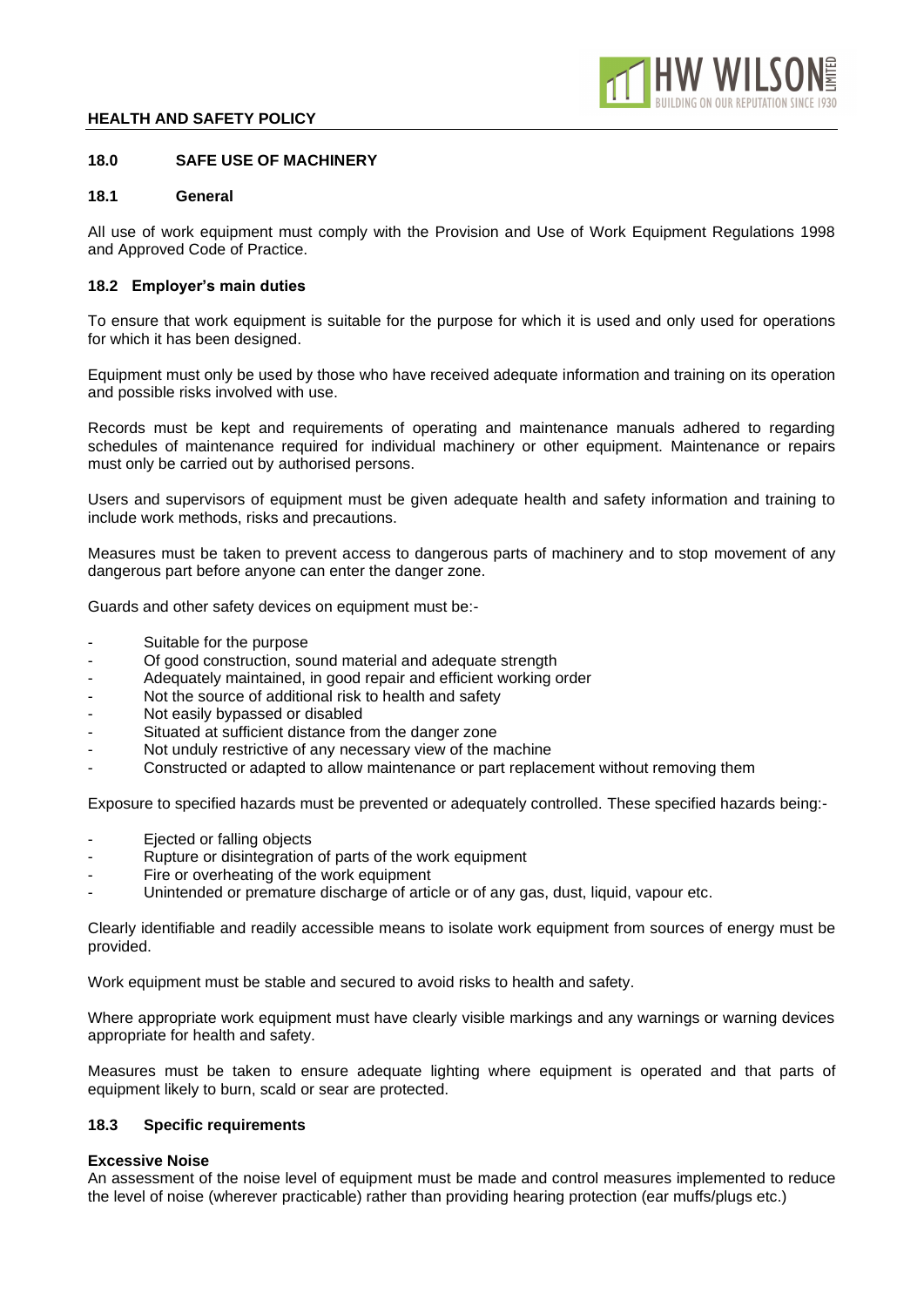

## **18.0 SAFE USE OF MACHINERY (Continued)**

## **18.3 Specific requirements (Continued)**

Where appropriate, only tools conforming to EEC special directives on the sound level of airborne noise, should be used. Where persons are exposed to noise levels exceeding 80 dB (A), hearing protection must be provided and should be worn. Where noise levels exceed 85 dB (A), hearing protection must be worn by law.

## **Vibration**

Vibration of certain types of tools can cause health problems with the nervous system known as (Vibration White Finger). An assessment of the risk associated with the use of such equipment must be made to ascertain if equipment is available which creates less vibration.

Where substitution with lower vibration producing plant is not possible changes in job design may be required to reduce exposure (e.g. job rotation to decrease exposure to vibration/issue of gloves to improve blood flow to hands/modifications to equipment by insulating handles etc.)

## **Pneumatic Tools**

Compressed air is delivered at high pressure. If it enters the body it can rupture internal organs and cause death. Any form of horseplay or misuse should be expressly forbidden.

## **Compressors**

Should always be under the supervision of a competent person who should be responsible for ensuring that the machine is kept in good order, i.e. making sure that feed belt and pulley drives are guarded, that hoses and couplings are maintained in good order and that regular checks are made to ensure that oil feed to the airline is properly topped up. Air receivers must be marked with a safe working pressure and distinguishing number. They must also be fitted with safety valves, pressure gauge, drain cock and manhole. Hose connections must be properly clamped – it can be dangerous to have loose or over-tightened connections.

## **Hand Held Circular Tools**

Before using the saw ensure that:-

- 1. The blade is of the correct type for the materials being cut.
- 2. It is in good condition with no cracks or damage and that the teeth are sharp.
- 3. It is properly and securely fixed in the machine.
- 4. It will rotate in the correct direction, the sharp edge of the tooth must cut upwards from the bottom to the top of the material when the saw is in use.
- 5. If the direction of the rotation is marked on the face of the blade and the body of the saw, the marks are both in the same direction.
- 6. The depth of cut is adjusted so that the saw blade only just projects through the underside of the material being cut.
- 7. The guard which covers the saw blade below the shoe is operating properly and retracts as the blade enters the material.

Other safety points are:-

- 8. Never adjust guards while the saw blade is in motion or the machine is connected to the power supply.
- 9. Never operate the machine with a defective on/off switch and never secure the switch in the 'on' position.
- 10. Always ensure that the supply cable is sufficiently long and so restrained that it cannot be damaged by the saw before starting to cut.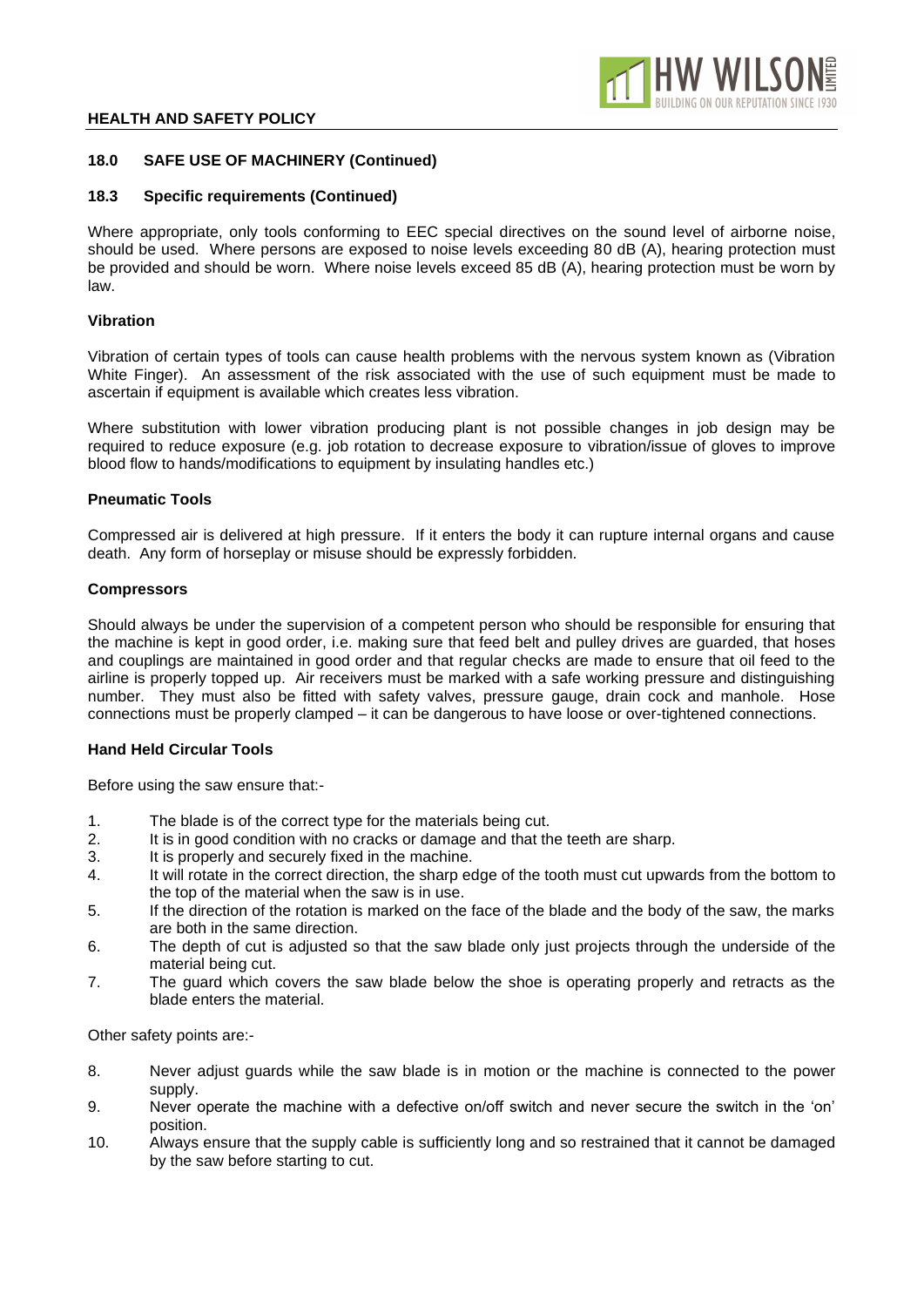

# **19. USE OF FORK LIFT TRUCKS**

# **19.1 General**

Operation of fork lift trucks will be undertaken in compliance with the Provision and Use of Work Equipment Regulations 1998, Lifting Operations and Lifting Equipment Regulations 1998, the Construction Design and Management Regulations 2015 and all relevant B.S. Standards.

## **19.2 The Equipment**

- All fork lift trucks must comply with relevant statutory and recommended standards.
- Trucks must be maintained and serviced in accordance with manufacturers recommendations and the lifting chains examined at 6 monthly intervals.
- Equipment must be inspected prior to use to establish that the equipment is in good working order (i.e. tyres, brakes, lubrication levels, fuel/power, lifting chain, general defects etc.)
- Records and registers will be maintained for equipment owned by the firm and proof of servicing obtained from suppliers of any hired fork lift trucks.

## **19.3 Training**

- Fork lift trucks are only to be operated by trained and authorised persons.
- Certificates of training must be specific to the type of fork lift truck being operated.
- Training certificates for those operating fork lift trucks at H W Wilson Limited are retained in the company offices.

## **19.4 Main Hazards to be considered**

- 1. Unsuitable ground conditions working on gradients.
- 2. Exceeding safe working load.
- 3. Instability of load (falling objects)
- 4. Overturning due to speeding, working on excessive slopes, load instability, travel with load elevated etc.
- 5. Overhead obstructions, services at high level etc.
- 6. Presence of pedestrians or other vehicle movements.
- 7. Driver injuries through being trapped between cab and obstructions, or being thrown from the cab.
- 8. Entanglements with moving parts of machinery.
- 9. Unauthorised starting up and driving.

## **19.5 Control Measures**

- 1. Trucks should be selected to ensure the capacity and correct type for the job and site conditions.
- 2. Ensure that the weight to be moved does not exceed the safe working load.
- 3. Drivers must be trained and authorised for the type of truck being used.
- 4. Never drive the truck while the load is elevated.
- 5. No passengers to be carried unless the truck is designed specifically for that purpose.
- 6. Clear passage for the truck and any necessary signage/barriers to be in place to separate traffic and pedestrian movements.
- 7. Lift truck only to be used for the purpose for which it is designed.
- 8. Trucks must not be used as working platforms unless they are designed for this purpose and a properly guarded suitable platform has been fitted.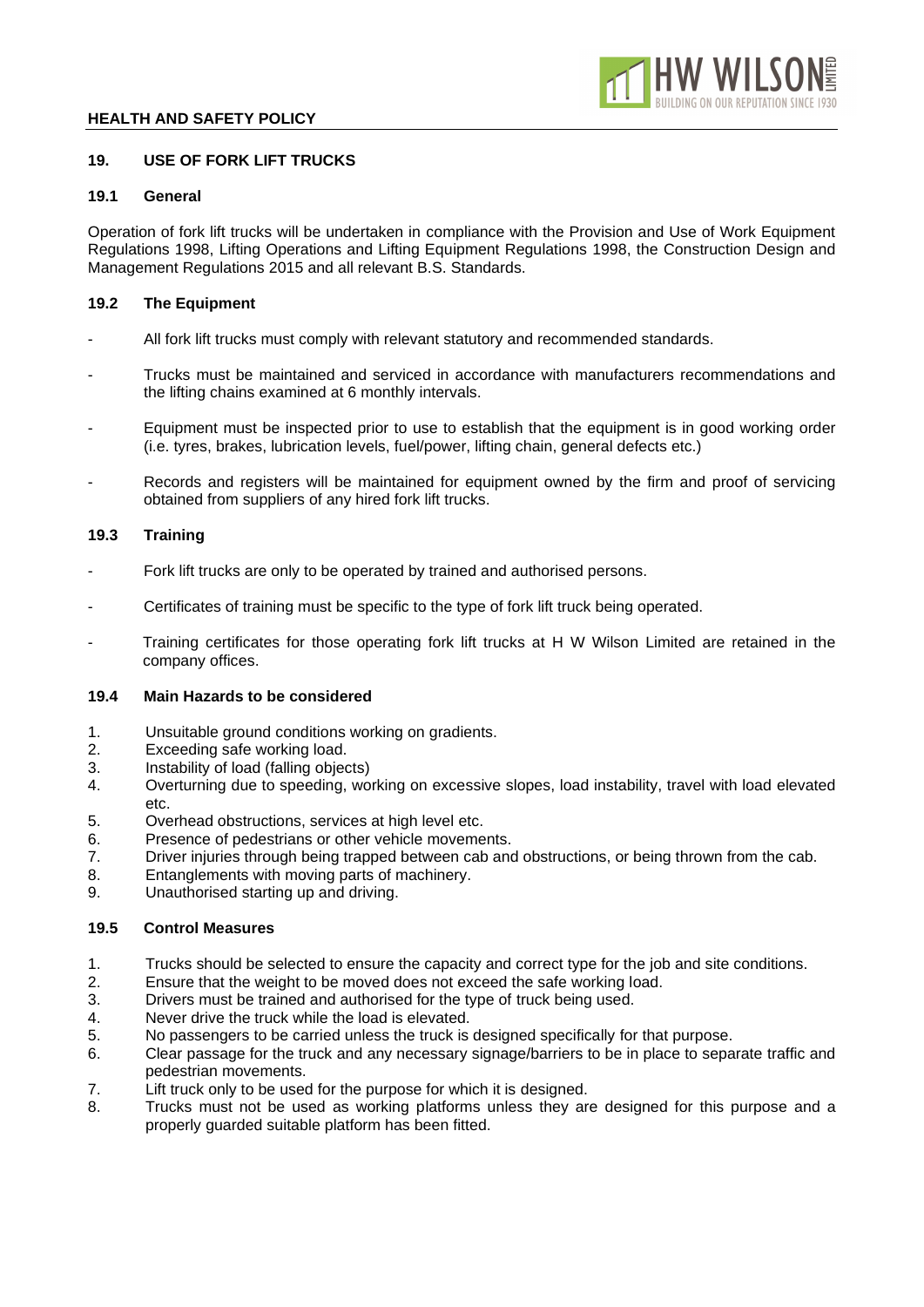

## **19. USE OF FORK LIFT TRUCKS (Continued)**

## **19.5 Control Measures (Continued)**

- 9. Ensure that all loads are stable, pallets in good order and driving operations carried out smoothly.<br>10. Equipment must be immobilised to prevent unauthorised operation when not in use.
- 10. Equipment must be immobilised to prevent unauthorised operation when not in use.<br>11. Roll over protection will be necessary for trucks capable of rolling over 180 degre
- Roll over protection will be necessary for trucks capable of rolling over 180 degrees or more (i.e. where the mast of a vertical masted truck would generally prevent the truck turning over more than 90 degrees this would not be the case for certain variable reach trucks).
- 12. Restraining systems should be fitted where appropriate due to the possibility of drivers falling or being trapped by the fork lift truck or its protective structure in the event of roll over.
- 13. All moving parts of the lifting gear must be effectively guarded.
- 14. Local conditions must be evaluated prior to commencement of work to consider ground conditions, overhead obstructions/services, slopes, level of lighting etc. and control measures implemented to suit the specific work area.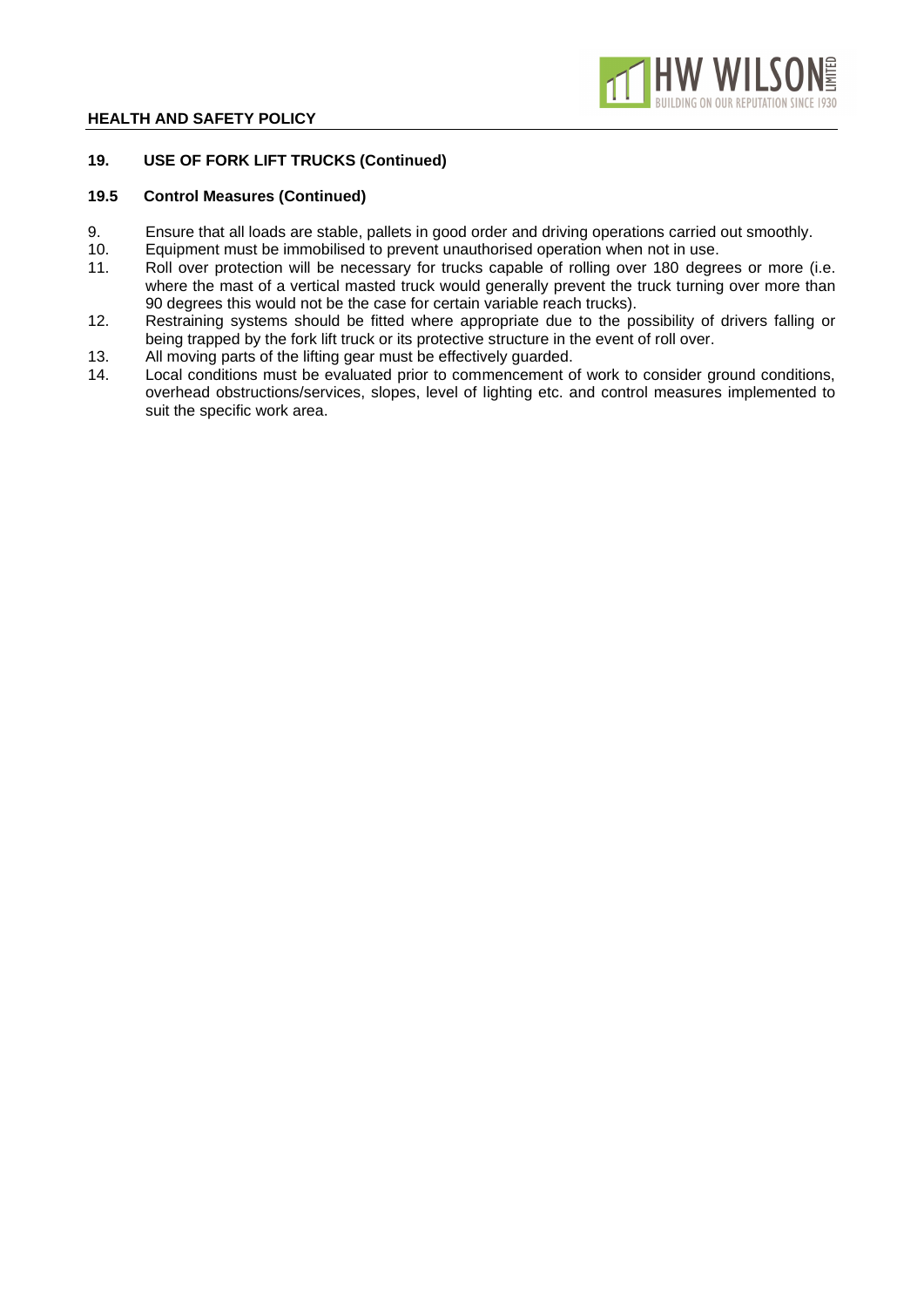

### **20. JOINERY WORKS**

#### **20.1 Cutting and Sawing New or Insitu Timber**

#### **Preventing limb or eye injuries, strains or sprains**

All electrical plant and saws must be well maintained, kept sharp with guarding in place at all times. Equipment and plant must only be used for the purpose for which it was designed in accordance with the manufacturer's operating instructions.

Eye protection must be worn in all circumstances where there is a possibility of airborne debris arising from the cutting operation in progress.

All fixings, bolts and nails must be carefully removed from areas of timber to be sawn to prevent cuts or other injuries, disruption to cutting operations and damage to tools or plant.

It must be ensured that good access is available to the work area without the need for overreaching or twisting. Obstructions must be cleared away in order that a comfortable position may be adopted close to the timber to be worked on.

Careful checks must be carried out to make sure that sections of timber to be cut are not supporting any additional loads or structures. Where existing timber members may be under tension suitable means of temporary support must be provided to prevent rapid deflexion or collapse when cutting is complete.

## **20.2 Hazards Associated with Wood Dust**

The elimination or control of risks from wood dust is specifically contained in the Control of Substances Hazardous to Health Regulations 2002 (COSHH). Regulation 6(1) of COSHH requires an assessment to be carried out of risks to health associated with wood dusts, together with any action needed to prevent/control these risks.

#### **Occupational exposure limits**

The company recognises their responsibility to reduce employee's exposure to wood dust as far as is reasonably practicable, which must not exceed the Work Exposure Limit (WEL).

In (COSHH) hardwood dust is defined as a carcinogen, Regulations 7(3) and 7(9) specify additional requirements for the control of carcinogens.

#### **Main activities likely to produce high dust levels**

- Machinery operations, i.e. sawing, routing and turning etc.
- Sanding, by either machine or hand.
- Use of compressed air lines to remove dust from materials, plant etc. and cleaning purposes.
- Any operations involving composite boards (MDF)
- Bagging of dust from dust extraction systems.

#### **Main hazards to be considered**

Skin disorders - main symptom irritation, can lead to irritant dermatitis. Sensitisation dermatitis usually caused by exposure to fine wood dust. Once sensitised the body sets up an allergic reaction and skin may react severely if subsequently exposed, even to small amounts.

Respiratory disorders - rhinitis (runny nose) violent sneezing, blocked nose, nose bleeds and very rarely nasal cancer.

Fire/explosion - concentrations of small dust particles in the air can form a mixture that will explode if ignited. Such concentrations can occur in dust extract equipment. Wood dust will also burn if ignited as caused by badly maintained heating units, sparks from cigarettes etc.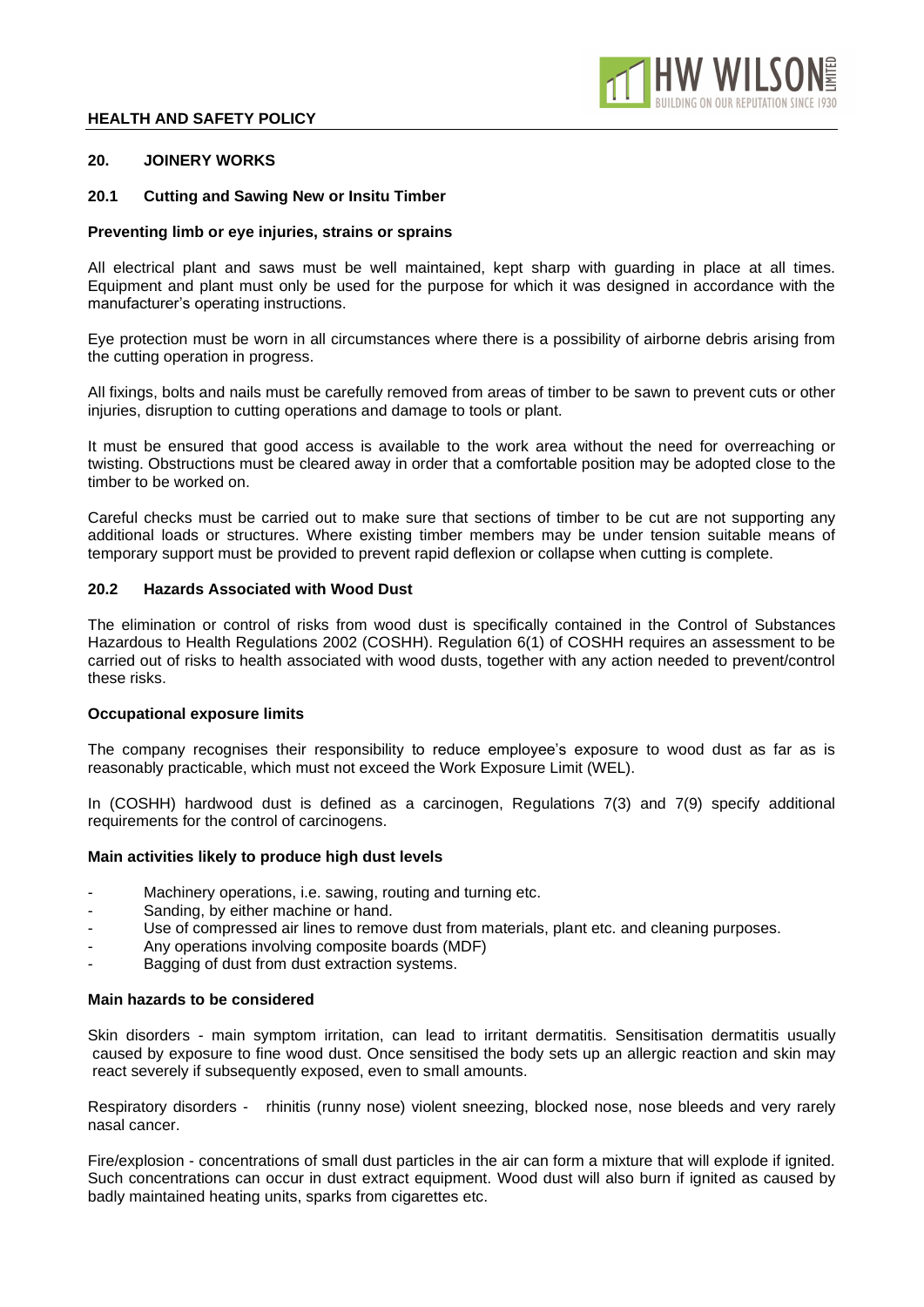

## **20. JOINERY WORKS (Continued)**

## **20.2 Hazards Associated with Hardwood Dust (Continued)**

## **Main hazards to be considered (Continued)**

## **Precautions/control measures**

## **Health**

Establish if timbers in use have known ill health affects (information can be obtained from suppliers.)

Substitution of more harmful toxic woods with less harmful.

Provide dust control equipment to all dust producing processes to stop the dust entering the work room atmosphere (e.g. local exhaust ventilation (LEV), use of machines with dust extraction which will control exposure to wood dust to below the occupational exposure limits.

Provide additional suitable respiratory equipment where the above does not adequately control exposure and the provision of suitable protective equipment and clothing such as eye protection, overalls and gloves (where necessary.)

Ensure proper maintenance of any dust extraction equipment and personal protective equipment.

Ensure good hygiene which will include thorough washing after exposure.

Ensure that all employees are adequately trained in the use of LEV equipment and personal protective equipment and are supervised.

Use of barrier cream as necessary.

## **Fire explosion**

Check that dust control equipment and tools are in good working order and incorporate explosion precautions i.e. regular testing and maintenance.

Monitor that floors are kept free and clear of wood chips and dust, in particular areas around machines and heating units.

Regular cleaning of workshop areas with vacuum cleaning equipment not compressed air lines or hand brushing, which will create dust clouds and redistribute the dust.

## **Health surveillance**

Skin inspections for toxic woods likely to cause dermatitis are appropriate where such woods are in use.

Respiratory function tests for toxic woods likely to cause asthma may be necessary where such woods are in use.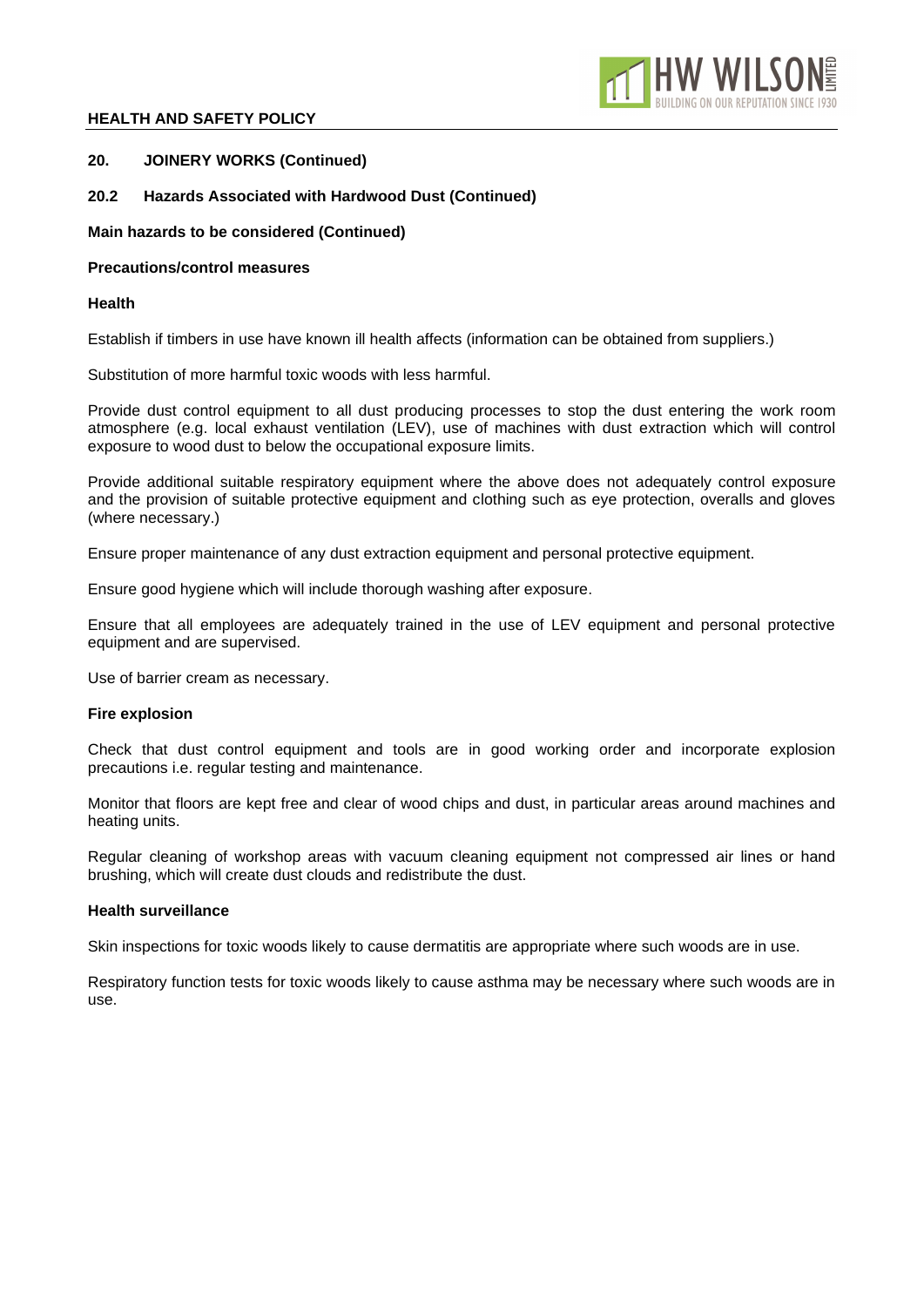

# **21. ABRASIVE WHEELS**

# **21.1 General**

All grinding machines, whether permanently installed or of the portable type, must comply with the Provision and Use of Work Equipment Regulations 1998.

# **21.2 Important Requirements**

Only trained persons may operate, carry out the mounting, inspection, guarding and maintenance of and Abrasive Wheel/machine. The person must be appointed in writing and be certificated as proof or training.

A copy of the certificate must be given to the person who has received the training.

A list of authorised personnel must be maintained.

The training program should include:

- Hazard and risks from using the wheels
- Precautions to be taken and observed
- Ways of marking the wheel type, size and maximum rotating speed
- Transport and storage of wheels
- Inspection and testing procedures
- Component's function
- Correct assembly techniques and adjustment of wheels, and
- Use of appropriate personal protective equipment

The use of the correct wheel.

- **Type**
- Size
- **Speed**

Every abrasive wheel must have clearly marked the maximum permissible speed. Also the machine must be clearly marked by a notice stating the (RPM) of the spindle. Lower speed rated wheels must not be mounted on a faster speed rated spindle.

All protective guards/work rests must be in position.

Persons operating an Abrasive Wheel machine must wear the recommended form of protection, depending upon the circumstances, i.e. box goggles or face shield to (BS 2092) Grade 1 impact.

When operating an Abrasive Wheel machine, ensure that other persons are not put at any risk. Operate Abrasive Wheel machines away from other persons where possible, or adequately shield off possible danger areas. Do not use them in accessways, near doorways or in a 'No Naked Flame' area.

Beside the wearing of goggles/face shields, operators of Abrasive Wheel machines should wear safety footwear, gloves, overalls and dust masks. If noise levels exceed the permissible levels set in the Noise at Work Regulations 2005, ear protection will be required.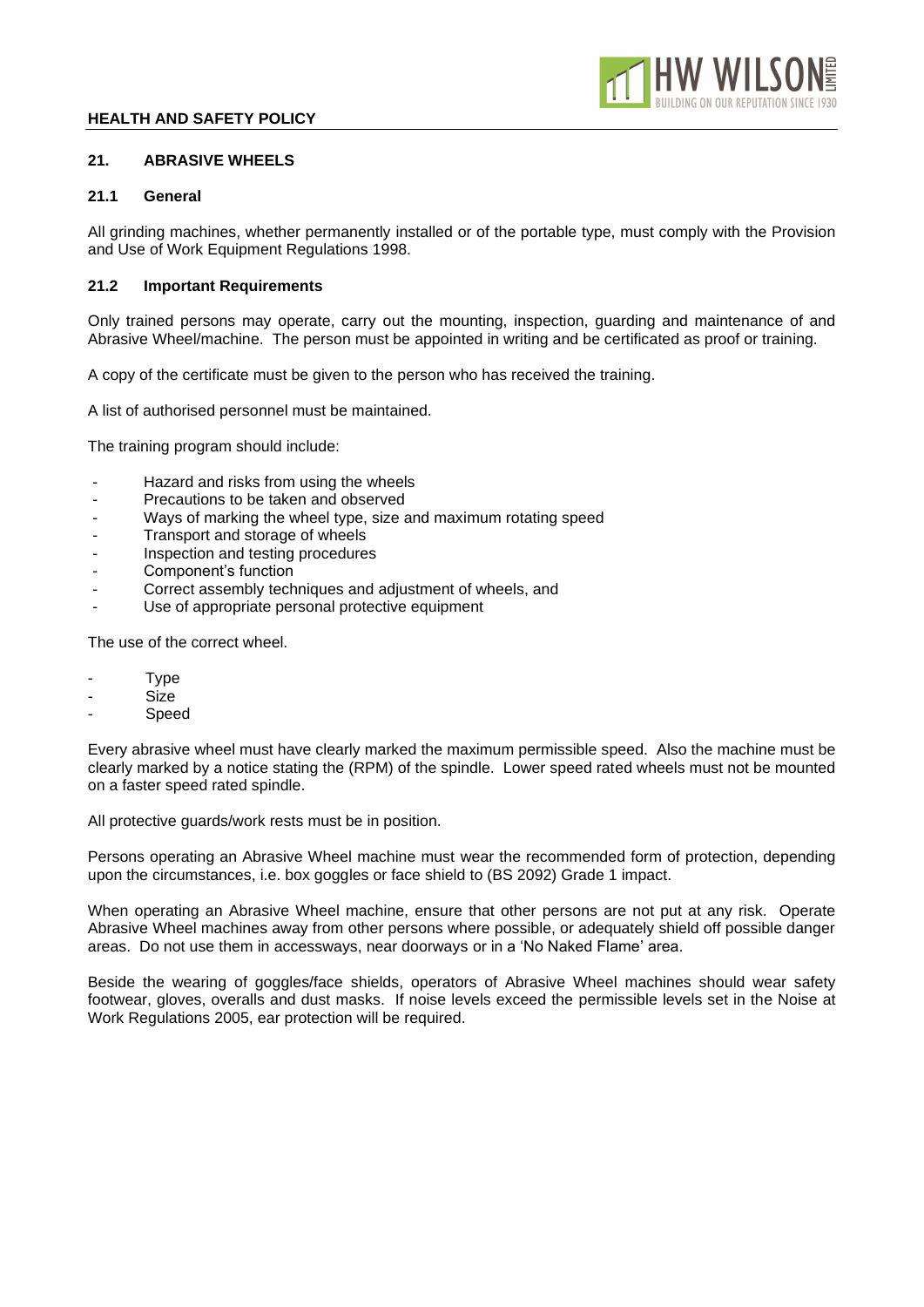## **22. EXCAVATIONS**

### **22.1 General**

Excavation work on H W Wilson Limited sites will generally be carried out by specialist contractors using trained and experienced operatives under close supervision. Work will be monitored to avoid potential risks.

## **22.2 Hazards/risks**

#### **The major hazards associated with excavation work are listed below:**

- Striking underground services
- Collapse of the sides, and injury to persons within the excavation
- Persons/plant/materials/spoil falling into excavations
- Persons in excavations being struck by falling materials
- Access to/egress from the excavation
- **Flooding**
- Asphyxiation or poisoning due to ground conditions or fumes from plant
- Collapse of structures due to proximity of excavations to foundations etc.
- Plant sinking into unstable ground

#### **22.3 Working procedures**

#### **Underground services**

Prior to commencement of excavation works the presence of buried services within the site area will be established. The following information/techniques will be used:

- Statutory Authority records and any existing plans/drawings which may be available.
- Surface evidence, such as manholes, inspection chambers, areas of reinstated ground.
- Detection surveys (e.g. CAT and Genny).

Services identified within the site area will be marked up and hand digging techniques used to carefully expose services. Services will be suitably supported to prevent damage and must not be used as step ups/hand holds etc.

#### **Collapse of excavation walls/sides**

Trench supports will be designed and installed by suitably trained and competent persons. Installation of support work will only be carried from outside or from already supported sections of the excavation. No work must be undertaken ahead of installed support works or in unsupported sections of excavations.

A risk assessment will be carried out to determine the requirement for supporting the sides of the excavation. Where appropriate consideration will be given to the possibility of battering back or stepping back the sides of the excavation.

#### **Persons/plant/materials/spoil falling into excavations**

Suitable barriers and notices etc. will be placed so as to ensure persons/plant and materials cannot fall into excavations. Materials/spoil will be placed at suitable distances from the edge of excavations, to prevent them slipping into the trenches/holes.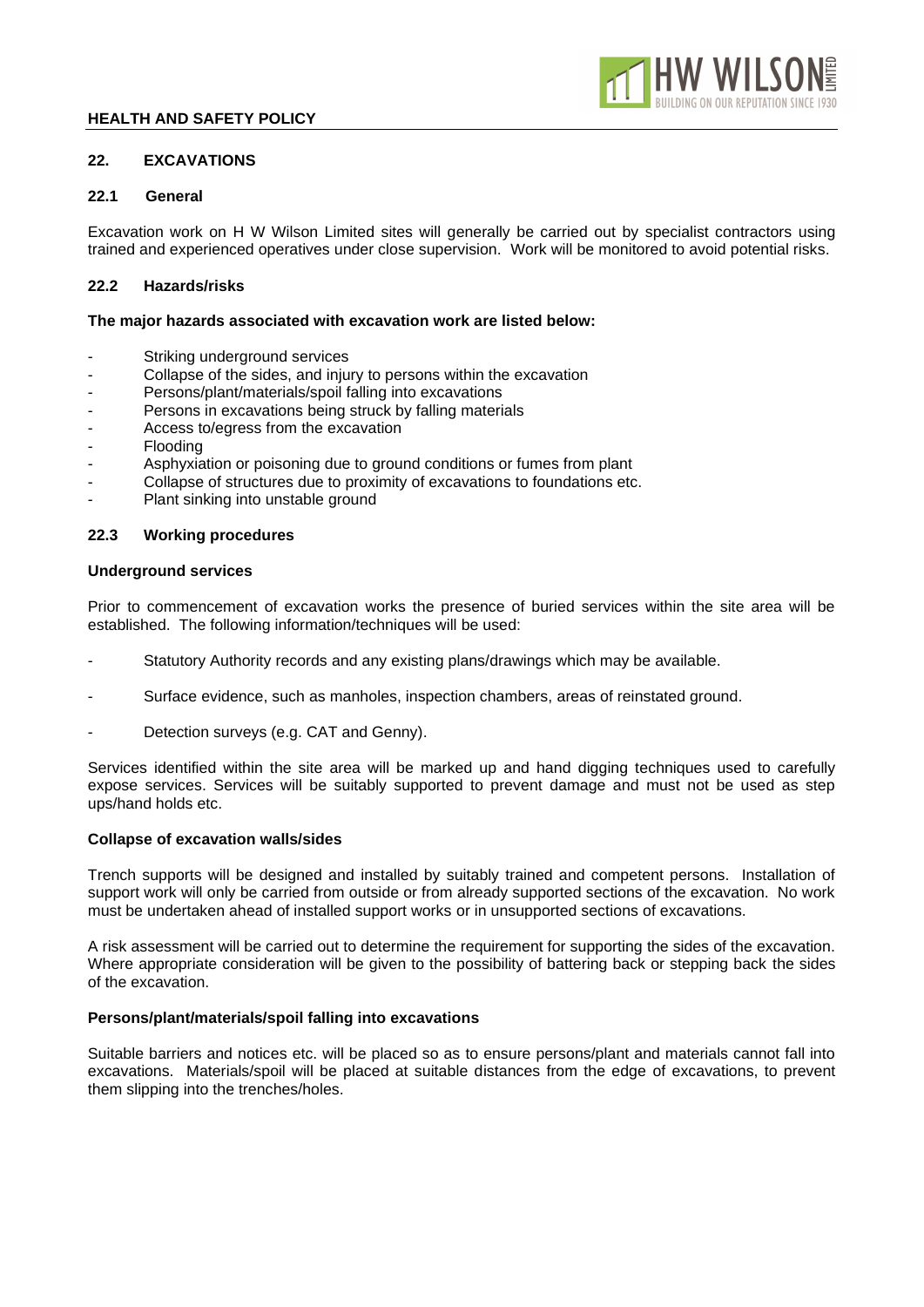

## **22. EXCAVATIONS (Continued)**

#### **22.3 Working procedures (Continued)**

Plant movements will be organised so as to be well away from the sides of excavations, to avoid plant running into the excavation vehicle movements causing collapse. Where access alongside excavations for plant is required then stop blocks, suitably anchored back, will be used.

Safe access/egress to excavations must be provided, generally by way of appropriate ladder which must be well maintained, firmly secured and used correctly.

#### **Inspection of excavations**

Inspection details should be recorded and signed by a competent person. Inspections should be carried out daily/prior to each shift, after accidental fall of materials and after any other event likely to have affected strength or stability (e.g. heavy rainfall).

#### **Hazardous atmospheres**

Atmospheres within excavations may become hazardous due to the presence of gas leaks, contaminated ground and exhaust fumes from plant/vehicles etc. Checks for hazardous atmospheres will be made prior to commencement of work, with monitoring throughout the works (where these atmospheres are thought possible). Plant will be sited away from excavations, orientated so exhausts point away from the excavation.

#### **Ingress of water/flooding**

In deep excavations or where ground water table is high, and particularly following periods of heavy rain, water may accumulate within the excavations, giving rise to risk of drowning and also water borne diseases/health problems.

Ingress of water into excavations will be controlled through use of over driving piled trench supports or by mechanical pumping techniques.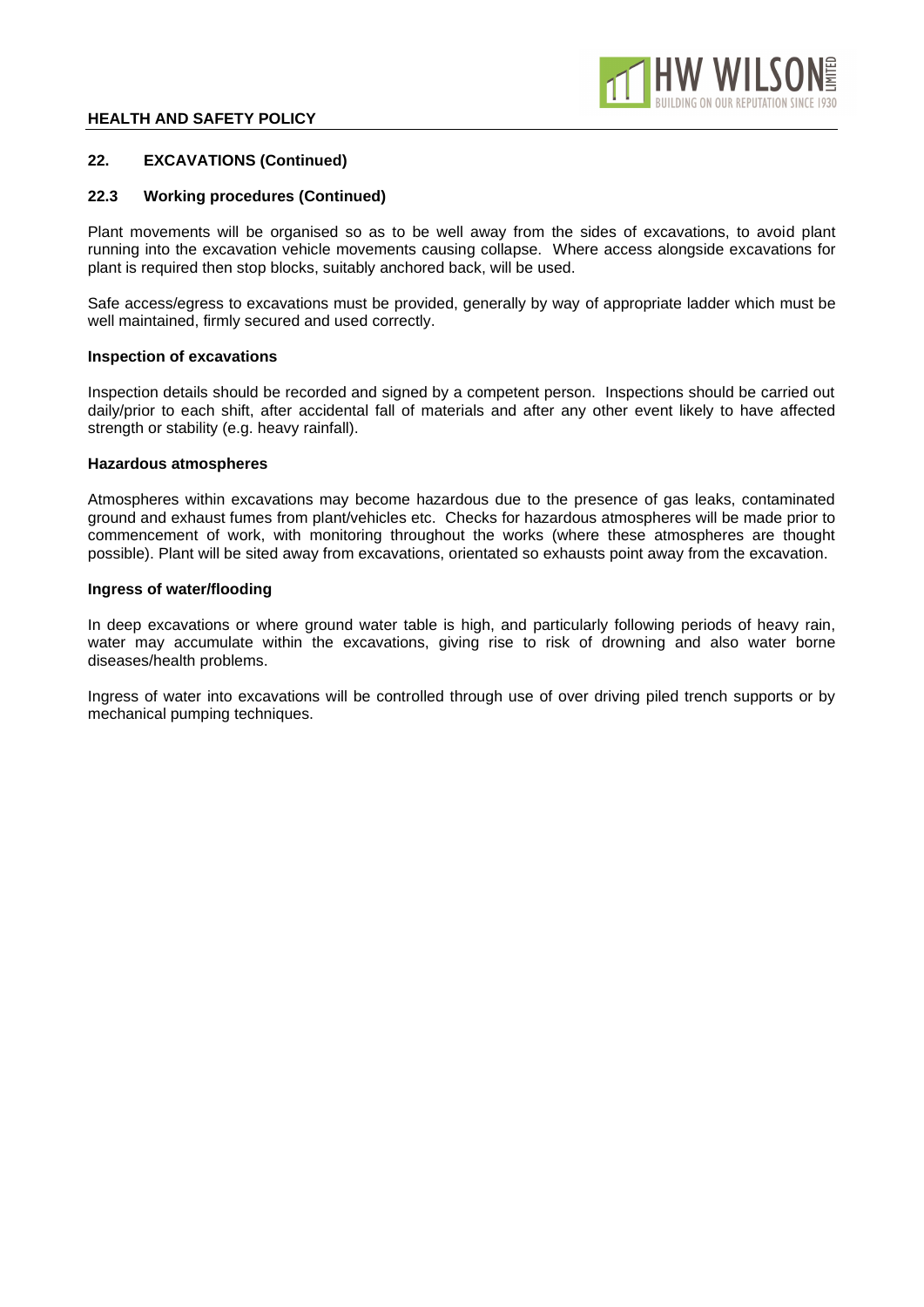

### **23.0 WORK AT HEIGHTS**

#### **23.1 General**

Work at heights must comply with the Work at Height Regulations 2005. Operatives undertaking work at heights must be properly trained to enable them to recognise the dangers and know what steps to take to avoid them.

## **23.2 Working Platforms/Prevention of Falls, Falling Objects**

A safe working platform must be maintained and safe working practices observed to prevent falls of personnel from the workplace or access to the workplace. Control measures must be maintained to prevent the fall of materials, tools, equipment or other objects from height which impose hazards for other workers or persons nearby or underneath the workplace.

#### **23.3 Access Equipment**

Scaffolding or other access equipment must be appropriate for the work to be carried out safely. All access equipment, ladders, towers, etc. must be regularly inspected and maintained (minimum every 7 days.)

Any faults in access equipment and materials must be reported by site supervisors or operatives immediately.

Before any work commences where safety belts, harnesses or other equipment are to be used training must be given to operatives undertaking that section of work.

Ladder access to working areas at height must be removed when the site is unattended.

## **23.4 Overhead Work**

All necessary measures are to be taken to inform by notices of work being carried out above. Head protection must be worn where work at heights is being carried out.

Whenever possible, where work is being carried out at high level measures should be taken to prevent access to areas or levels beneath that work.

Materials must not be thrown down from high level other than by means of a chute or other safe method of work.

#### **23.5 Fragile Structures**

Before any work commences on a roof, fragile materials must be identified.

If any doubt exists as to the "reliability" of a roof or other structure to withstand a persons' weight it should be treated as a fragile material (e.g. industrial roofing sheets, extension flat roofs).

Cement asbestos roofs must always be considered to be fragile i.e. unable to support a persons body weight.

Crawling boards or other suitable coverings should be used on fragile materials such as:-

- Certain plastic sheeting
- Wired glass (e.g. rooflights)
- Wood wool slabs
- Asbestos/fibre cement sheets
- Corrugated steel sheeting if rusted
- Any roofing surface where uncertainty exists as to its ability to take a persons weight.

Crawling boards provided must be at least 430mm wide and where possible, secured to prevent movement.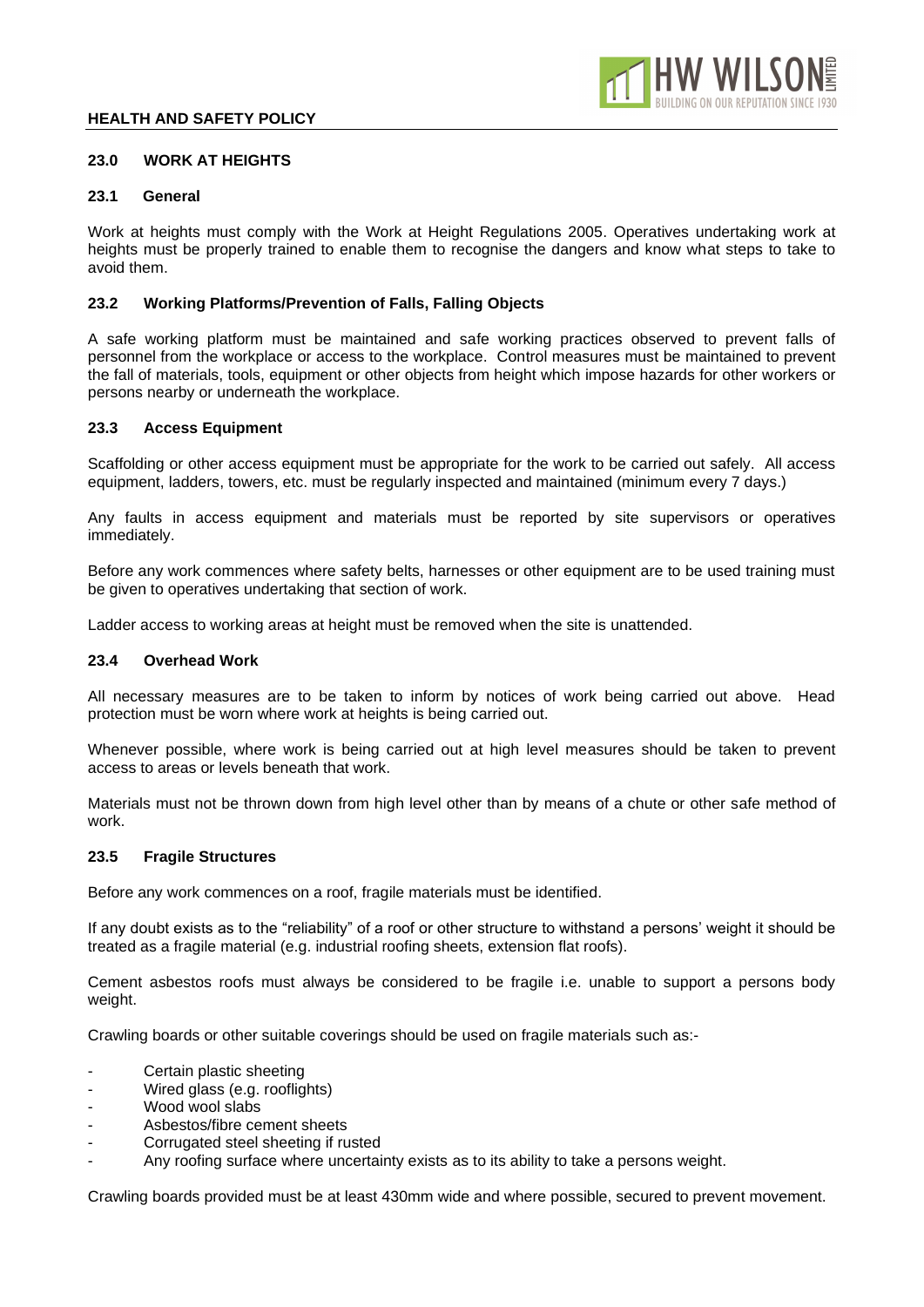## **23.0 WORK AT HEIGHTS (Continued)**

## **23. 5 Fragile structures (Continued)**

No person should pass across, work on or from any fragile roof unless suitable and sufficient platforms, coverings or other similar means of support are provided and used.

No person must pass or work near fragile materials (e.g. rooflights etc.) unless suitable and sufficient guard rails, coverings or other measures are taken to prevent a person falling through that material.

Barriers must be erected around openings and rooflights or alternatively they should be covered over. The covering should be substantial and secured in position. Where it is not possible to secure the covering, a notice should be fixed to the cover warning that there is a hole below.

## **23.6 The Work at Heights Regulations 2005**

H W Wilson Limited recognises the duty to avoid work at height, wherever it is possible to do so, by pre assembly or preparation of as much of the work as possible prior to working at height.

Where work at height is unavoidable measures will be in place to prevent any person falling a distance liable to cause personal injury. Risk assessments will be undertaken to select the work equipment most suitable to ensure and maintain safe working conditions.

A full fixed access scaffold erected by competent scaffolding contractors or fully guarded working platform for mobile elevated work equipment is generally required for any work at heights undertaken at H W Wilson Limited sites.

## **23.7 Factors to be considered in selecting appropriate work equipment.**

When conducting risk assessments on the type of access and working platform for work at height, factors to be considered include:-

- The job to be carried out.
- The duration and number of times it needs to be undertaken at that location.
- **-** Number of people required
- The height and consequence should a fall occur.
- The equipment and materials necessary to undertake the job
- On site ground conditions,
- Location and other hazards (overhead power lines, neighbouring structures, occupied areas, work over public areas etc.
- Level of training and experience of those who will use the access equipment.

Where reasonably practicable the equipment should provide a flat suitably sized working platform with barriers or rails with good stability. The platform should be big enough to allow room to work safe, passage (if required) and the safe use of equipment and materials.

H W Wilson Limited recognises the limitations of use for ladders and stepladders as equipment to work from. Where ladders or steps are in use, it will be ensured that these are suitable because of the short duration and light work to be carried out and that other alternative equipment would not be practicable, having assessed the work operation.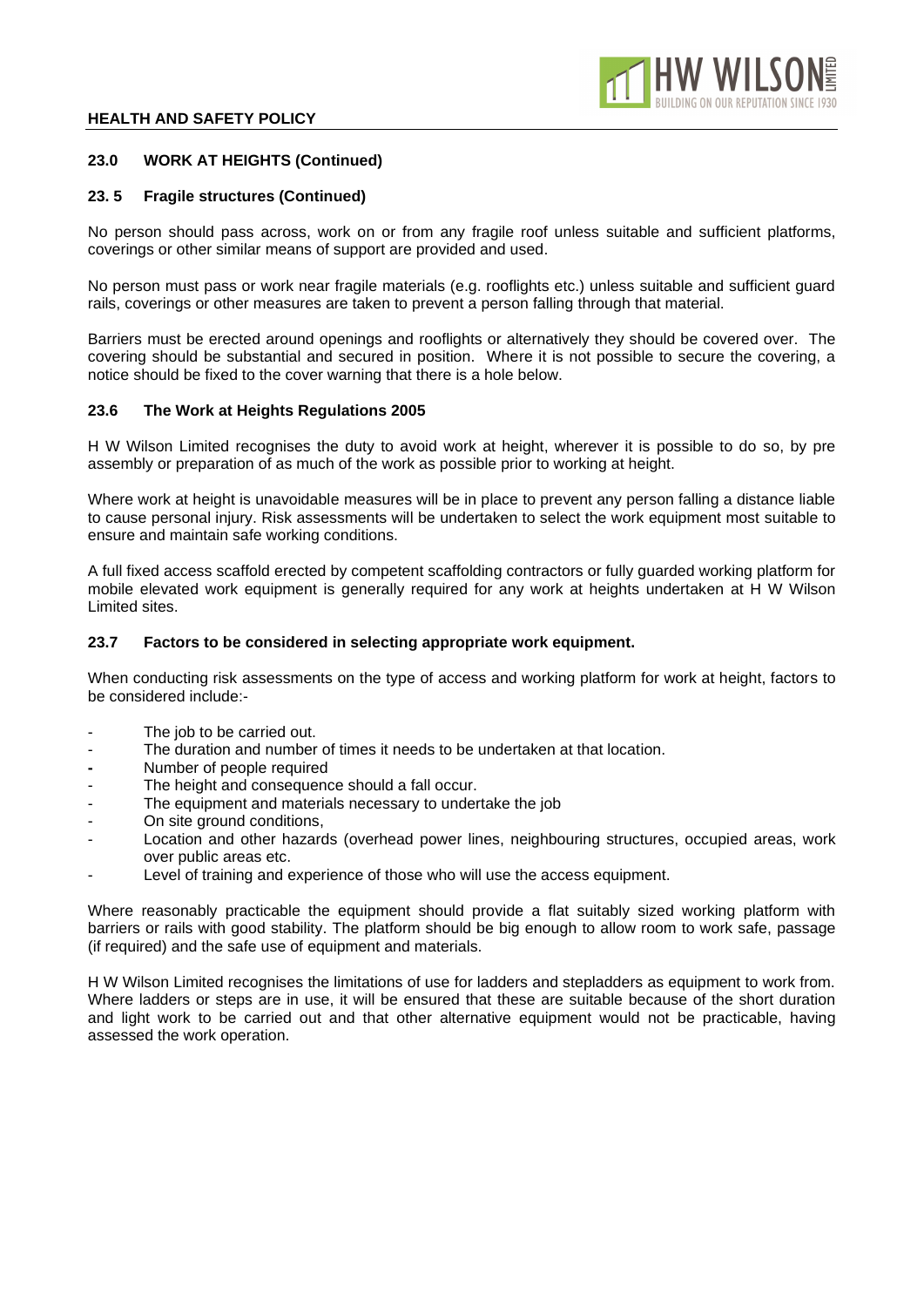

# **24. SCAFFOLDING**

## **24.1 Scaffolding Contractors Works**

Scaffolding erected/adjusted or dismantled at H W Wilson Limited sites is carried out by qualified competent scaffolders. After scaffold has been erected/adjusted, the scaffolder must issue a certificate of worthiness stating that the scaffolding is in good order.

Any area of scaffolding which is not in good order, must be guarded off from areas required to be used and have 'Scaffolding incomplete – do not use' signs displayed on it. **Scaffolding not in good order must not be used.**

Scaffolds and other access equipment must be appropriate for the work to be carried out safely. All access equipment, ladder, tower staging, etc. must be regularly inspected and maintained (minimum every 7 days.) The site manager must carry out a visual inspection before use to ensure that nothing has been removed or damaged.

All materials used for scaffolding are provided in accordance with the relevant British Standards and must be checked before use by a competent person.

## **24.2 System Tower Scaffolding**

Should be erected in accordance with the manufacturers/suppliers recommendations by suitably trained persons. All system tower scaffolding must be accompanied with manufacturers/suppliers instructions on how it should be properly erected and used. Tower scaffolds must be adequately secured in position to prevent them from tipping. Working platforms must be properly/fully boarded. Ladders must be provided for access in accordance with the manufacturers recommendations.

## **24.3 Requirements for Ladders**

Ladders should only be used for access to workplaces or short term work (i.e tower scaffold or fixed scaffold is more appropriate for long term operations.)

Any surface upon which a ladder rests must be stable, level and firm, of sufficient strength and of suitable composition to safely support the ladder and any load intended to be placed on it.

Ladders must be suitable and strong enough for the purpose or purposes for which they are being used; be so erected as to ensure that they do not become displaced; and when 3 metres in length or more, be secured to the extent that it is practicable to do so. Where it is not practicable to secure the ladder a person must be positioned at the foot of the ladder to prevent it slipping at all times when it is being used.

All ladders used as a means of access between places of work must be sufficiently secured so as to prevent the ladder slipping or falling.

The top of any ladder used as a means of access to another level must, unless a suitable alternative handhold is provided, extend to a sufficient height above the level to which it gives access so as to provide a safe handhold.

Where a ladder or run of ladders rises a vertical distance of 9 metres or more above its base, there must be, where practicable, at suitable intervals sufficient safe landing areas or rest platforms.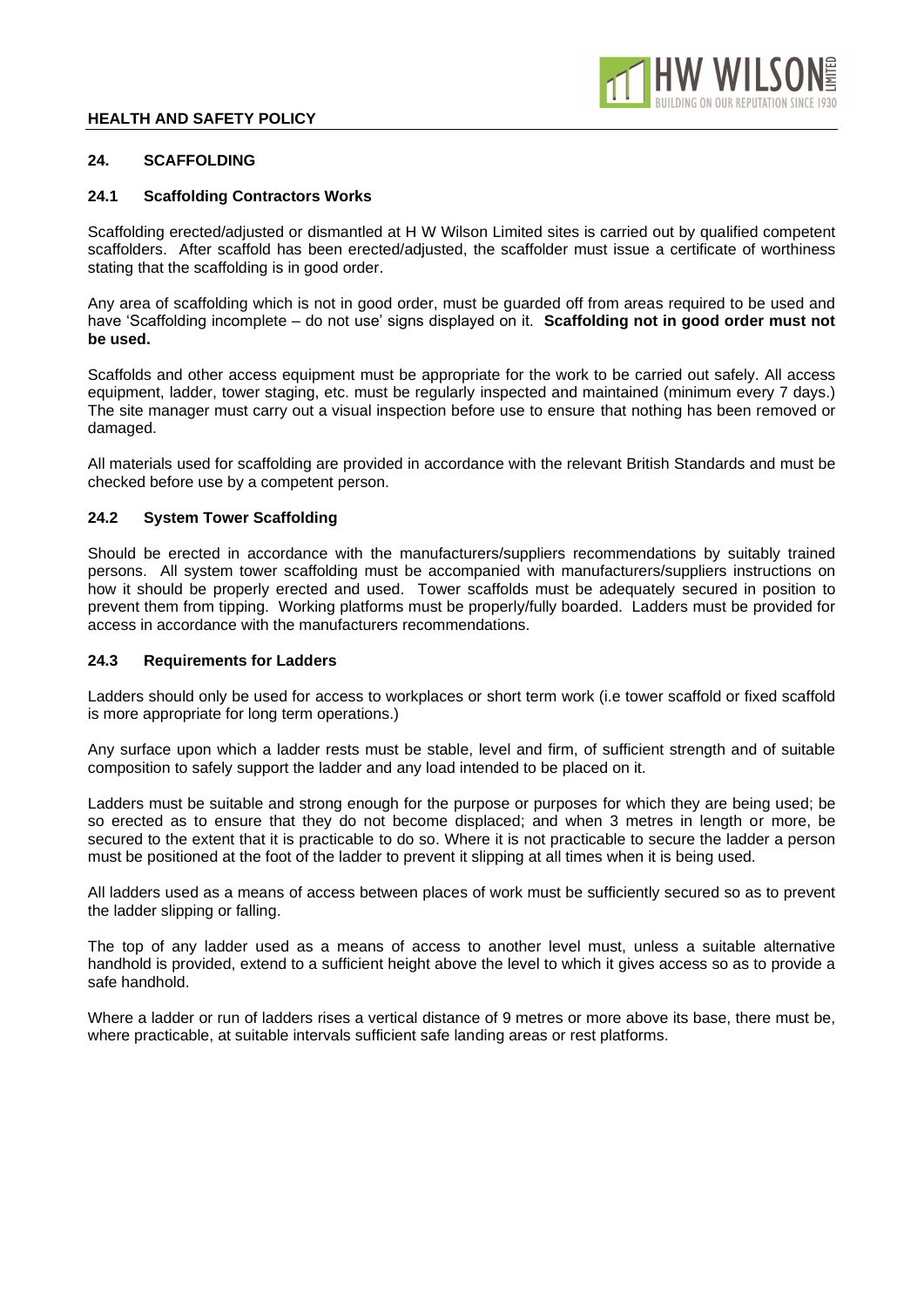

## **25. WORK FROM ACCESS TOWERS AND PODIUMS**

### **25.1 General**

Work at heights must comply with the Work at Height Regulations 2005. Operatives undertaking work at heights must be properly trained to enable them to recognise the dangers and know what steps to take to avoid them.

All access towers and podiums must comply with statutory and recommended standards and be subject to regular inspection and planned maintenance with records being kept.

Before use the platform capacity must be checked to ensure sufficient height and safe working load for the work to be undertaken.

## **25.2 Training**

All persons working from access towers and podiums will have received adequate training in the safe operation and use of the equipment and are considered to be competent to carry out the work assigned to them.

All employees of H W Wilson Limited required to erect access towers/podiums will have PASMA Certification or equivalent to establish competency.

Certificates of training will be available for the Principal Contractor specific to the type of equipment being used.

## **25.3 Hazards**

- 1. Work at height, falls during erection
- 2. Falls of persons, tools or materials from the platforms due to unsafe procedure
- 3. Towers/podiums overturning
- 4. Tower collapse
- 5. Unauthorised access to the tower/podium whilst unattended/overnight

#### **25.4 Control Measures – Access Towers**

## **Evaluate if a tower scaffold is appropriate for the work to be carried out i.e. will provide adequate height, sufficient stability, appropriate work platform for materials and plant loading etc.**

Follow the supplier's instructions with regard to the erection sequence and bracing requirements.

Make sure that wheels are locked and are on a firm solid base.

Check height to base ratio (3 times the base ratio for mobile external tower).

Use internal access ladder during erection, do not climb the outside frame which can lead to over-turning.

Check that scaffold tower is vertical and is correctly braced before use.

Additional stability measures to be assessed when working platform is erected/secured to structure as necessary.

Erect double guardrails to edge of completed working platform to prevent falls and form permanent access point from floor.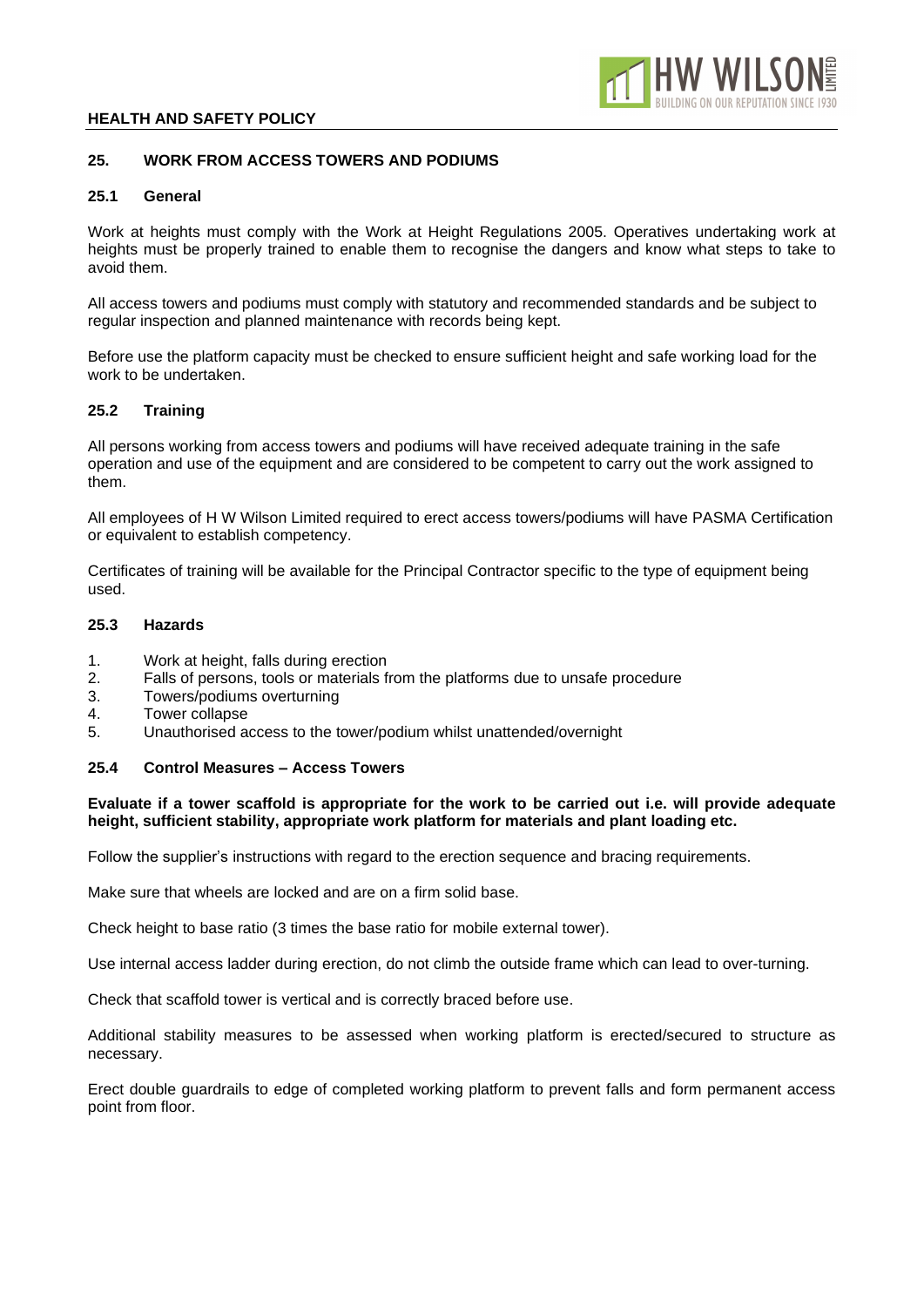

## **25. WORK FROM ACCESS TOWERS AND PODIUMS (Continued)**

## **25.4 Control Measures – Access Towers (Continued)**

Provide a toe board to prevent falling objects and form an exclusion zone around the tower if falling objects or materials are a possibility.

The scaffold tower must never be moved whilst people or materials are on the working platform.

Steps or ladders must not be used on a scaffold tower to gain extra height.

## **25.5 Control Measures – Podiums**

# **Evaluate if a podium is appropriate for the work to be carried out i.e. will provide adequate height, sufficient stability, appropriate work platform for materials and plant loading etc.**

Follow the supplier's instructions with regard to the erection sequence and bracing requirements.

Make sure that wheels are locked and are on a firm solid base.

There is a low risk of any over-turning as the podium will be correctly assembled and the works are at limited height.

Install double guardrails to edge of completed working platform to prevent falls

Keep other workers clear when working from the podium and keep tools and materials within the working platform.

Ensure that the access hinged door is closed during the works.

The podium must never be moved whilst people or materials are on the working platform.

The equipment must be maintained free from defects and be regularly inspected.

Defective equipment must be removed from use immediately.

Overreaching should be avoided by moving the podium. If this is not possible another method of access should be considered.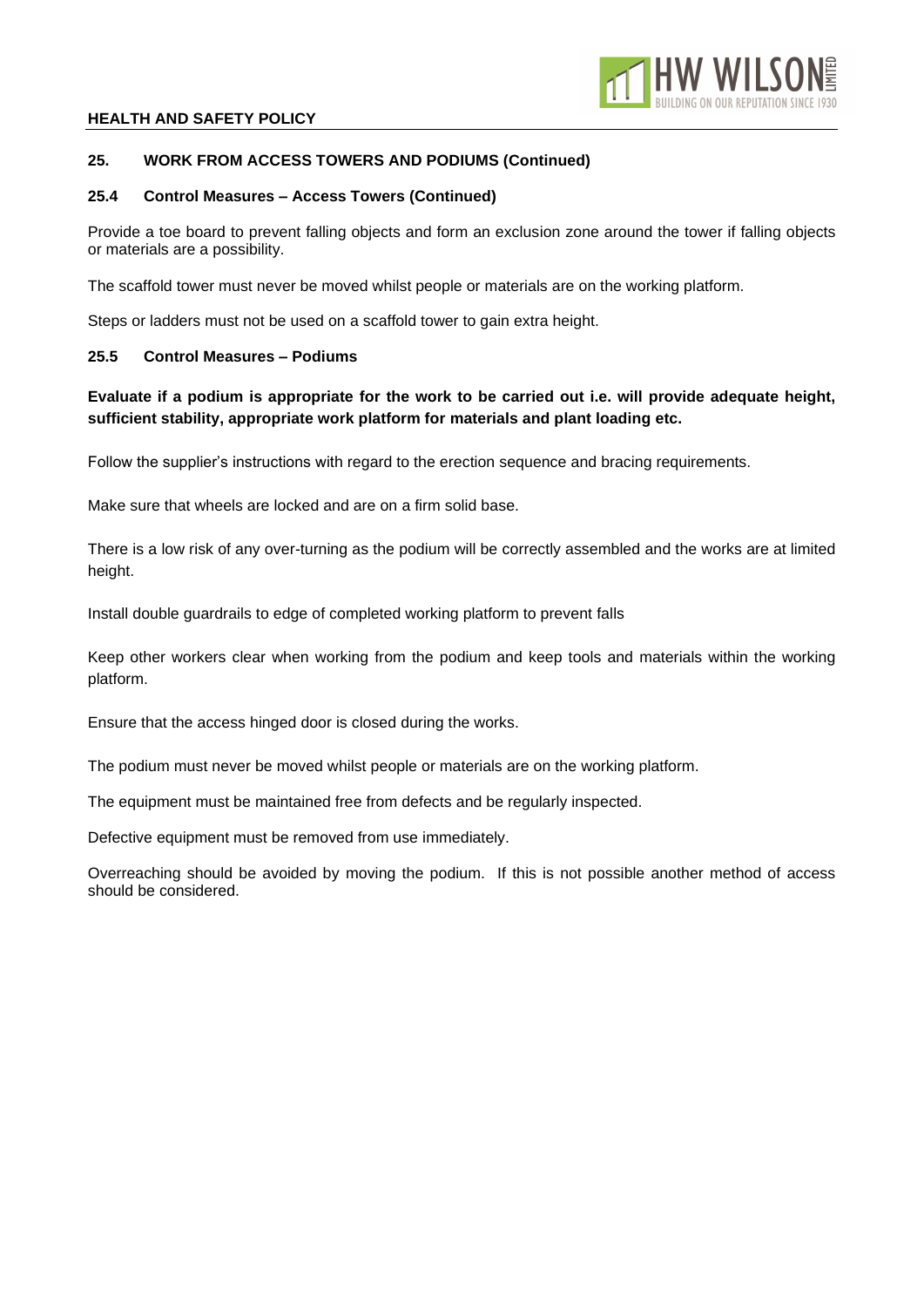

## **26. USE OF MOBILE ELEVATED WORK PLATFORMS**

### **26.1 General**

Work with scissor lifts or other mobile elevated work platforms (MEWP) will be undertaken in compliance with the Provision and Use of Work Equipment Regulations 1998, Lifting Operations and Lifting Equipment Regulations 1998, the Work at Height Regulations 2005 and all relevant B.S standards.

All (MEWP) must comply with statutory and recommended standards and be subject to regular inspection and planned maintenance with records being kept.

Equipment used by H W Wilson Limited is hired and must be provided with proof of servicing to include a current 6-month inspection certificate and have adequate manufacturer's information regarding operating and safety procedures.

Before use the platform capacity must be checked to ensure sufficient height and safe working load for the work to be undertaken.

## **26.2 Training**

All persons operating or working from (MEWP) will have received adequate training in the safe operation and use of the equipment and are considered to be competent to carry out the work assigned to them.

Certificates of training for (MEWP) operators will be available on site specific to the type of equipment being used.

## **26.3 Planning the Work**

The immediate work area must be checked to ensure that the equipment may be operated safely.

These checks will include:-

- Ground conditions are firm and level
- There are no overhead obstructions
- No hazards exist from the removal of previous ceilings
- Any overhead services are isolated and made safe
- Client's workers or transport and other contractor's works will not conflict with the use of (MEWP)

## **26.4 Main Hazards to be Considered**

- 1. Falls of persons, tools or materials from the platforms
- 2 Trapping between the platform and fixed obstructions
- 3. Trapping in the working mechanism of the platform
- 4. Contact with overhead services
- 5. Overturning due to poor ground conditions, incorrect use of outriggers, gradients or incorrect loading of the platform
- 6. Collapse due to faults, poor maintenance or incorrect use
- 7. Power failure due to breakdown leading to operatives being stranded at high level.
- 8. Collision with structures, other fixed objects or vehicles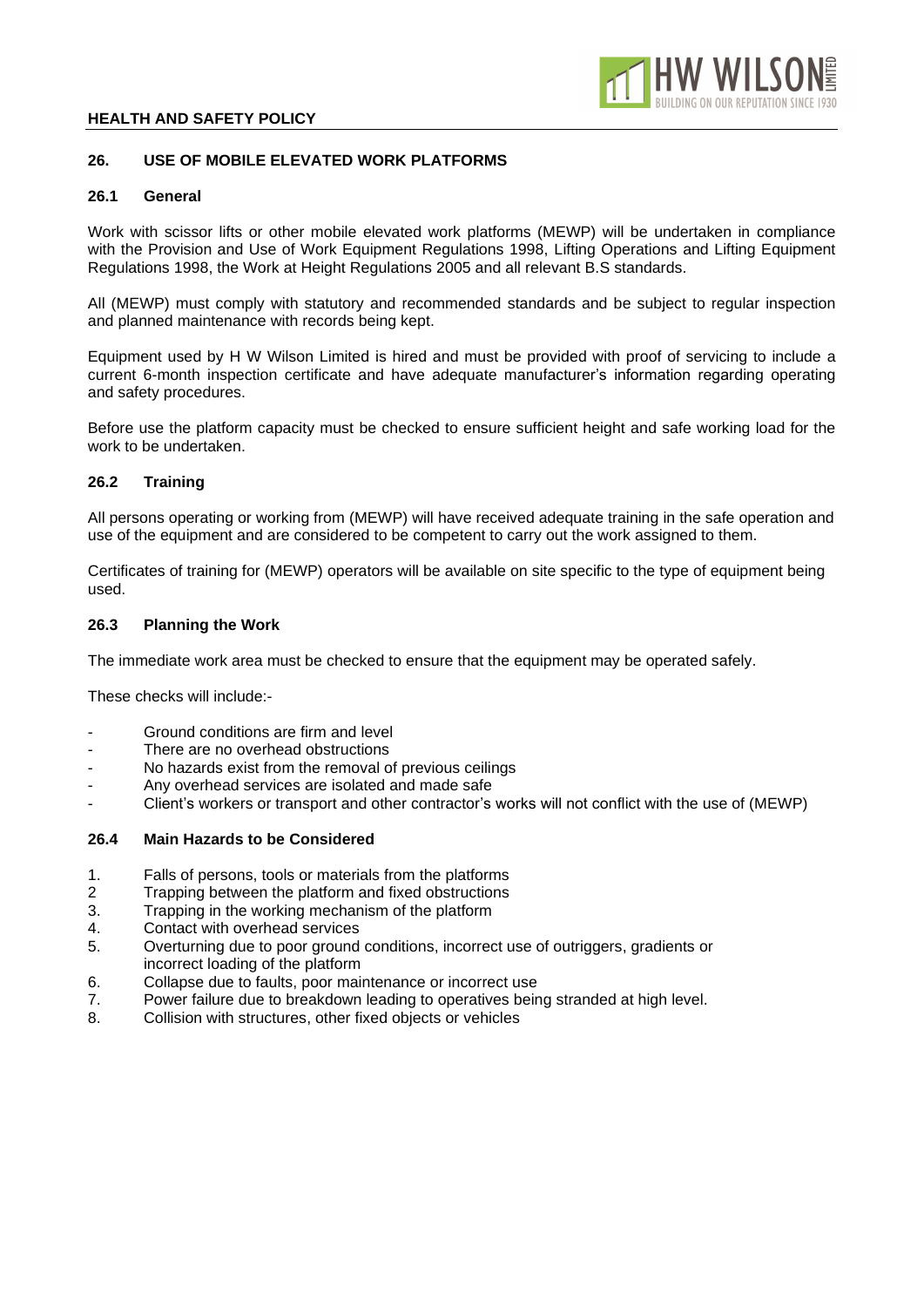

## **26. USE OF MOBILE ELEVATED WORK PLATFORMS (Continued)**

## **26.5 Control Measures**

- 1. Those working from and around (MEWP) must wear appropriate personal protective equipment (hard hats, harnesses, gloves etc.) as required by the specific situation and work to be carried out.
- 2. Assessment will be carried out of ground conditions, overhead obstructions, services, machinery or any other environmental or site specific issues prior to commencement of work and appropriate control measures implemented.
- 3. Ensure that, where necessary, an exclusion zone around the working area is maintained to suit specific site situations by barriers, fencing. demarcation tape etc.
- 4. Ensure that good visibility and task lighting is provided for the work.
- 5. Use only well maintained and certified plant and carry out appropriate inspection and checks prior to commencement (e.g. tyres, brakes, fuel/power etc.)
- 6. Ensure that only authorised persons with appropriate training operate or work from (MEWP)
- 7. Platforms must only be used for the type of work for which they were designed
- 8. Ensure that safe access to the platform is maintained at ground level.
- 9. The work platform must be fully guarded to prevent falls/falling objects from the (MEWP)
- 10. Guards must be in place and maintained on all moving parts where a person could be trapped or entangled.
- 11. All movement controls should be operated from platform level. Where this is not possible, effective communication must be established with those at ground level.
- 12. Emergency procedures must be explained as part of the training and instruction, prior to use, and in particular the operation of the emergency stop controls be fully understood.
- 13. Equipment must be immobilised to prevent unauthorised operation when not in use.
- 14. The working platform must not be overloaded, must be kept tidy and free from excess materials equipment or waste.
- 15. No steps or other access equipment must be used to gain extra height whilst on the platform and the rails must not be used as "step ups."
- 16. Other site traffic (delivery vehicles, dumpers etc) will be segregated from the work area
- 17. The load bearing capacity (general and point loading, e.g. outriggers) will be established.
- 18. It will be checked that weather conditions have not altered ground conditions
- 19. Where fall arrest systems are in place and deemed necessary, ensure they are used correctly and checked regularly by a competent person.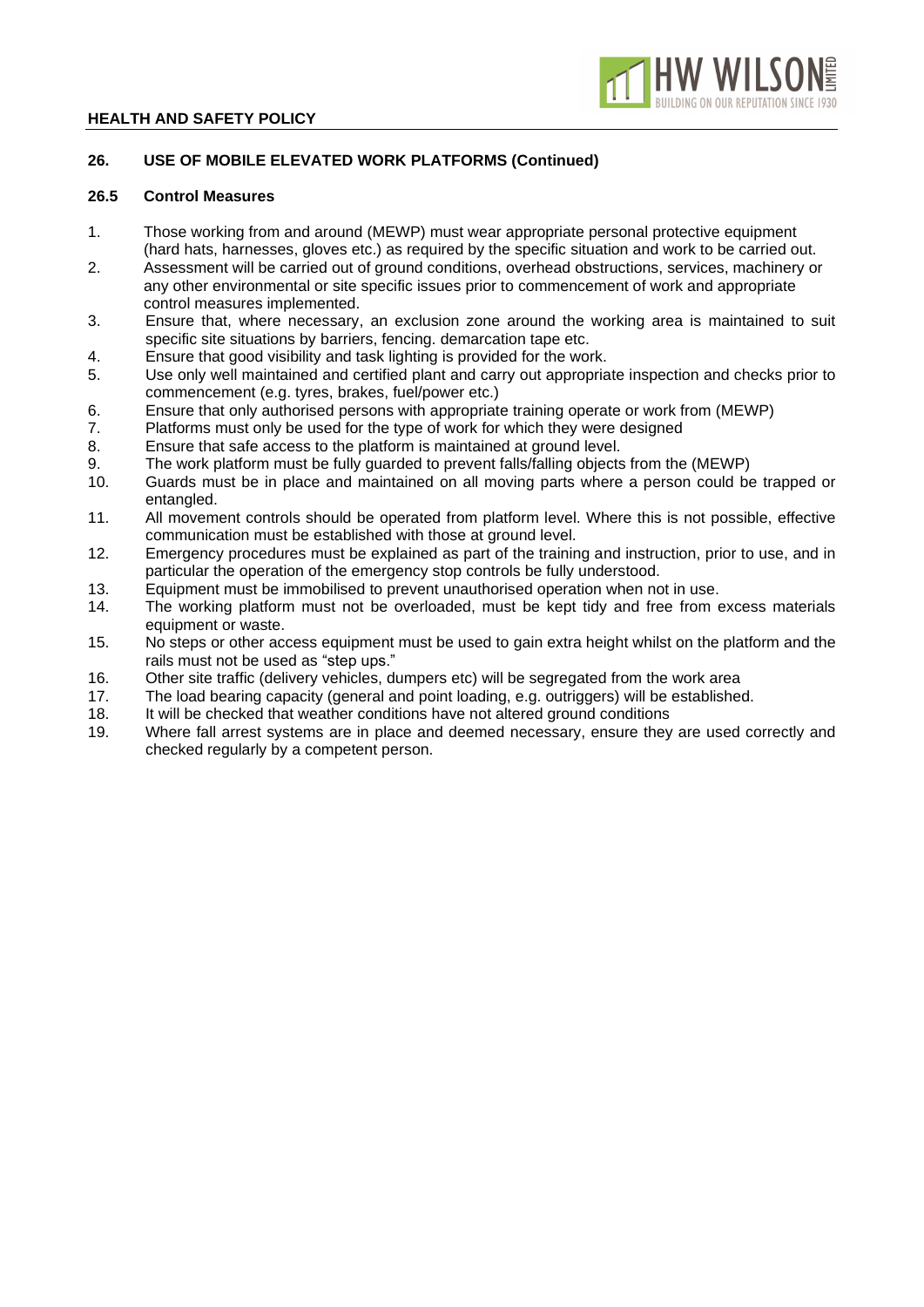

## **27. PREVENTING HAND-ARM VIBRATION SYNDROME**

### **27.1 Operations creating vibration**

H W Wilson Limited uses tools which cut at high speeds and create vibration when carrying out such operations as cutting chases or when using kangos or breakers to break out concrete, carrying out trenching works etc.

## **27.2 Hazards associated with regular exposure to Hand-Arm Vibration Syndrome**

Short term – sore fingers/hands, pain when gripping tools etc.

Medium/long term – hand-arm vibration (HAV) and vibration white finger (VWF) causing blanching of skin, pins and needles (tingling), loss of sensitivity painful wrists (carpal tunnel syndrome). Longer term effects are loss of dexterity, reduction in ability to grip things and permanent loss of touch/feeling from which there is no cure or recovery.

## **27.3 Employers duties in relation to HAV**

H W Wilson Limited recognises the requirement to do a number of things to protect employees:-

Assess the risk to health and safety and implement measures to eliminate or reduce the need for cutting wherever possible.

Use control measures to minimise and manage the risk where elimination is not possible.

Provide suitable equipment for employees use and maintain this equipment correctly.

Issue to employees information and training on health risks and safe use of the equipment.

Consult with employees and encourage them to report any symptoms associated with use of vibrating tools. Provide health surveillance on employees exposed to risk.

Forward reports to the relevant enforcing authority on cases of HAV in the workforce.

## **27.4 Control measures**

Selection of equipment that minimises the amount of vibration and is fitted with anti-vibration mounts/handles etc.

Proper maintenance of equipment (maintain safe to use and in good working order) examples:-

Replace vibration mounts before they are worn out and ensure that rotating parts are checked for balance

Keep tools sharp

Job rotation, providing operators with regular breaks away from the process (half hour on/half hour off etc.)

Provision of warm clothing and gloves (particularly in cold weather) to increase blood flow around the body.

Smoking prohibited immediately before, after and during works as this has effect of reducing flow of blood around the body.

Welfare facilities provided to allow operatives somewhere to escape cold weather and to make hot drinks.

Training provided to cover:

Hazards involved with works

Necessary precautions/control measures

How to identify early ill-health effects from exposure to vibration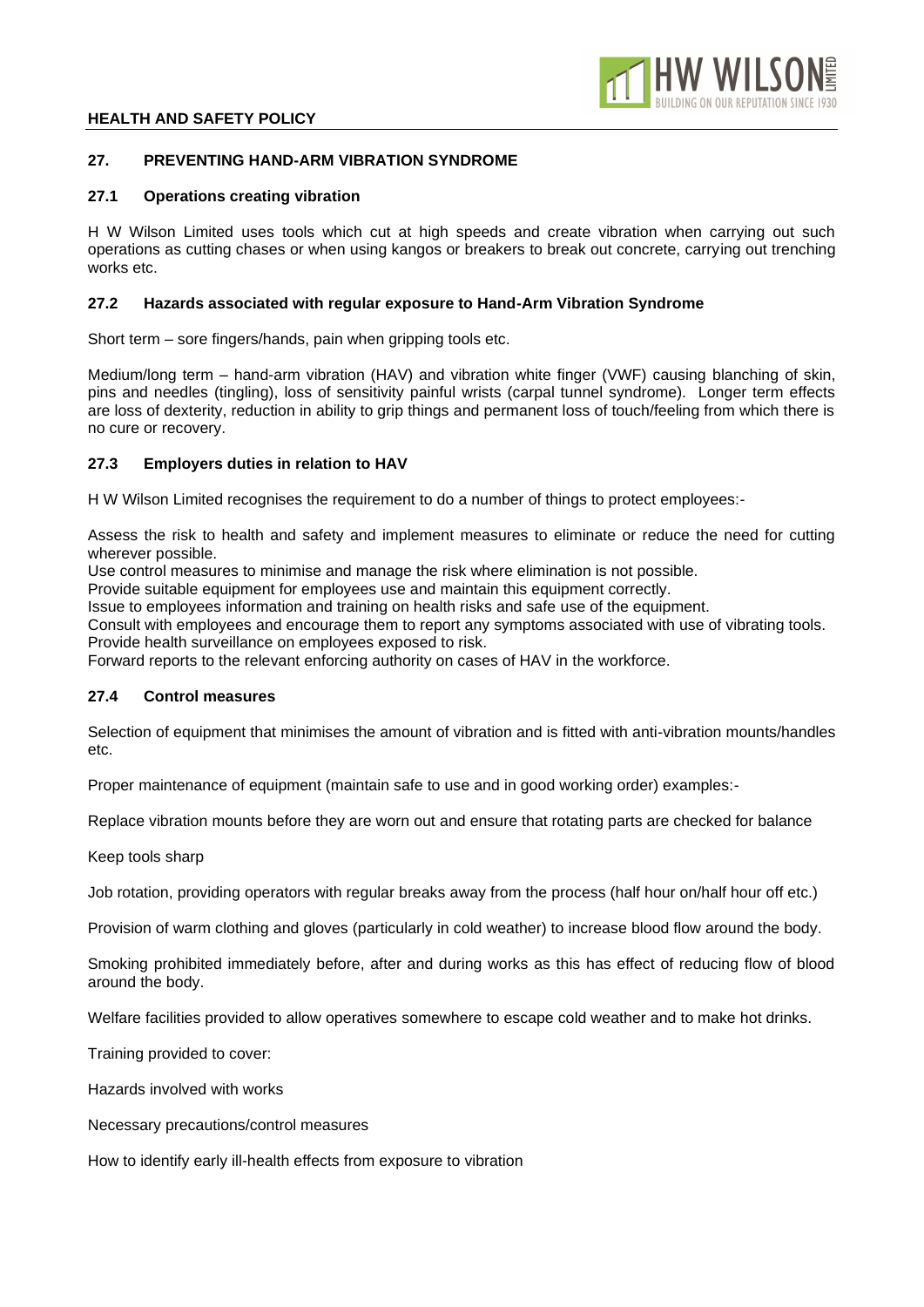

## **28. DUST CONTROL/RISKS FROM SILICA**

#### **28.1 General Legal Requirements**

The control of dusts is a legal requirement of the Control of Substances Hazardous to Health Regulations (2002). Employers must prevent exposure to dusts and where prevention is not reasonably practicable, control below the exposure limit.

Control of dust should be achieved by measures other than Respiratory Protective Equipment (RPE) so far as is reasonably practicable.

The Environmental Protection Act 1990 also contains requirements to prevent nuisance contamination or injurious effects by control of dust emissions by best practicable means. (See H W Wilson Limited Environmental Policy Statement).

#### **28.2 Hazards associated with dust creation include:-**

Breathing in dust which can lead to the development of respiratory ill-health, in particular scarring of lung tissue (silicosis) which can result in serious breathing difficulties.

Contact with the eyes which can result in soreness, inflammation or eye damage from larger particles.

Poor visibility leading to increasing other risks e.g. slips trips and falls or problems with emergency evacuation.

Dust ingress to adjacent properties/areas leading to public nuisance.

## **28.3 Control of dust**

Eliminate/minimise cutting operations by ensuring where possible materials are cut off site.

Use machinery with local exhaust ventilation which captures and controls dust at source to minimise dust problems.

Revaluate any cutting methods which produce excessive dust to keep the level as low as possible below exposure limits and use alternative methods.

Issue appropriate RPE e.g. issue of full face visor compatible with hard hats and dust masks as required by site conditions.

Ensure that adequate welfare facilities for washing before meal breaks/leaving site and drying room for changing soiled clothes are provided.

Dampen down/mist spray dusty areas to prevent the general spread of dust.

When working internally close doors/windows on floors to be worked on and take all necessary measures to keep any dust produced to that level/area of the site.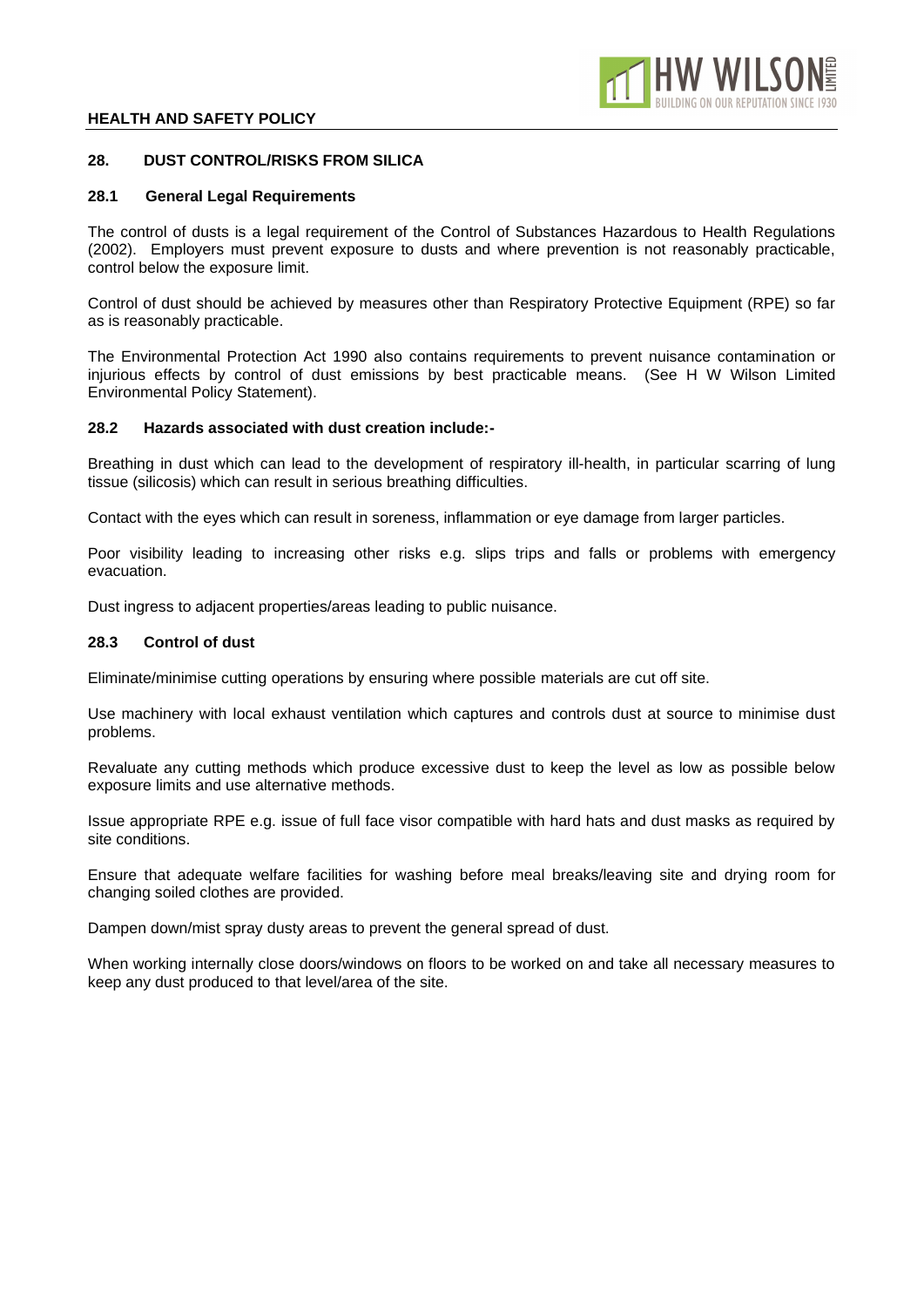

## **29. NOISE REDUCTION AND CONTROL MEASURES**

## **29.1 General**

The Control of Noise at Work Regulations 2005 impose a general duty on employers to reduce the risk of hearing damage to the lowest level that is reasonably practicable.

Where the daily noise exposure exceeds the lower exposure action level employers must carry out noise assessments.

## **29.2 Lower Exposure Action Level (80 dBA)**

A variety of hearing protectors must be made available to noise exposed workers with voluntary usage.

Information and training must be provided in risks from noise to include correct use of hearing protection, safe working practiced to minimise noise exposure, health surveillance arrangements etc.

## **29.3 Upper Exposure Action Level (85 dBA)**

A variety of hearing protectors must be made available to noise exposed workers and usage is mandatory.

Warning signage must be posted in noisy areas.

Audiometric evaluation by a doctor must be available to exposed workers.

## **29.4 Exposure limit value (87 dBA)**

This is the maximum level to which workers can be exposed with all protective measures in place.

## **29.5 Hazards/risks associated with noise exposure**

Noise induced hearing problems temporary or permanent hearing deterioration or loss, tinnitus (ringing in ears)).

Loud sound pressure levels (cartridge tools etc.) causing percussive hearing injuries or startling workers nearby.

Nuisance to site neighbours due to high noise/vibration level exposure.

Wearing of ear protection preventing alertness to other dangers.

## **29.6 Noise control measures**

Measure noise at source and outside the site with a personal noise dosimeter to evaluate noise levels.

Re-evaluate any equipment/processes producing higher levels of noise and use equipment that keep the noise to the lowest possible level.

Select appropriate breaking/cutting equipment or other plant (compressors etc.) in good repair to minimise noise exposure.

Where possible locate equipment (e.g. compressors/generators) away from areas where it will expose workers or the sites neighbours to high levels of noise.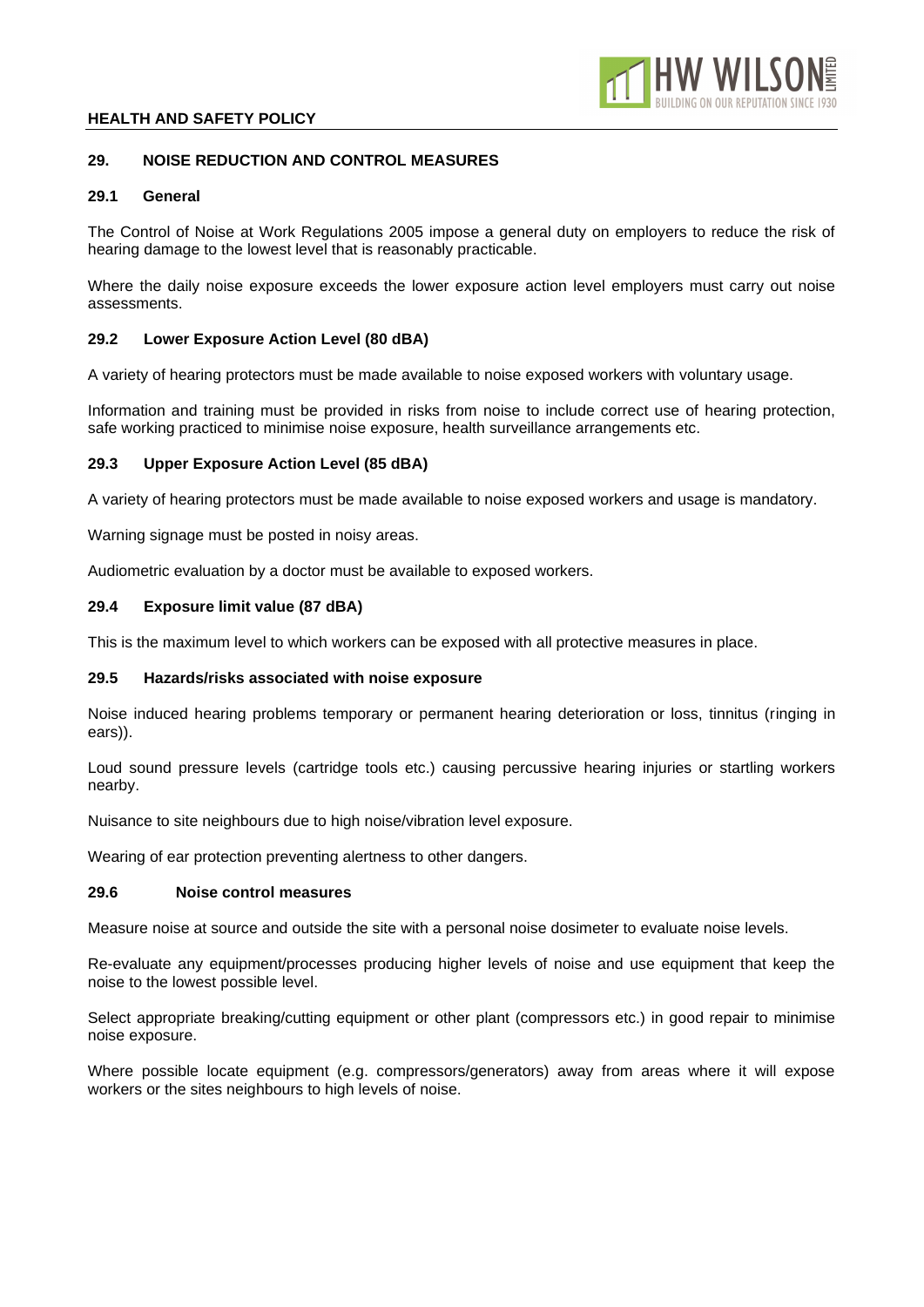

# **29. NOISE REDUCTION AND CONTROL MEASURES (Continued)**

#### **29.6 Noise control measures (Continued)**

Close windows and doors to restrict noise exposure to sites neighbours/adjacent and adjoining premises.

Strictly adhere to any noisy work restrictions as allowed by the Local Authority or Environmental Health Department.

Reduce personal exposure of employees by job rotation e.g. half hour on/half hour off.

Warning notices placed/or communication to other operatives not involved with the process, of noisy works and need to keep away from works area. Where it is necessary to enter working area to wear ear protection provided.

Where engineering or other solutions have not reduced noise to below the first action level issue site operatives with ear plug and ear defender protection compatible with hard hats and any other PPE – e.g. goggles/eye protection. (Ear defenders preferable as these reduce noise induced through bones and the outer ear).

In emergency situations/sounding of fire alarm etc. Site Supervisors aware of the need to signal evacuation to those wearing ear protection.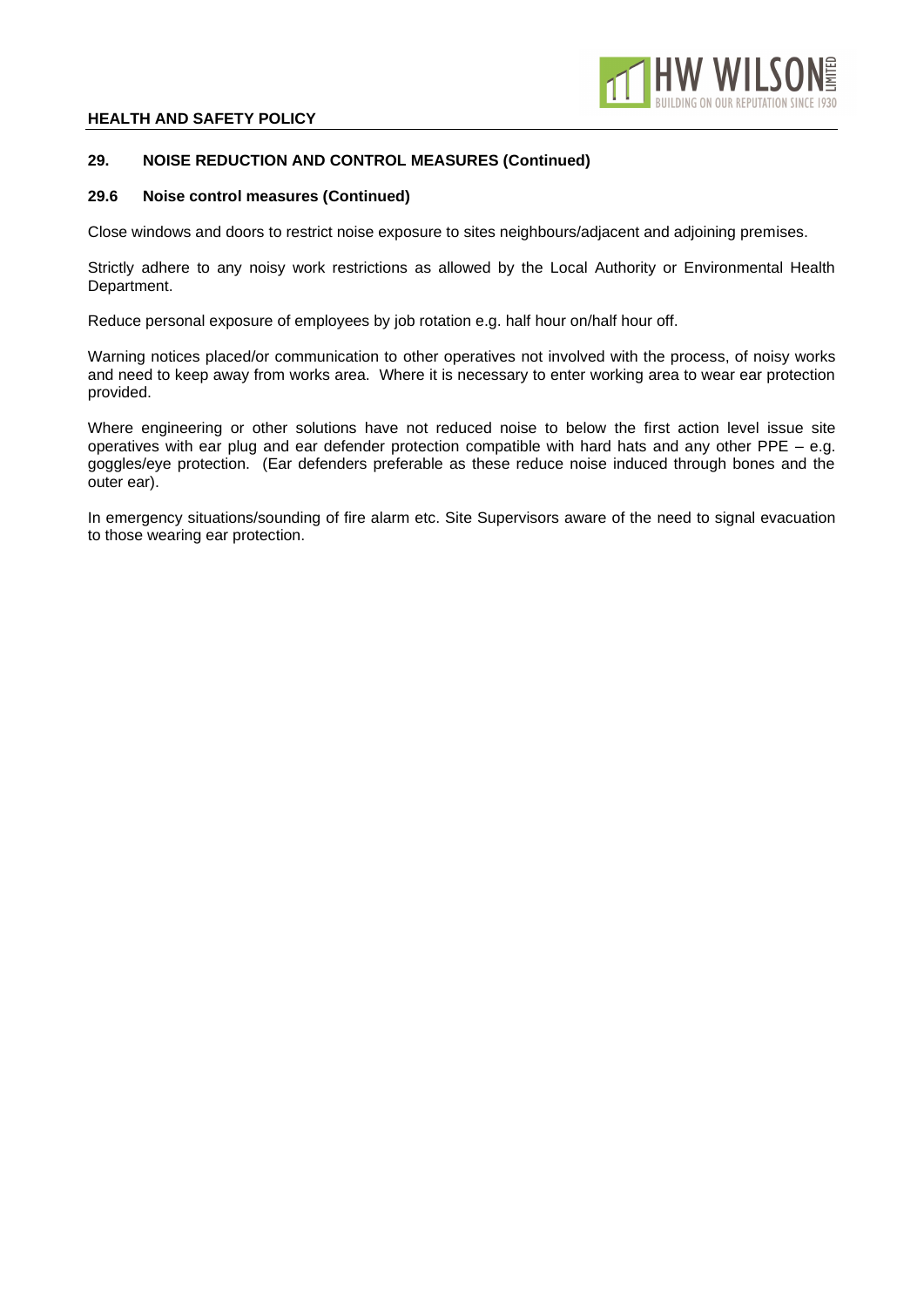

## **30. WORK AT OCCUPIED PREMISES**

#### **30.1 General**

Effective planning and occupant/tenant liaison will be essential to ensure that the works are carried out with the minimum of disruption and to prevent any danger to users of the premises.

Continued liaison will be necessary throughout project works to ensure, so far as is possible, that the occupants do not enter site working areas that may constitute a risk to themselves.

#### **30.2 Work in household premises**

Information regarding the nature of the works and any special hazards/risks associated with them must be conveyed to occupants along with any restrictions (areas where it is unsafe for those at the premises to enter while work proceeds).

Where children may be present parents or others responsible for the children will be advised that their children must be kept away from the works.

Whenever practicable the works must be separated from occupants' activities by hoarding or other barriers to effectively enclose the site working area.

Keeping the work area clean and tidy must be an absolute priority. All accesses, fire escape routes, common parts etc. must be kept clear of waste, tools and equipment.

Materials must not be left, even temporarily, where they may be at risk to the occupants of the premises or the public.

Particular care must be taken to prevent trailing leads presenting trip hazards and in the positioning of electrical equipment.

Spillages of water or other fluids which could create hazardous conditions are to be cleared up immediately.

Tools, materials, equipment etc. must not be left unattended unless access to the work area by occupants has been prevented by some other acceptable means.

No access ladders are to be left accessible when work shifts cease.

At the end of each working day all working areas will be left clean, tidy and safe for occupants use.

Hot works involving blow lamps, welding equipment, pipe brazing etc. must not be carried out within one hour of the completion of a shift and the working areas must be checked for smouldering materials before operatives leave the site.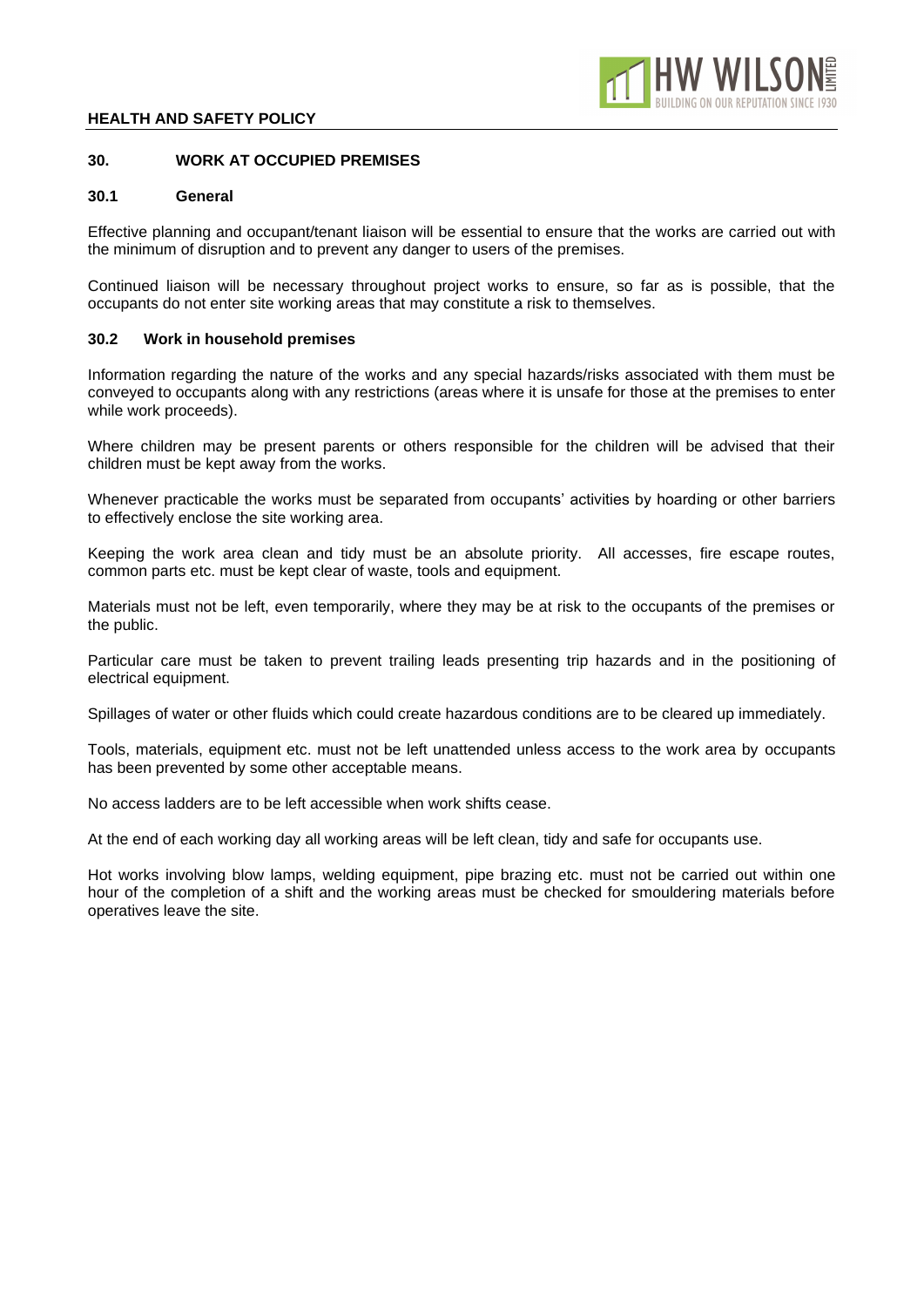

#### **31. WORK IN SCHOOLS**

#### **31.1 Planning the work**

Whenever contracts are to be carried out within or adjacent to school grounds liaison with the school representatives must be made to discuss the work programme, timing of operations etc. to identify potential problems between school activities and the contract works.

Operations with a high potential of disturbance to school activities must be considered for scheduling out of hours or term time.

Where working as a Principal Contractor the company would be made aware of school diary events by the school authorities (parent evenings, clubs, school presentations etc.) in order that site activities do not conflict with those planned events.

The need for appropriate safety signage to be posted must be considered and agreed with the relevant authorities prior to commencement.

#### **31.2 Important Requirements/Working Practices.**

Adequate protection will need to be provided to all perimeters of the site so as to fully protect the school children, staff and visitors. A primary concern must be total separation of construction activity from the daily operation of the school.

Where works are to be carried out in external areas of the school site (service connections/resurfacing paving etc.) special procedures will be necessary to include programming disruptive/hazardous operations out of school hours and full protection of the works etc.

Where works are required within the existing school, whilst it is occupied, responsible control of tools/equipment, ensuring plant rooms are never left unlocked and unattended etc. is essential to prevent danger to school users.

Where work is necessary within areas of the school in use by staff and children, workers must be vigilant to ensure that the work poses no possible risk to those present.

Existing fire escape routes and procedures must be maintained at all times.

Site security during and after the working day must be maintained to a high standard to adequately secure the site and prevent access to unauthorised persons at all times. Specific precautions against access from scaffolding and temporary openings must be ensured.

Children at the school will be curious with regard to construction activity. If any child is encountered on a dangerously close to the working area, work must cease and a member of staff informed immediately.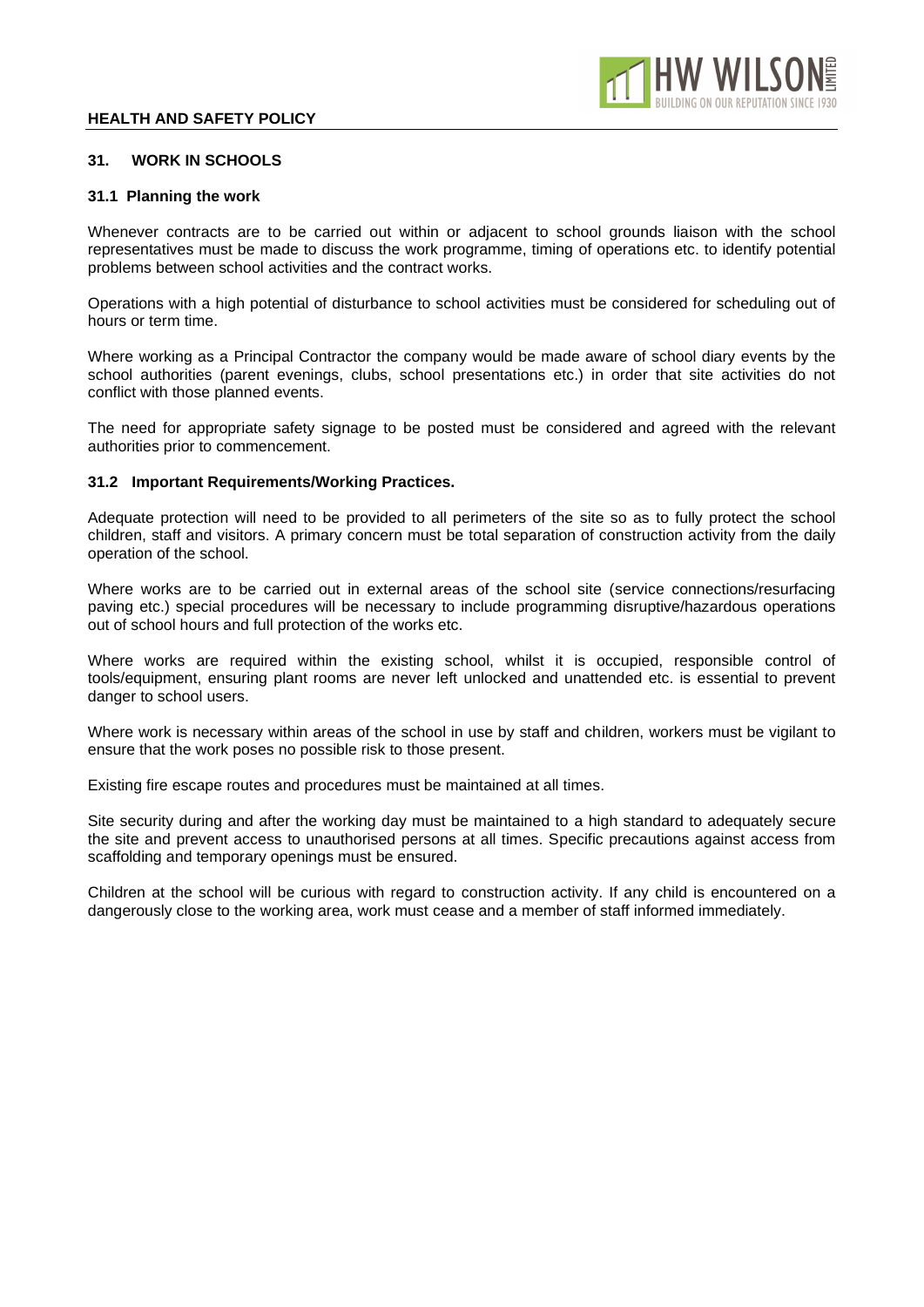

## **32. WORK IN HOSPITALS**

### **32.1 Planning the work**

Whenever contracts are to be carried out within or adjacent to hospital premises liaison with the hospital representatives must be made to discuss the work programme, timing of operations etc. to identify potential problems between hospital activities and the contract works.

Existing rules and safety procedures operated at the specific hospital must be discussed with relevant parties and adhered to throughout the project.

The need for appropriate safety signage to be posted must be considered and agreed with the relevant authorities prior to commencement.

#### **32.2 Important requirements/working practices**

All deliveries of materials will be programmed to minimise disturbance at the hospital.

Adequate protection will need to be provided to all perimeters of the site so as to fully protect hospital visitors, patients and staff. A primary concern must be total separation of construction activity from the daily operation of the facility.

Tools, plant and materials must not be left, even temporarily, where they may be at risk to hospital users.

If work is necessary within areas of the hospital in use by staff and patients, workers must be vigilant to ensure that the work poses no risk to those present.

Existing fire escape routes and procedures must be maintained at all times.

Site security during and after the working day must be maintained to a high standard to adequately secure the site and prevent access to unauthorised persons at all times. Specific precautions against access from scaffolding and temporary openings must be ensured.

## **32.3 Work at mental health facilities**

All site operatives will be required to adhere to site rules which include procedures for dealing with the presence of mental health patients close to the works.

All necessary information regarding the nature of the works and any special hazards and risks will be conveyed to the Mental Health Trust authorities.

If site operatives encounter a patient dangerously near the site working area the Mental Health Trust management must be informed immediately.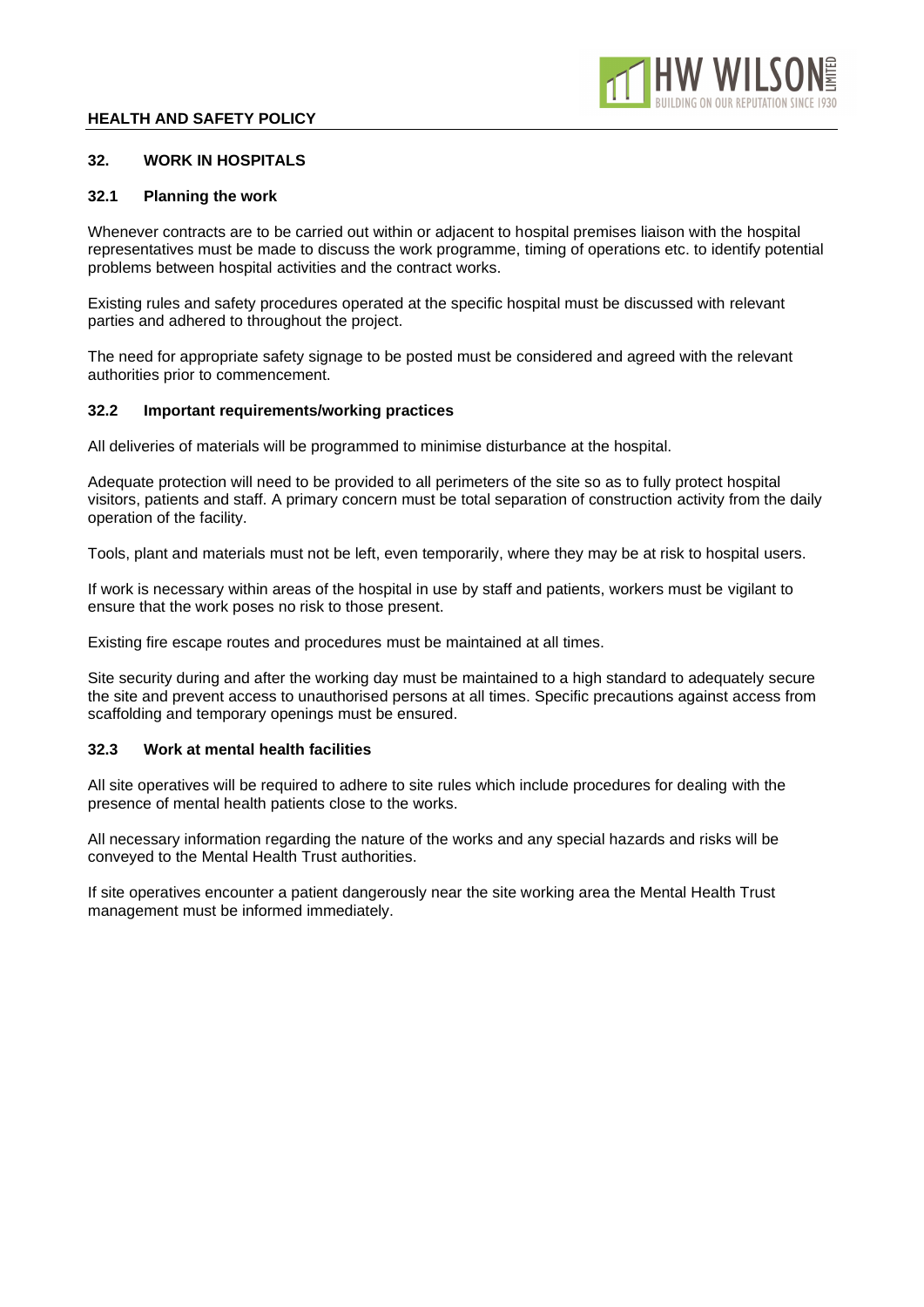

## **33. HEALTH SURVEILLANCE**

#### **33.1 General**

Health surveillance involves a range of strategies and methods used to detect and assess the early signs of adverse effects on the health of workers exposed to certain health hazards; and subsequently acting on the results.

The nature of the work operations carried out by the company means that there is a limited exposure to fumes and dusts on sites, noise and vibration when using cutting tools and to skin disease or irritation due to handling materials and substances.

The company aim to minimise any exposure by monitoring that staff follow the control measures indicated on risk assessments and by establishing safe systems of work.

Where hazards cannot be eliminated PPE is issued to further reduce exposure.

H W Wilson Limited requires that any employee who considers that a health problem may be work related should report this fact to the Director.

The company encourage all staff to report any health and safety related matter immediately to site supervision.

## **33.2 Why health surveillance is carried out**

- To protect the health of employees
- To make sure that the company are complying with Legal requirements for a safe workplace
- To detect any adverse health effects at an early stage
- To evaluate control measures
- Assistance in assessing hazards and risks

## **33.3 Criteria for conducting health surveillance**

- There is an identifiable disease or other identifiable adverse health effect
- The disease or health effect may be related to exposure
- There is a likelihood that the disease or health effect may occur
- There are valid techniques for detecting indications of the disease or health effects

## **33.4 The main areas of concern are:**

- Solvents, dusts and fumes
- Biological agents
- **Asbestos**
- **Lead**
- Compressed air
- Ionising radiations
- Noise and vibration

Some forms of health surveillance are required by Law. Other forms of health surveillance are undertaken as good practice such as pre employment assessments as to fitness to work in the particular job and self assessment and reporting of ill health.

#### **33.5 Simple methods of assessment**

Simple skin assessment by looking for damage, redness or rashes due to working with materials or respiratory surveillance such as reporting any breathing problems related to exposure to dusts.

Any work related condition should be initially reported to the site supervisor who will contact the Director. Control measures in place will be reviewed specific to any problem reported.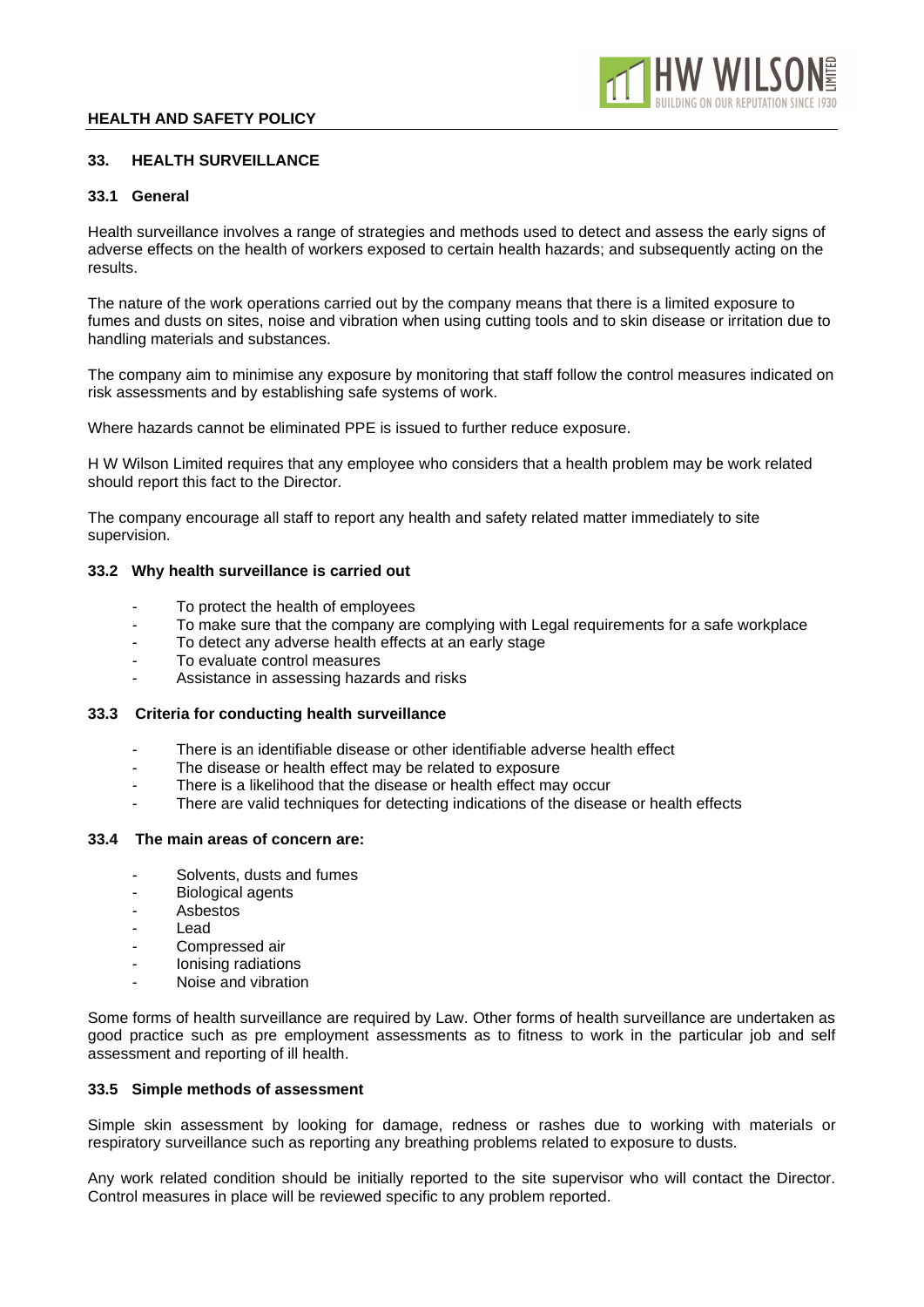## **34. PERMIT TO WORK PROCEDURES**

### **34.1 Purpose and Scope**

The purpose of the permit to work (PTW) procedure is to pre-evaluate the hazards involved with the activity to be carried out, and then to prescribe in writing the permit to work, prior to work beginning.

Permits must clearly show the precautions required to carry out work within an area where known hazards may exist.

## **34.2 Permit Types and Circumstances of Use**

Since the PTW system constitutes a formal detailed work method for ensuring that safe systems of work are put in place, they will normally be reserved for circumstances where the potential hazards involved are significant and where at the same time the precautions which will be necessary could be complex and need positive control.

The permit types and circumstances where these may be used are as follows:

## Hot Work

- Hot work shall only be carried out when there is no reasonable alternative.
- A hot work permit will be required for all work which requires a flame or other source of ignition for its execution, or which will produce or expose a possible source of ignition capable of igniting a flammable gas, liquid or other materials.

## **Electrical**

The electrical work or testing permit will be required to prevent machinery or systems being worked on from becoming "live" by imposing a system of electrical lockout for the period of the permit.

## General Permits

This permit is for particularly hazardous tasks which do not involve hot work, but which require positive control to ensure work can be carried out safely, i.e. confined space entry, permit to dig, pressure testing etc.

## **34.3 Safe System of Working**

Site supervisors will monitor control measures identified in the risk assessments covering the work to ensure that they are implemented.

Contractors must ensure that the sequence of work activities, methods adopted, emergency arrangements, equipment to be provided etc are strictly in accordance with those specified in the method statement and on the permit.

## **34.4 The Use of Permits to Work**

Permits to work must be obtained from the authorised person nominated for the specific project (usually the site supervisor).

The authorised person will be appointed to act with regard to particular aspects of the PTW procedure and for the issue of a permit.

The Task Supervisor is the person who will actually take charge of the work as listed in the permit to work. He will be responsible for himself and those he controls in complying with the conditions specified in the PTW. On completion of the work, he will be responsible for restoring the work area to a safe and orderly condition, and for returning and signing off the PTW in the presence of the authorised person.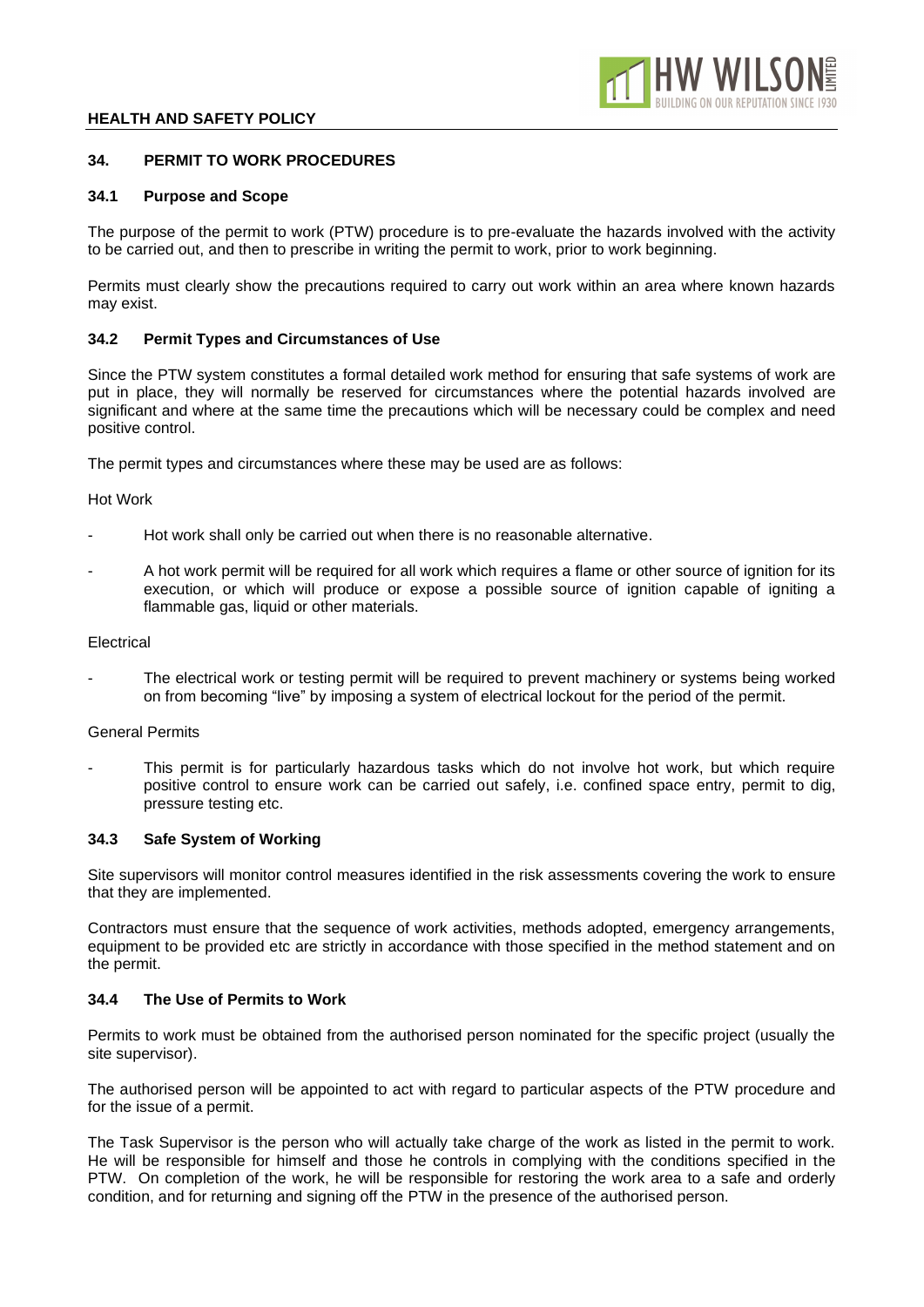

## **34. PERMIT TO WORK PROCEDURES (Continued)**

## **34.4 The Use of Permits to Work**

Work will not be allowed to start until the authorised person is satisfied that the conditions of the permit are met and that the conditions laid down in the permit are accepted by the employees or Contractor undertaking the work.

Permits will be issued for a maximum of 24 hours.

PTW procedures and permit to work forms will be site specific and issued for each project as required.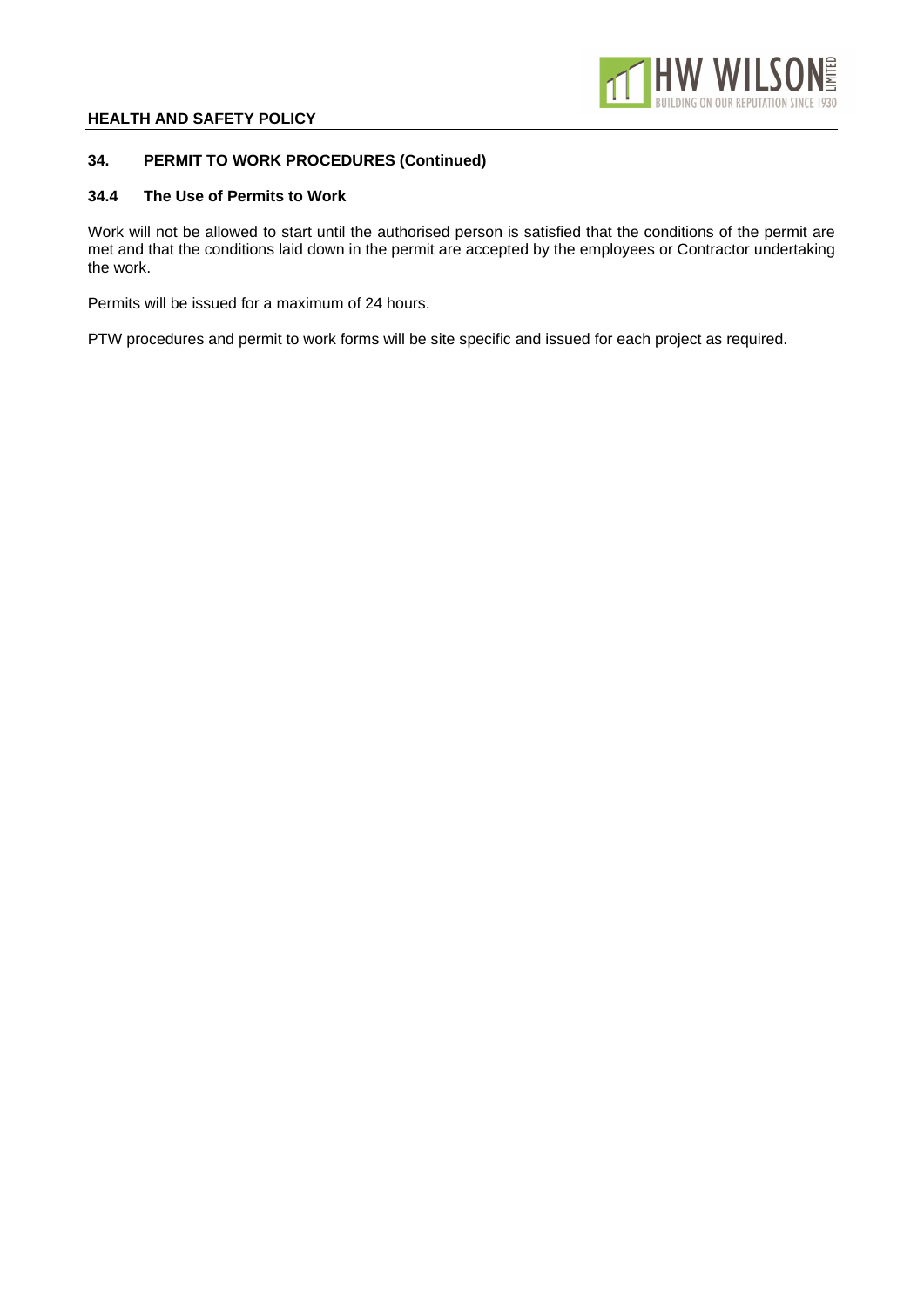

## **35. DRIVING AT WORK**

### **Statement**

As an employer H W Wilson Limited is committed to reducing the risk of work-related traffic crashes and collisions. The company recognises its duty under the Health and Safety at Works Act 1974 to ensure the wellbeing of our employees as far as is reasonably practicable, and this includes work related driving activities.

This policy applies to all employees who drive in connection with their employment, whether it is in their own vehicle, a fleet vehicle or a vehicle hired in by H W Wilson Limited.

The procedures relating to safe vehicle, safe driving and journey planning should be strictly adhered to.

The policy will be reviewed annually by Peter Wiffen in conjunction with the company safety advisor.

#### **Management of the Policy**

The person responsible for managing driving at work is Louise Collard

The Company managers will routinely undertake, record and act on the findings of risk assessments dealing with all aspects of driving at work including driver safety, vehicle safety and journey planning.

Peter Wiffen will ensure that every incident involving any vehicle driven on behalf of the company is recorded and that collective information is regularly analysed, and action taken to reduce recurrence, if necessary.

#### **Occupational Road Risks**

Hazards and risks associated with travelling by road on the company's business include the following: -

- Poor or un-roadworthy condition of vehicle.
- Failure to maintain or make appropriate checks on the vehicle.
- Excessive distances being driven in a day (or days cumulatively).
- Workload (hours worked) exceeding reasonable limits when driving.
- Driver unfit due to other factors (health, lack of sleep, blood alcohol level, etc).
- Poor journey planning leading to excessively long day.
- Temptation to exceed speed limits on longer journeys.
- Distractions whilst driving (use of mobile phone, consulting maps, etc).
- Failure to take adequate breaks leading to fatigue and lack of concentration or falling asleep temporarily leading to an accident.
- Poor break planning.
- Hazards provided by road conditions (wet/ice/fog, etc).
- Failure to secure materials/plant on open backed vans or within vehicles

#### **Driver Safety**

Those driving company vans or other vehicles on company business must have a full driving licence, a copy of which will be kept in the driver's personnel file.

Driving licences must be produced every 6 months and a record will be kept on the company system.

Any convictions or disqualifications must be reported to Louise Collard immediately.

Where subcontractors are required to drive company vehicles, they will be required to provide copies of their driving licence.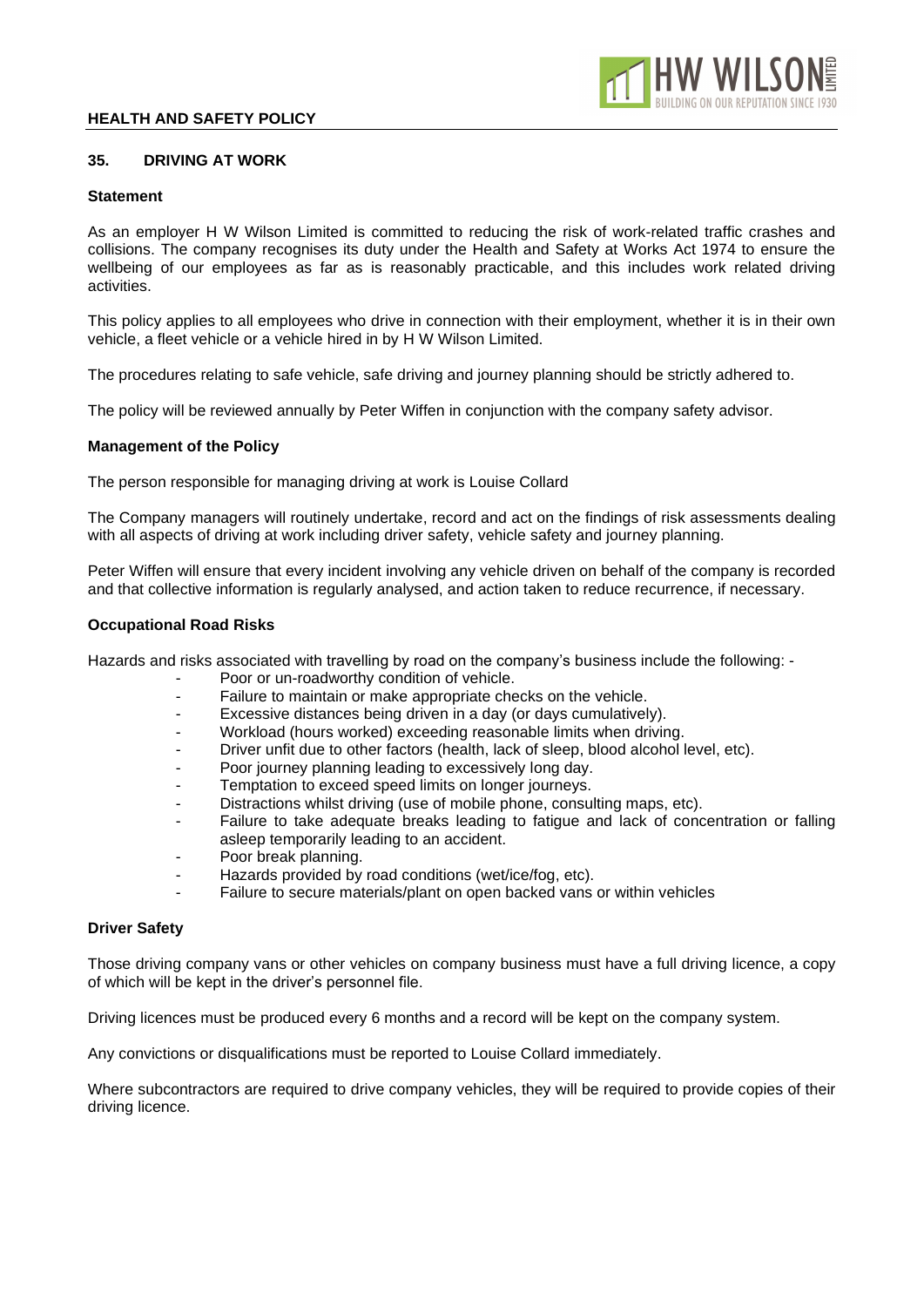## **35. DRIVING AT WORK (CONTINUED)**

### **Driver Safety (Continued)**

Under no circumstances are H W Wilson Limited staff to drive without wearing seatbelts (where fitted), or under the influence of drugs or alcohol.

All employees driving company vehicles are to comply with the speed restrictions for each road. Any speeding fines will be payable by the driver. Driving offences whilst on company business may result in disciplinary action.

All drivers are to report crashes and collisions immediately to Louise Collard/Peter Wiffen and follow the accident/incident reporting procedure below.

Drivers are to report any road safety concerns that they have within a reasonable amount of time.

Drive sensibly in accordance with Road Traffic Legislation and the Highway Code and follow any specific instructions for safe driving at site locations (speed restrictions, one-way systems. parking areas, etc.).

Ensure before reversing that there are no obstructions or persons behind the vehicle.

If necessary, get a colleague to assist as a banksman to keep people clear and assist with reversing.

All company vehicles must be parked in accordance with Road Traffic Legislation and in consideration must be taken with regard to site traffic routes, neighbouring properties, access/egress routes, etc. Authorised employees must move vehicles without objection, if requested.

Do not drink alcohol or take medication/drugs, which could affect your driving ability, before driving a vehicle.

Ensure you take adequate rest breaks when undertaking long journeys for the company.

Due to the nature of the company, it is unlikely that employees will be required to drive for more than 4 hours. Where this is exceeded, drivers will be required to record their driving hours.

In accordance with GB Domestic Rules drivers must not drive for more than 10 hours a day.

Drivers are to undertake eyesight checks every 6 months. This check will involve reading a number plate from a distance of at least 20.5metres. This check will be recorded on the driver's personnel file.

## **Vehicle Safety**

All H W Wilson Limited vehicles are selected based on the suitability of their intended use and safety features.

All vehicles owned by the company are covered by fleet insurance which will be promptly renewed each year.

If you use your own vehicle on company business, you must ensure that the vehicle is insured for business use on behalf of your Employer. Copies of insurance will be requested and retained in the driver's personnel file.

Your vehicle must be regularly serviced and maintained and any problems with the operation of company vehicles must be reported to Louise Collard. H W Wilson Limited will schedule in MOTs and servicing for all company owned vehicles.

H W Wilson Limited will ensure that all company vehicles have the appropriate vehicle excise duty paid. All privately owned vehicles used on company businesses must ensure that the appropriate excise duty is paid.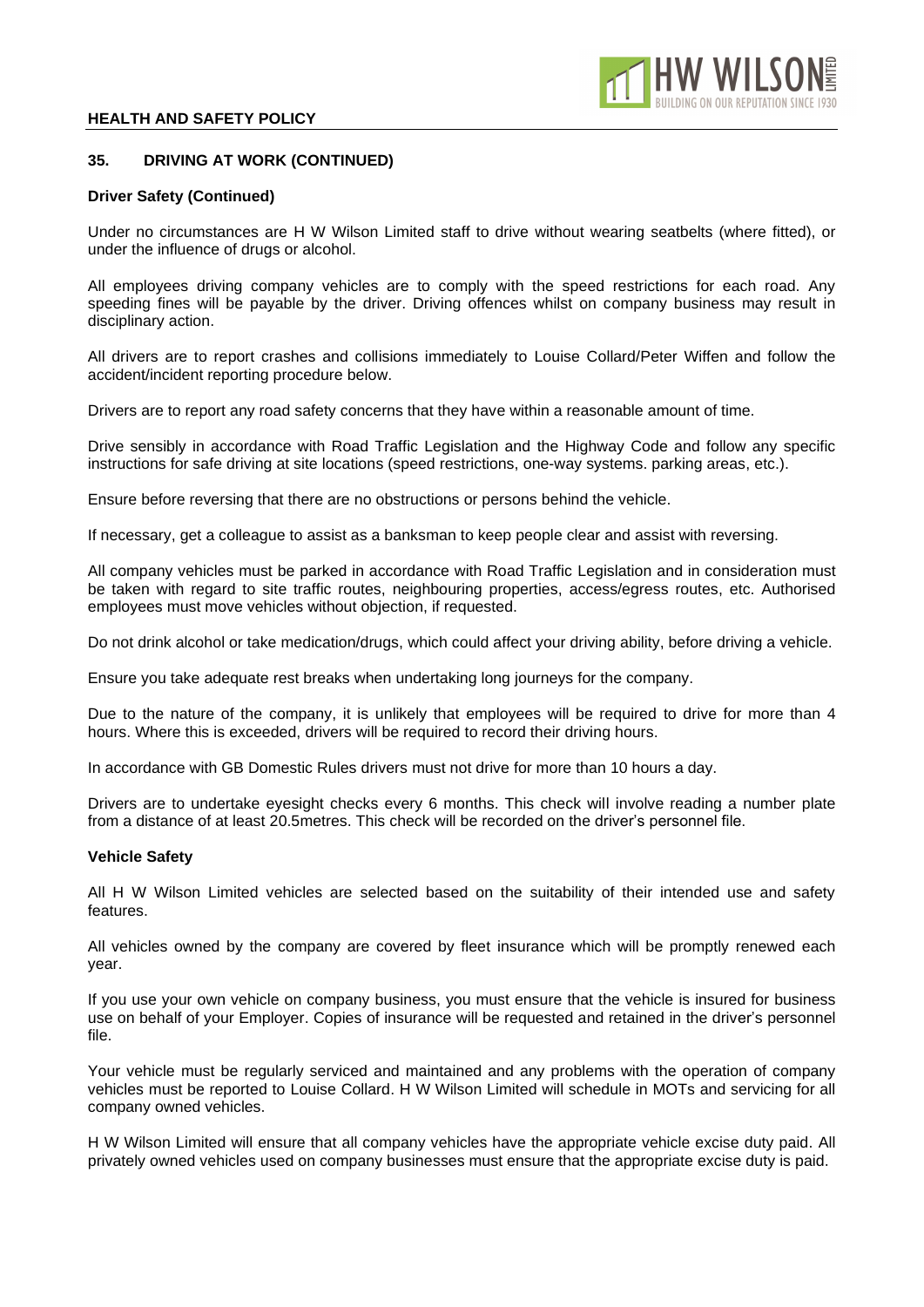## **35. DRIVING AT WORK (CONTINUED)**

## **Vehicle Safety (Continued)**

Your vehicle should be checked daily to ensure that it is in good, safe, roadworthy condition, in accordance with the vehicle handbook. Particular attention should be given to the legal tread limits of tyres, tyre pressure, lights, brake fluid levels, water, and oil levels.

A detailed inspection of the vehicle should be undertaken on a weekly basis using the company fleet checklist. Details of mileage, fuel consumption and tyre tread should be recorded. Copies of this are available from Louise Collard and should be filled in and handed back to the office staff each week.

Where drivers record defects, these will be logged, and the appropriate repairs will be carried out.

Vehicles must be checked and cleaned regularly (inside and out) and any waste removed and disposed of.

In the unlikely event that the company uses hire vehicles these will be sourced from reputable hire companies and the appropriate documentation provided (such as MOT and servicing records, etc.)

Before commencing any journey, it must be ensured that any materials on the back of trucks, within vans or cars are secured so that they will not constitute a risk to other road users or those within the vehicle.

#### **Journey Planning**

The journey should be planned in advance to consider the start and finish time (time of day to maximise distance to be covered in order to arrive comfortably on time, to avoid rushing to the site or appointment).

Where possible, alternative means of transport which support the Company's Environmental Policy should be selected.

For long distances intermediate stops and adequate breaks should be scheduled.

H W Wilson Limited staff are encouraged to share the driving on longer journeys if drivers are insured to drive the specific vehicle.

Sensible route planning in advance of the journey should evaluate the distance to be covered and the likely driving hours, taking traffic conditions and the likelihood of delays into consideration.

Consider how long the meeting/work will take and avoid working excessive hours to complete a job and then being faced with a long drive.

Any health or other personal problems that may increase risks if you undertake the journey should be considered.

Weather conditions will be monitored and if necessary, journeys will be cancelled or rescheduled to avoid driving in dangerous conditions.

Recognise when a journey has to be cancelled (on the day) due to any of the above factors.

Where journeys are to use toll roads the driver is to ensure, where automatic payment is not already in place, that the required payment is made within the advised time limit. Where required the driver is to provide the company with a receipt and the cost will be reimbursed.

Where journeys enter the congestion charge zone this will be prepaid by office staff.

If a driver enters the congestion charge zone without prepayment, they are to contact the office when they stop at a suitable place. The office staff will then make the Congestion Charge payment.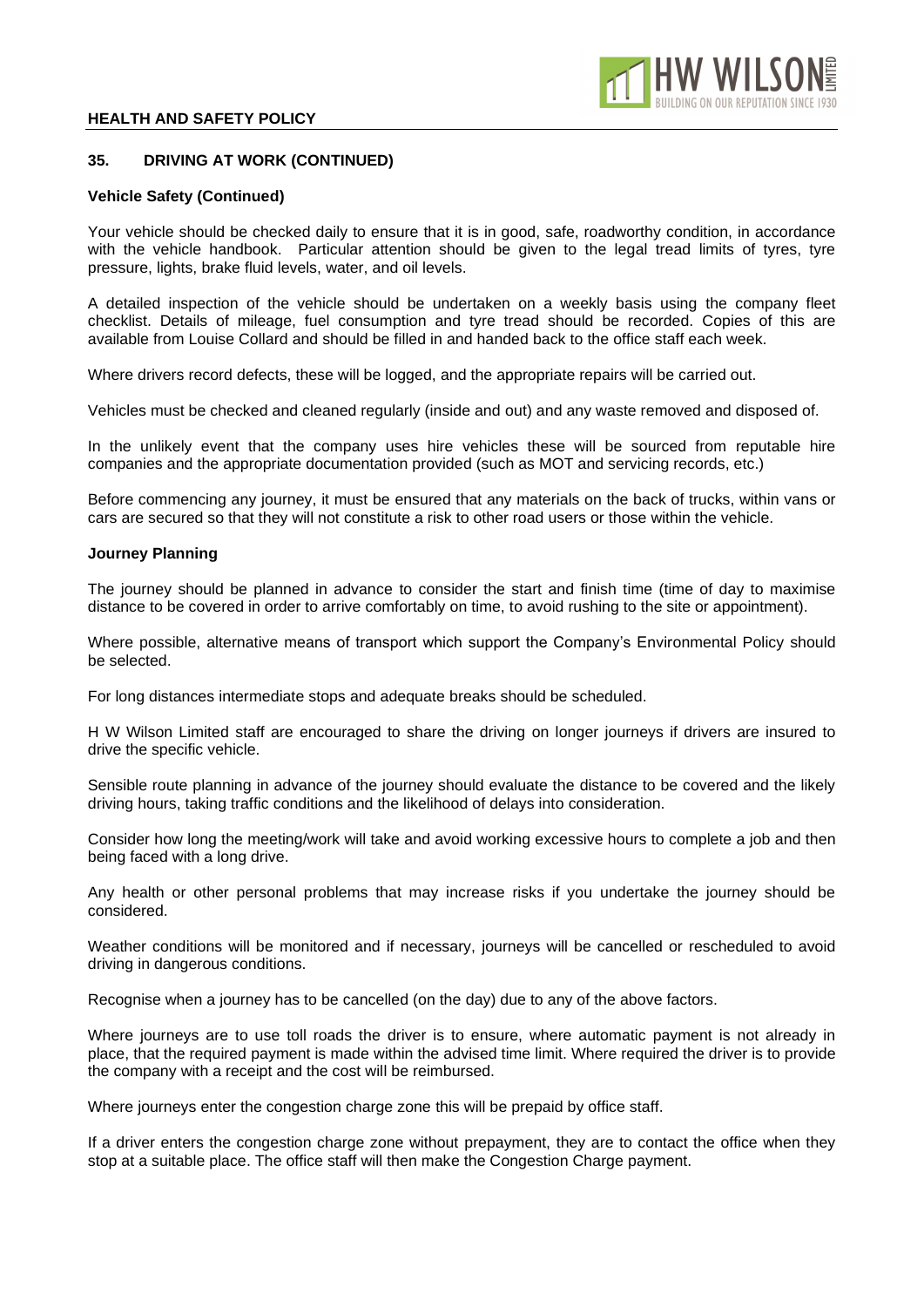## **35. DRIVING AT WORK (CONTINUED)**

### **Mobile Phones and Satellite Navigation Systems**

It is illegal to use a handheld mobile phone whilst driving. Any drivers found to be breaching this may face disciplinary action.

All staff are to use a hands-free kit whilst driving on company business or turn off and refrain from using mobile phones until stopped at a suitable place.

Where the driver is carrying a passenger, the passenger must be the point of contact for all communication without distracting the driver.

All sat navigation systems should be correctly positioned in the vehicle where they do not impair vision or where they are likely to cause injury in the event of a collision.

Destinations should be entered, and routes calculated whilst the vehicle is stationary before setting off.

#### **Training**

All drivers will receive regular training and updates on safe and fuel-efficient driving.

Where drivers have a high number of incidents or concerns from other employees, they will be required to undertake further training.

If in the unlikely event that an H W Wilson Limited employee is required to drive a lorry they will be required to achieve the Driver Certificate of Professional Competence.

#### **Accident/Incident Reporting**

All damage to company vehicles must be reported to Louise Collard/Peter Wiffen immediately regardless as to whether this occurred due to an accident/vandalism or an unknown cause.

Any accidents occurring during work related journeys must be reported to Peter Wiffen in order that the correct procedures can be followed in accordance with the company Insurance Policies.

In the event of an accident H W Wilson Limited employees are to follow the following procedure:

- Stop
- Remain calm
- Be courteous and present a positive image
- Do not accept liability
- Prioritise your own safety, followed by that of others involved and other road users
- Where necessary request Police presence and an ambulance
- Exchange details with 3<sup>rd</sup> party
- Take contact details of witnesses
- Report the accident to Peter Wiffen
- Where possible take pictures of the scene

## **Complaints**

All complaints received from other employees or  $3<sup>rd</sup>$  parties regarding driving will be dealt with in accordance with the company complaint procedures.

All complaints will be logged and investigated by Louise Collard. Any staff found to be in breach of this driving policy as a result of a complaint will face disciplinary actions.

All records of complaints, legal action, penalty charge notices and fixed penalty notices will be retained by the company for a minimum of 3 years.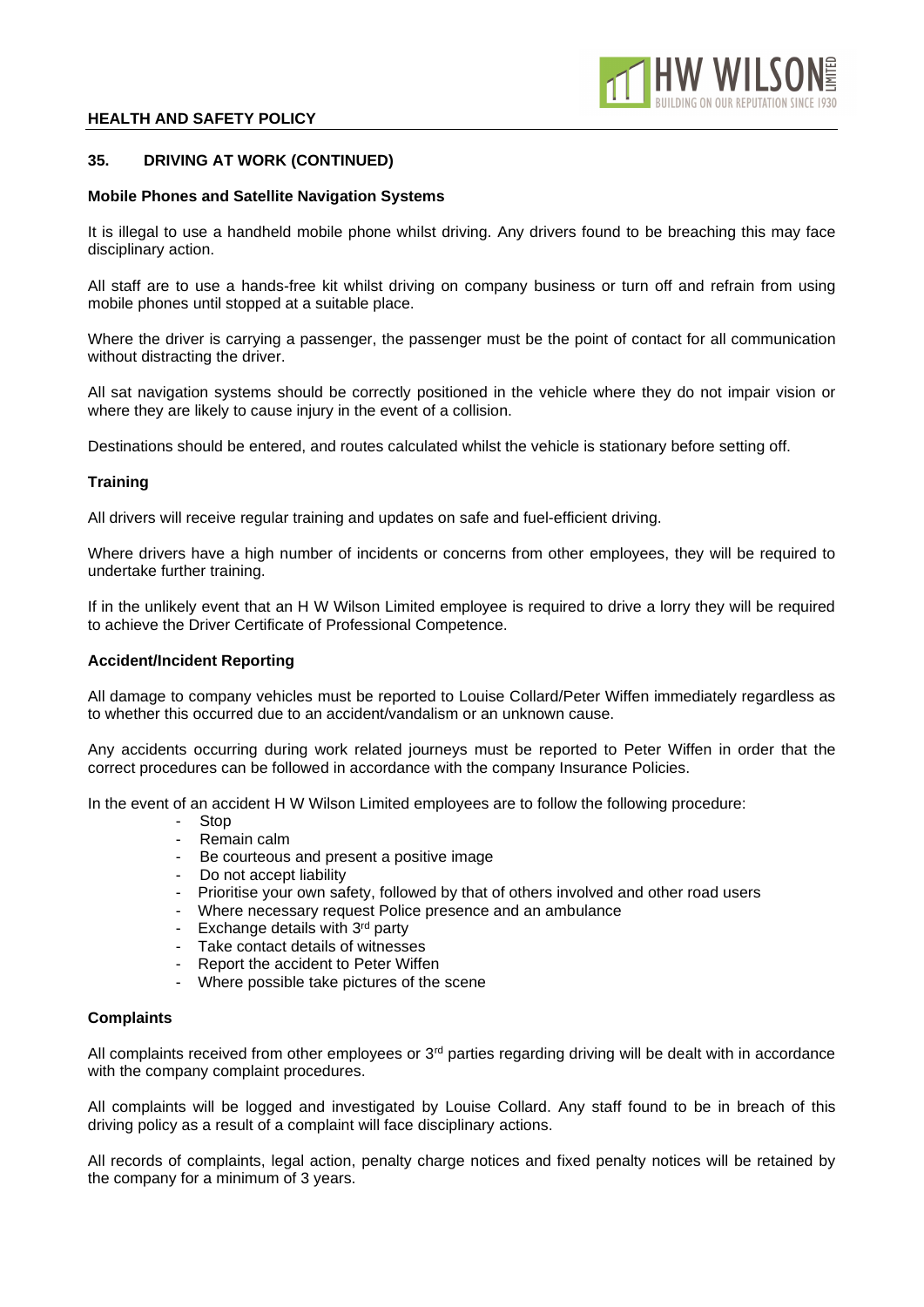

# **30. LONE WORKING**

# **Working at occupied sites – Lone Working**

# **Hazards**

Risks from work activities at the host employer's premises including fire and emergency arrangements

Risks from poorly maintained/dangerous installations.

Risks of working in an area of the premises whilst alone with no one to summon to aid in an emergency situation.

# **Control measures**

Obtain relevant information from the host employer relating to Health and Safety procedures and rules in place at their premises

Assess the specific location and look for hazards such as work operations that may conflict with your work (movement of vehicles nearby, slip or trip hazards, others who may energise a system where it cannot be locked off, other workers who may need to be temporarily moved etc.)

H W Wilson Limited employees are to report any Health and Safety concerns to their line manager/Director dealing with the host employer.

Under no circumstances must a member of staff work in any location where they consider that their Health and Safety is at risk

H W Wilson Limited employees must take the time to make themselves aware of the emergency arrangements at the premises, position of fire exits and escape routes etc.

Be careful with regard to entering areas of the premises where doors may close behind you that may be key coded, locking you into a room or section of the premises, if you have not been provided with key codes or swipe cards.

Make sure that you have a mobile phone and liaise with a person at the premises if you have a any problems during the work to be carried out.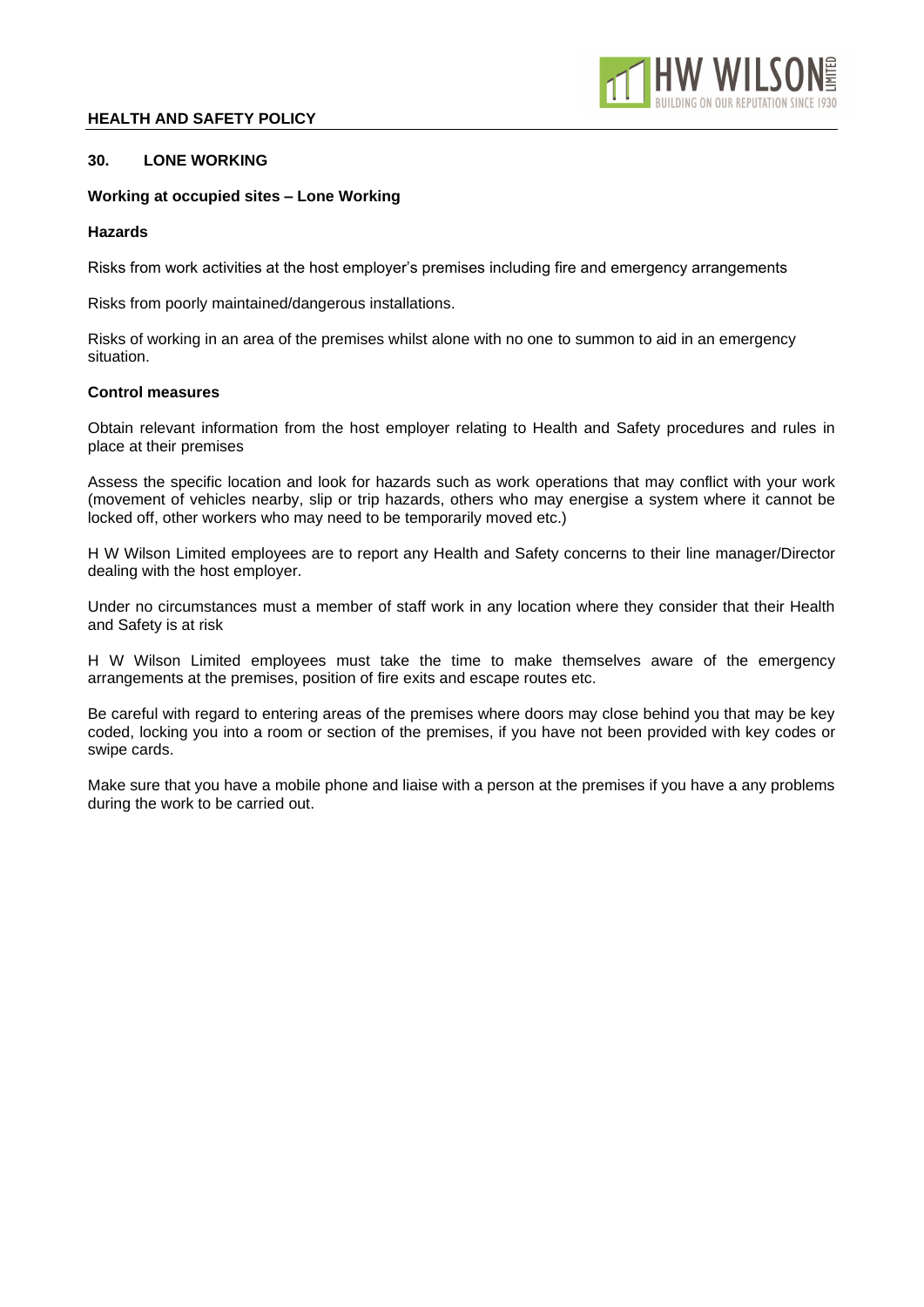

## **37. WORKS DURING THE CORONAVIRUS: COVID-19 PANDEMIC**

## **General**

The health and safety requirements of any construction activity must not be compromised at this time. If an activity cannot be undertaken safely due to a lack of supervision and/or suitably qualified personnel being available or social distancing being implemented, it must not take place.

The HSE and Local Authorities will continue to have the power to place public health restrictions on businesses in cases where a serious and imminent threat to public health is identified.

The advice issued by the HM Government should be followed to ensure the health, safety and wellbeing of all of the workforce and public on construction sites.

## **Coronavirus: COVID-19**

The Coronavirus: COVID-19 is an infectious disease. Most people who are infected with the COVID-19 virus will experience mild to moderate respiratory illness and recover without requiring special treatment. However, the coronavirus can cause more severe symptoms in people with weakened immune systems, older people, and those with long term conditions like diabetes, cancer and chronic lung disease.

The symptoms of coronavirus: COVID-19 include fever and respiratory symptoms including coughing, sneezing, and shortness of breath. Other symptoms may include a loss of, or change in, their normal sense of taste or smell (anosmia).

## **Reducing the risk of catching Coronavirus:**

- Always carry tissues with you and use them to catch your cough or sneeze. Or cough/sneeze into the crook of your elbow if you do not have a tissue.
- Then bin the tissue, and wash your hands, or use a sanitiser gel.
- Wash your hands often with soap and water, especially after using public transport. Recommended washing of at least 20 seconds. Use a sanitiser gel if soap and water are not available.
- Avoid touching your eyes, nose and mouth with unwashed hands.
- Avoid close contact with people who are unwell with COVID-19 symptoms.
- Frequently clean and disinfect objects and surfaces that are touched regularly, using standard cleaning products.
- Travel during off peak periods where possible to avoid large crowds.

## **Protecting People Who are at Higher Risk**

The Public Health England report 'Disparities in the risk and outcomes of COVID-19' shows that some groups of people may be at more risk of being infected and/or an adverse outcome if infected.

The higher-risk groups include those who:

- have been identified by the NHS as being clinically extremely vulnerable
- have been identified on the NHS's 'People at high risk from Coronavirus (COVID-19)' list

A further individual risk assessment will be completed for any persons within one these higher-risk groups.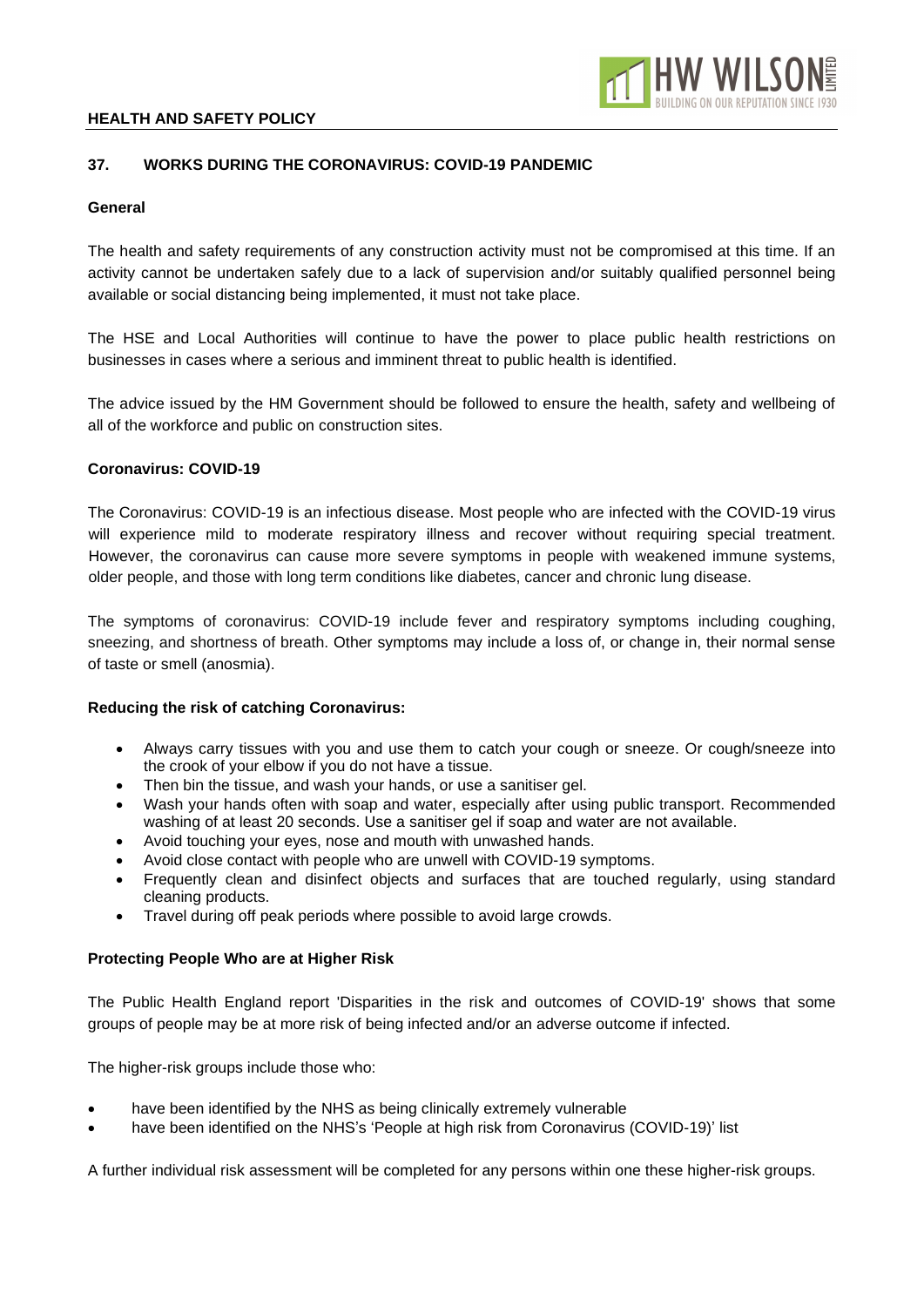

# **37. WORKS DURING THE CORONAVIRUS: COVID-19 PANDEMIC (CONTINUED)**

## **Protecting People Who are at Higher Risk (Continued)**

Management will give extra consideration to people at higher risk and to workers facing mental and physical Health difficulties.

Management will discuss the individual needs of those workers at higher risk as required and will support them in taking any additional precautions advised by their clinicians.

## **Self-Isolation**

**DO NOT** attend work if you are experiencing COVID-19 symptoms. E.g. fever, coughing, sneezing, shortness of breath and, a loss of, or change in, normal sense of taste or smell (anosmia) etc). You must then follow the latest guidance on testing & self-isolation, and not return to work until your period of selfisolation has been completed, and/or a negative test result has been confirmed.

If you develop symptoms of COVID-19 while at work, you should, ensure your manager or supervisor is informed, avoid touching anything, and return home to follow the Government's latest guidance for testing and self-isolation.

If you have coronavirus symptoms:

- do not go to a GP surgery, pharmacy or hospital
- you must stay at home and arrange to have a test to see if you have COVID-19
- testing for coronavirus is available upon request via the NHS website
- if you do not have internet access, call NHS 111
- for a medical emergency dial 999

If you are required to self-isolate you must contact your supervisor/manager to inform them of the reason for isolation and must keep their manager updated of your medical status throughout the isolation period.

The government guidelines state that any Employees who meet one of the following criteria should not attend work:

- a high temperature
- a new, continuous cough
- a loss or change to your sense of smell or taste
- you've tested positive for COVID-19 this means you have the virus
- someone you live with has symptoms or tested positive (unless you are exempt from self-isolation)
- you've been told to self-isolate by NHS Test and Trace

If you have symptoms of coronavirus and received a positive Covid-19 test result, you will usually need to self-isolate for at least 10 days.

Employees that are required to self-isolate must contact their supervisor/manager to inform them of the reason for isolation and must keep H W Wilson Limited appraised of their medical status throughout the isolation period.

Employees must follow the existing return to work process when returning to work after self-isolation.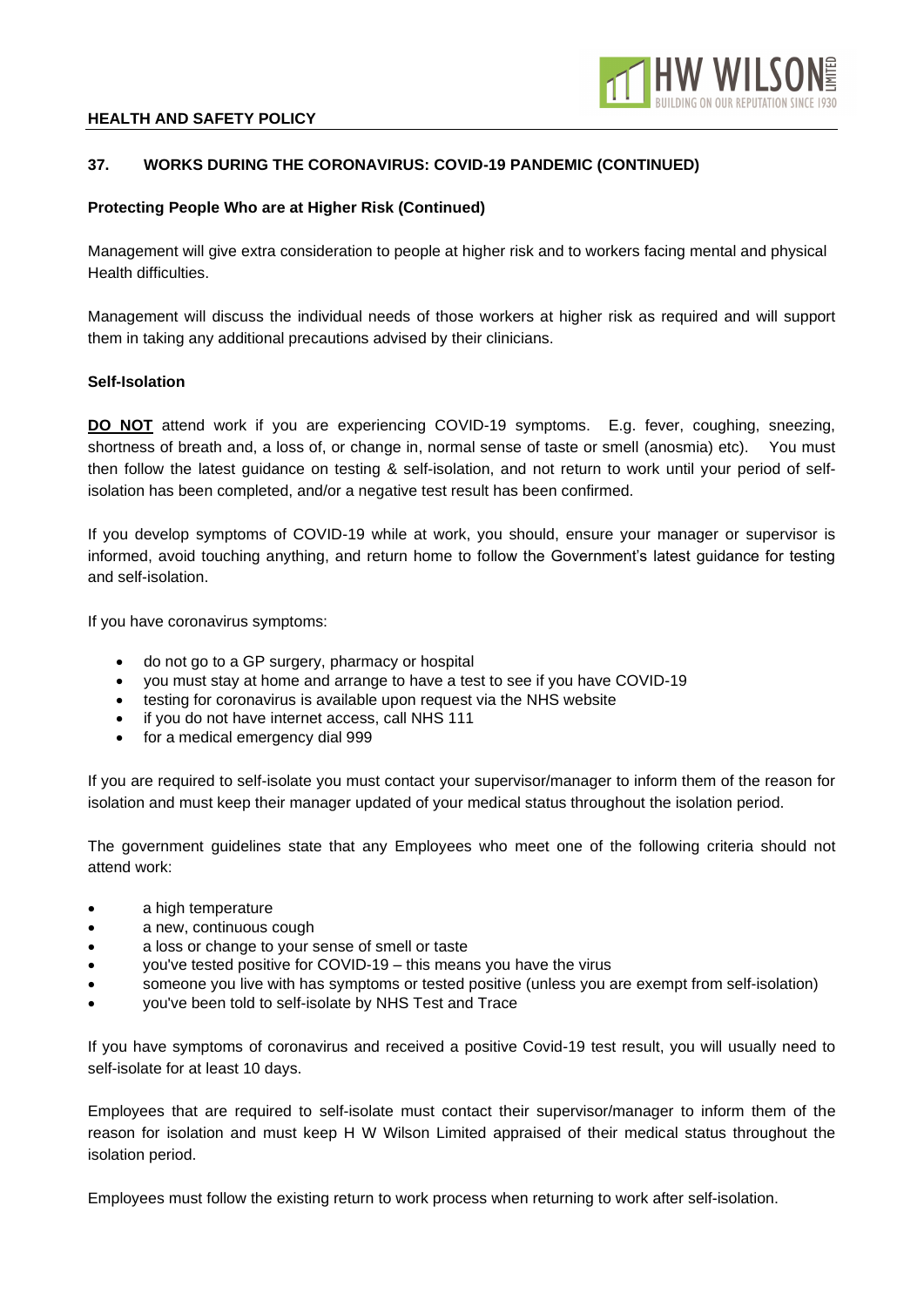

## **37. WORKS DURING THE CORONAVIRUS: COVID-19 PANDEMIC (CONTINUED)**

## **People who are exempt from self-isolation:**

People that have had a close contact with someone who has COVID-19 will not need to self-isolate if any of the following apply:

- you're fully vaccinated this means 14 days have passed since your final dose of a COVID-19 vaccine given by the NHS
- you're under 18 years, 6 months old

H W Wilson Limited reserves the right and may require employees to self-isolate where they live with someone who has received a positive COVID-19 result, at the discretion of management.

Even if you do not have symptoms, you should still:

- Get a PCR test on GOV.UK to check if you have COVID-19
- Follow advice on how to avoid catching and spreading COVID-19
- Consider limiting contact with people who are at higher risk from COVID-19

#### **If Someone Falls Ill at Work**

If a worker develops a high temperature, a persistent cough, or a loss of, or change in, their normal sense of taste or smell (anosmia) while at work, they should:

- Ensure their manager or supervisor is informed
- Avoid touching anything
- Cough or sneeze into a tissue and put it in a bin, or if they do not have tissues, cough, and sneeze into the crook of their elbow
- Return home immediately
- Where symptoms are severe / a medical emergency is apparent, then call the emergency services (call 999) and follow any advice provided
- Return home in their personal vehicle / vehicle they travelled to work in (where they are able to do so safely)
- Alternatively, where possible arrange for a member of their household to collect them
- Avoid the use of public transport unless absolutely necessary
- Where paid transportation is unavoidable a non-contact payment method is to be used where possible
- Wear a face covering whilst travelling home with others

The unwell person must then follow the guidance on self-isolation and not return to work until their period of self-isolation has been completed.

Any colleagues that have come into contact with the worker presenting symptoms must wash their hands and clean down contacted surfaces and tools (see 'Cleaning the Workplace' section).

Management will inform the local Public Health England protection team as required where there is any positive cases of COVID-19 within the workplace.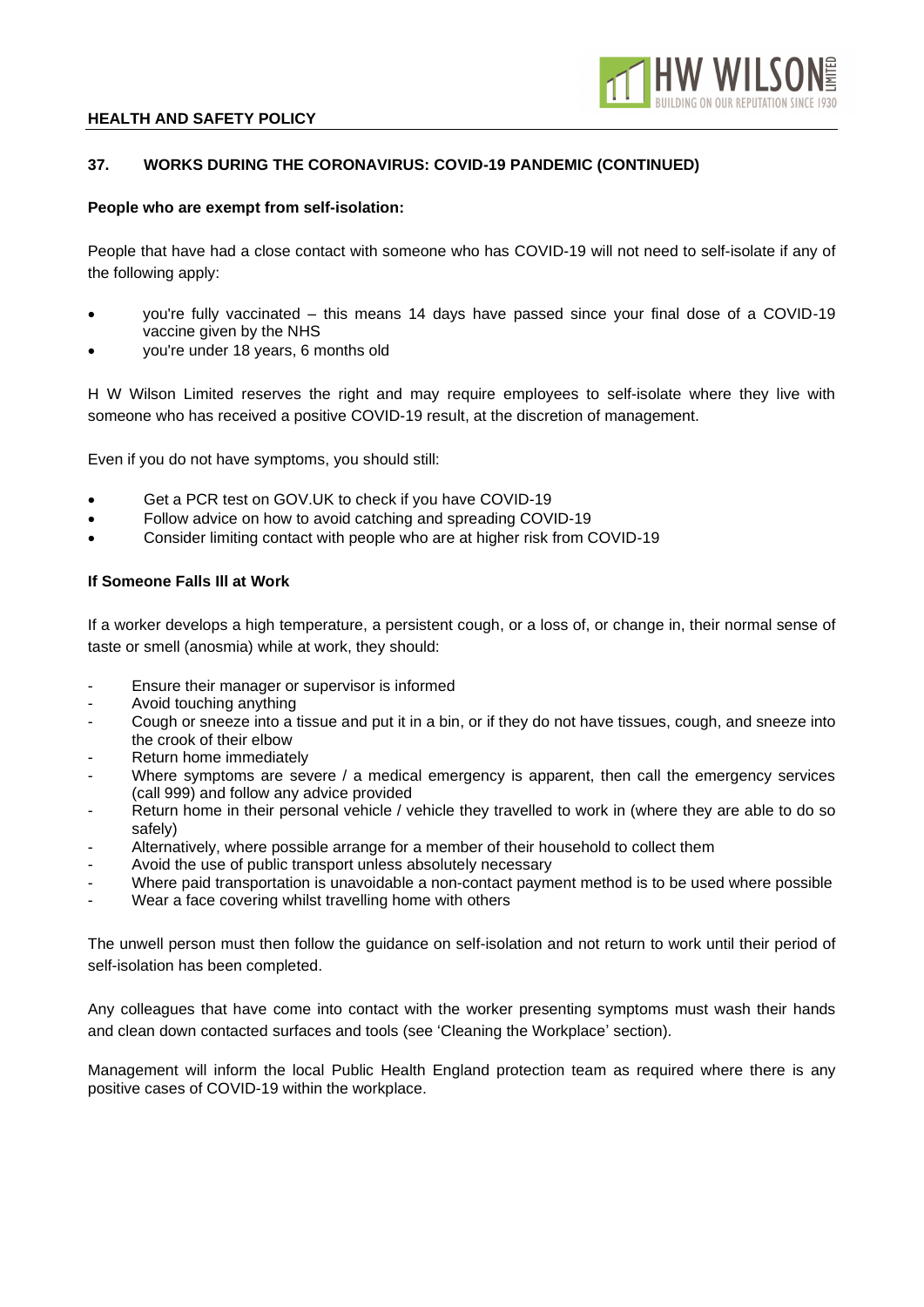

## **37. WORKS DURING THE CORONAVIRUS: COVID-19 PANDEMIC (CONTINUED)**

### **Tests and Vaccinations**

The Government encourages participation in the vaccination programme to protect yourselves and others from contracting/spreading the COVID-19 virus.

It's important that operatives continue to follow the working safely measures, even if you have:

- Received a recent negative test result
- Had the vaccine (either 1 or 2 doses)

#### **Travel to/from Work**

Employees are encouraged to consider all other forms of transport before using public transport. Wherever possible employees will travel to/from work alone using their own transport, cycle or walk.

Where workers have no option but to share transport when travelling to/from the workplace, and at work/between site locations, it is encouraged that operatives:

- Use fixed travel partners
- Maintain good ventilation (i.e. keeping the windows open) and face away from each other where possible
- The vehicle should be cleaned regularly using gloves and standard cleaning products, with particular emphasis on controls, handles and other areas which may have been touched
- Operatives should wash their hands for 20 seconds using soap and water or hand sanitiser if soap and water are not available before entering and after getting out of the vehicle
- Consider wearing a face covering

## **Arriving and Leaving Work**

The following safety procedures will be in place to reduce the risk of Covid-19 transmission when arriving/leaving work:

• Handwashing facilities or hand sanitiser provided at entry and exit points. Employees and visitors are encouraged to utilise the hand sanitiser stations and/or wash their hands in the welfare facilities when arriving and leaving site/premises.

#### **Hygiene**

H W Wilson Limited will ensure soap and washing facilities are available. Employees must report to management where these are insufficient. Only approved sanitizers (60% + Alcohol content) will be provided/used.

The best way to protect persons from infections like coronavirus is for individuals to regularly wash their hands with soap and water. If soap and water is not available and hands are visibly clean, then sanitiser gel can be used. But proper hand washing is the most effective method, and this should be the first choice.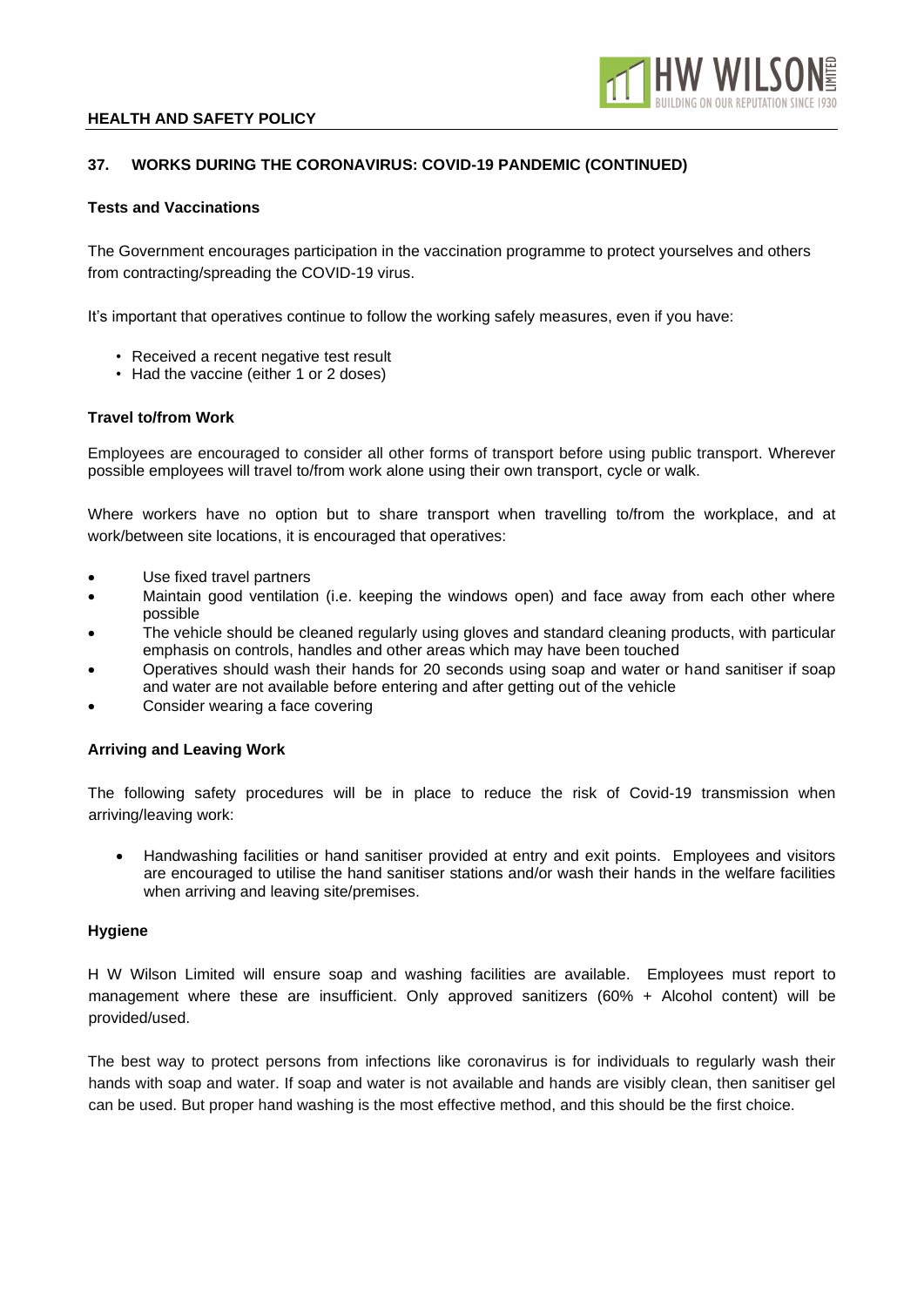

# **37. WORKS DURING THE CORONAVIRUS: COVID-19 PANDEMIC (CONTINUED)**

### **Hand Washing**

- H W Wilson Limited will allow regular breaks for operatives to wash their hands
- Employees are encouraged to wash their hands with soap and water (for at least 20 seconds) after touching surfaces in common use (e.g. door handles, handrails, etc.), communal/shared items, taking off gloves, before eating, drinking and smoking, before and after using the toilet, etc.
- H W Wilson Limited will ensure soap and fresh water is readily available, and stocks of paper towels, soap, sanitiser, etc at the on site are kept topped up at all times
- H W Wilson Limited will ensure hand sanitiser is provided where hand washing facilities are unavailable
- H W Wilson Limited will ensure that the hand washing facilities are regularly cleaned, and check soap and sanitiser levels are adequate
- H W Wilson Limited will ensure suitable and sufficient rubbish bins are provided for hand towels with regular removal and disposal
- Employees must utilise the provision of hand sanitiser where provided, particularly at contact points (e.g. access/egress, canteen/staff room, meeting room, etc.).
- Personnel on site must inform management where stocks of paper towels, soap, sanitiser, etc are low
- Management will ensure additional supplies are ordered/available for the site, as required.
- Signs and posters will be displayed to build awareness of good handwashing technique, the need to increase handwashing frequency, avoid touching your face and to cough/sneeze into a tissue which is binned safely, or cough/sneeze into the crook of your arm if a tissue is unavailable

#### **Social Distancing at Work - Site Requirements**

Sites and work operations will be planned and organised to avoid crowding and minimise the risk of spread of infection by following the Government's and HSE guidance (as required). Workers will be regularly reminded of the specific control measures necessary to protect them, their colleagues, families and the UK population.

Site-specific Risk Assessments will be prepared where required by H W Wilson Limited for each project and individual control measures instigated accordingly, including any specified by the Client or Principal Contractor.

It is encouraged that social distancing and use of face coverings, where appropriate, is maintained, liaise with your site supervisor /management to coordinate activities to minimise contact with others in the work area as much as possible.

In line with Public Health England (PHE) guidelines, where it is not possible to follow the COVID-19 guidelines in full in relation to a particular activity, the management team will assess with the Client/Principal Contractor (where required) whether the activity should continue and, if so, risk assess it using the hierarchy of controls and against any sector-specific guidance.

Where work activities (including meetings, use of welfare etc) within close proximity is unavoidable the following measures are encouraged: -

- Tasks should be planned where possible to avoid skin-to-skin and face-to-face contact. Where faceto-face contact is essential, this should be kept to as short a duration as possible
- Where possible work side by side or face away from others rather than work face to face
- Increase the frequency of hand washing and surface cleaning. Hand sanitisers to be available.
- Screens or barriers may be used to separate people from each other
- Site management may reduce the number of people each person has contact with by using 'fixed teams or partnering' (so each person works with only a few others).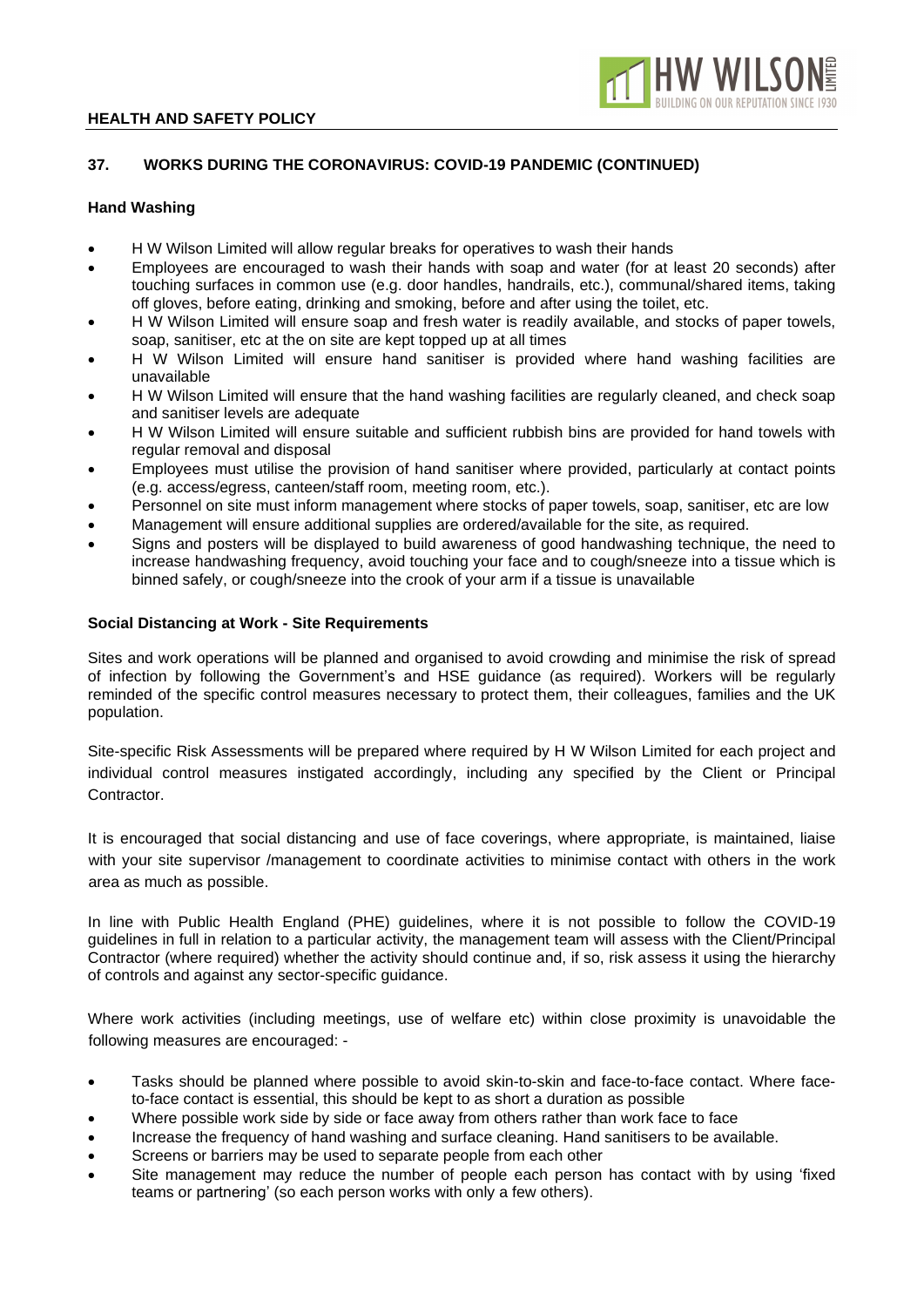

# **37. WORKS DURING THE CORONAVIRUS: COVID-19 PANDEMIC (CONTINUED)**

## **Social Distancing at Work - Site Requirements (Continued)**

- Avoid sharing tools and equipment where practical. Where sharing is required tools/equipment should be wiped clean where possible to disinfect before and after use and, where practical, utilising a drop off area.
- It is encouraged that staff wear a face covering where work within close proximity to others is required whilst undertaking a particular task/activity, or within any busy welfare area /canteen, except when seated at a table to eat or drink.
- Where possible onsite meetings/briefings will be limited to essential meetings.
- Where possible meetings will be via remote working tools/conference calls to avoid in-person meetings.
- Consider that meeting attendees are broken down into smaller meetings and/or group / conference calls held and/or held outdoors wherever possible.
- Work areas and meeting rooms should be kept well ventilated open windows, etc.
- Use stairs in place of lifts/hoists. Where lifts or hoists must be used it is recommended that:
	- Lift/hoist capacity is lowered to reduce congestion and contact
	- Regular cleaning touchpoints, doors, buttons etc. is carried out.
- Where possible breaks are not be taken in places where large groups of people gather. Safe outdoor areas may be utilised for breaks, where available.
- Avoid sitting face to face.

Any additional requirements specified by the Client/Principal Contractor on a particular site will be adhered to.

## **Cleaning the Workplace**

Management will arrange for objects and surfaces that are touched regularly to be frequently cleaned and disinfected, using standard cleaning products.

Enhanced cleaning procedures will be in place across the workplace, particularly in communal areas and at touch points including:

- Taps and washing facilities
- Toilet flush and seats
- Door handles and push plates
- Handrails on staircases and corridors
- Lift and hoist controls
- Machinery and equipment controls
- All areas used for eating must be thoroughly cleaned at the end of each break and shift, including chairs, door handles, vending machines and payment devices.
- Telephone equipment
- Keyboards, photocopiers and other office equipment
- Rubbish collection and storage points will be increased and emptied regularly throughout and at the end of each day

Ventilation systems may be serviced or adjusted, and windows operated regularly to encourage enhanced ventilation.

In accordance with the Government's guidance public areas where a symptomatic individual has passed through and spent minimal time, such as corridors, but which are not visibly contaminated with body fluids can be cleaned thoroughly as normal.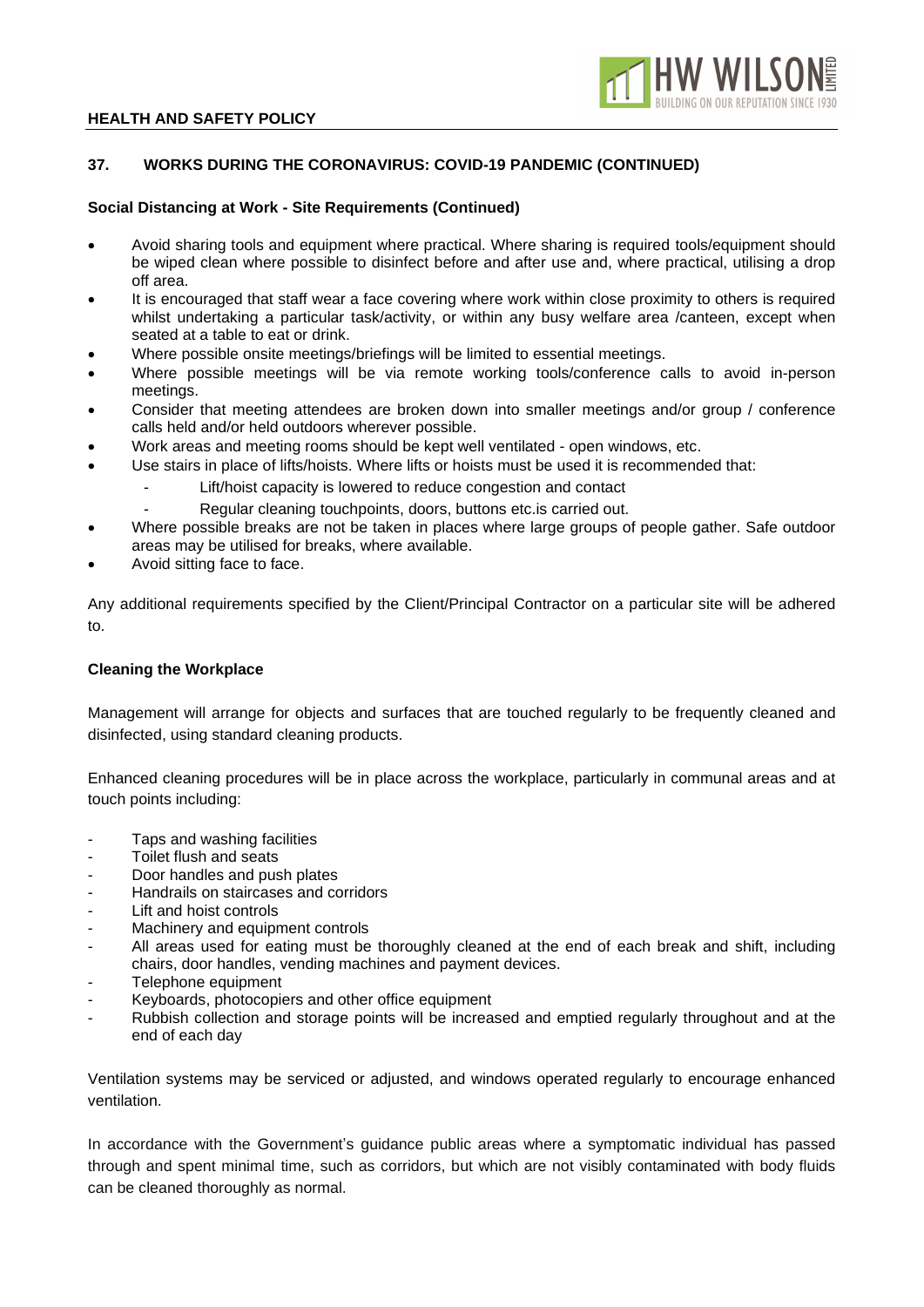

# **37. WORKS DURING THE CORONAVIRUS: COVID-19 PANDEMIC (CONTINUED)**

## **Cleaning the Workplace (Continued)**

All surfaces that the symptomatic person has come into contact with must be cleaned and disinfected, including:

- Objects which are visibly contaminated with body fluids
- All potentially contaminated high-contact areas such as bathrooms, door handles, telephones, grabrails in corridors and stairwells

Disposable cloths or paper roll and disposable mop heads must be used, to clean all hard surfaces, floors, chairs, door handles and sanitary fittings, following one of the options below:

Use either a combined detergent disinfectant solution at a dilution of 1,000 parts per million available chlorine

or

A household detergent followed by disinfection (1000 ppm av.cl.). Follow manufacturer's instructions for dilution, application and contact times for all detergents and disinfectants

or

If an alternative disinfectant is used, this should be checked and ensure that it is effective against enveloped viruses

Avoid creating splashes and spray when cleaning.

Any cloths and mop heads used must be disposed of and should be put into waste bags as outlined below.

When items cannot be cleaned using detergents or laundered, for example, upholstered furniture and mattresses, steam cleaning should be used.

Any items that are heavily contaminated with body fluids and cannot be cleaned by washing should be disposed of.

## **Waste**

Waste from possible cases and cleaning of areas where possible cases have been (including disposable cloths and tissues):

- 1. Should be put in a plastic rubbish bag and tied when full
- 2. The plastic bag should then be placed in a second bin bag and tied
- 3. It should be put in a suitable and secure place and marked for storage until the individual's test results are known.

Waste should be stored safely and kept away from children. The waste should not be put in the communal waste areas until negative test results are known or the waste has been stored for at least 72 hours.

- if the individual tests negative, this can be put in with the normal waste
- if the individual tests positive, then store it for at least 72 hours and then put in with the normal waste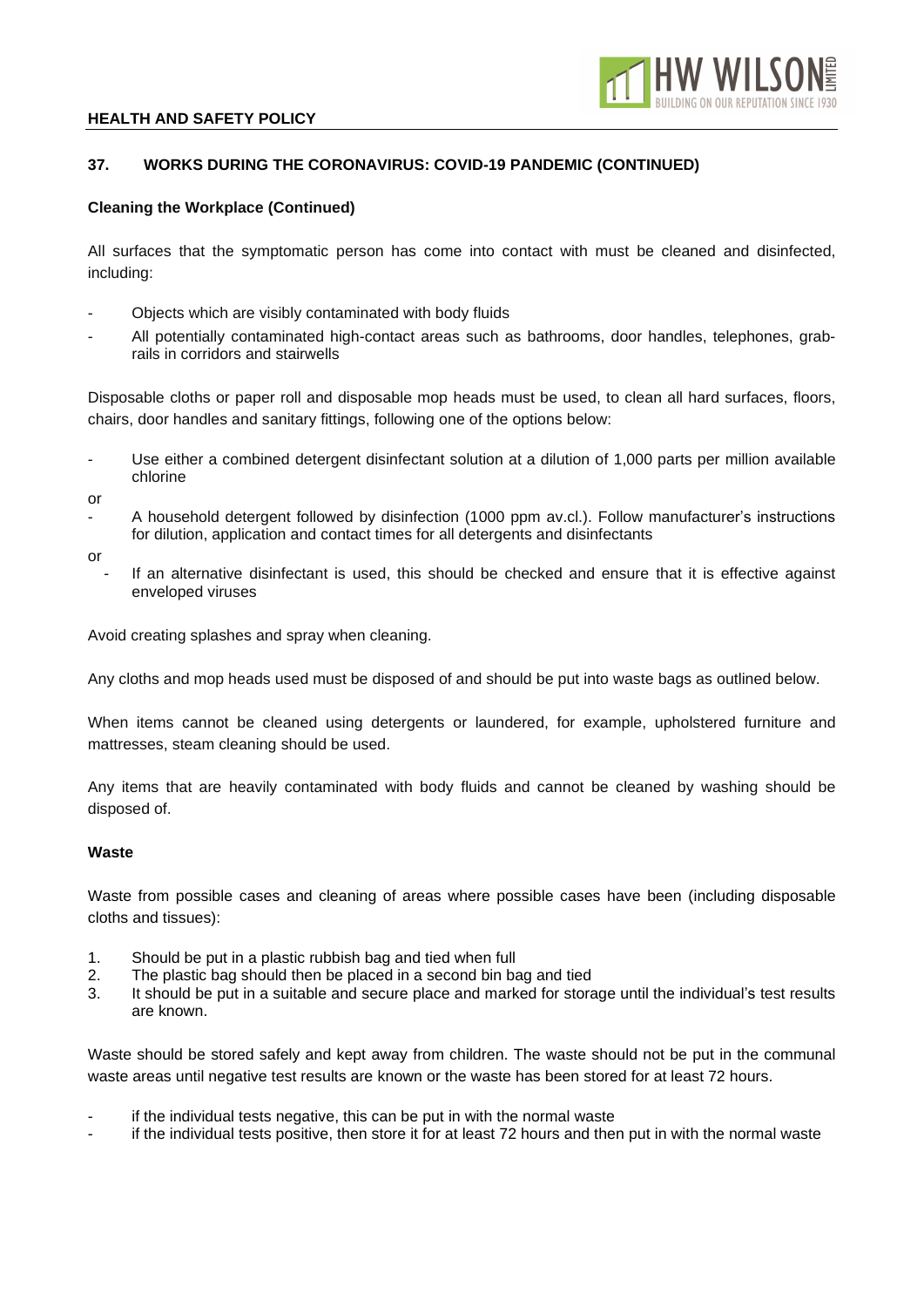

## **37. WORKS DURING THE CORONAVIRUS: COVID-19 PANDEMIC (CONTINUED)**

## **Waste (Continued)**

If storage for at least 72 hours is not appropriate, a collection is to be arranged (as a Category B infectious waste) either by the local waste collection authority or otherwise by a specialist clinical waste contractor. The waste bag will then be placed within the orange clinical waste bags provided by them so the waste can be sent for appropriate treatment.

## **Inbound and Outbound Goods/Deliveries**

The following procedures, where possible, will be implemented for deliveries of inbound goods:

- When goods enter and leave the site, H W Wilson Limited may revise pick-up and drop-off collection points, procedures, signage, and markings to ensure limited contact and potential of Covid-19 transmission on surfaces, etc.
- The frequency of deliveries may be reduced (e.g. ordering less often in larger quantities).
- Where possible, person-to-person contact during deliveries should be minimised.
- It is encouraged to maintain social distancing, where possible, individual workers will load or unload vehicles. Where this is not possible, the same pairs of people should be used.
- Where required, delivery drivers will be provided access to the welfare facilities, in-line with all other guidance.
- Deliveries should be restricted to essential business deliveries, e.g. avoiding personal deliveries to work.
- Procedures will be in place for the cleaning of merchandise entering the site.
- Greater handwashing and handwashing facilities will be introduced for those handling merchandise and sanitiser provided where this is not practical.

## **Personal Protective Equipment - PPE**

Any PPE provided for tasks should be worn/cleaned as per normal procedures. Any PPE provided for cleaning purposes must be worn correctly and disposed of within a closed bin.

The Government do not encourage the precautionary use of PPE to protect against COVID-19 unless working in a clinical setting or responding to a suspected or confirmed case of COVID-19.

Workers must wash their hands thoroughly in accordance with the government's guidance (i.e. with soap for at least 20 seconds or use sanitiser, etc.) after removing gloves before eating, drinking, using toilet, etc.

Facemasks –

Sites should not require the use of RPE for Coronavirus (Covid-19). It is encouraged that social distancing is continued on site, where this is not possible, each activity should be risk assessed using the hierarchy of controls, mindful that masks (RPE) are the last resort in the hierarchy.

Face Coverings –

The Government encourage people wear face coverings in crowded, enclosed areas such as on public transport.